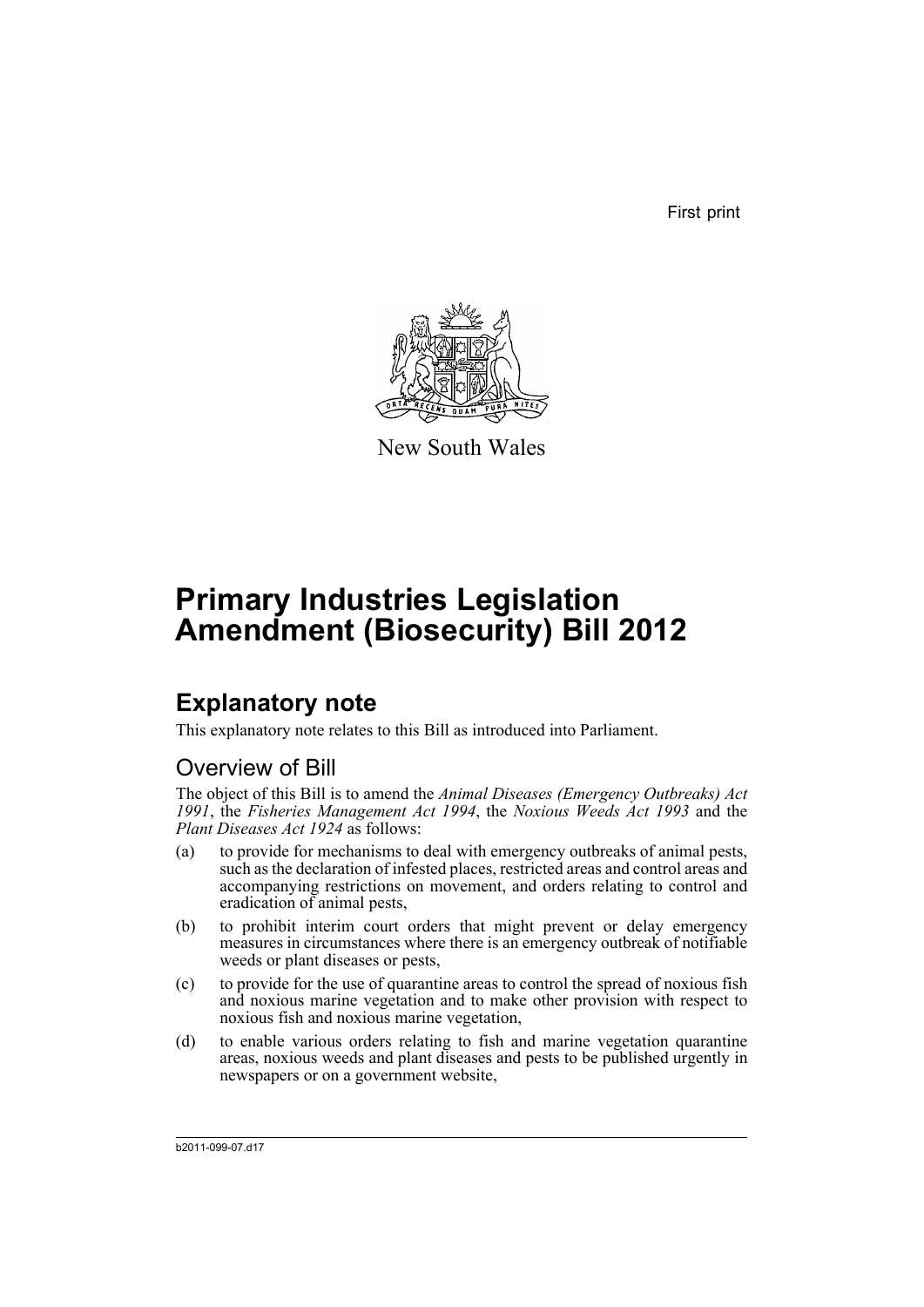Explanatory note

- (e) to require the appropriate authorities to be notified by persons who, while acting in a professional capacity, become aware of the presence of an emergency animal disease or pest or a notifiable weed or a notifiable plant disease or pest,
- (f) to make other provision with respect to biosecurity measures under those Acts,
- (g) to enable regulations containing savings or transitional provisions to be made as a consequence of the enactment of the proposed Act.

## Outline of provisions

**Clause 1** sets out the name (also called the short title) of the proposed Act.

**Clause 2** provides for the commencement of Schedule 1 to the proposed Act on a day or days to be appointed by proclamation and for the rest of the proposed Act to commence on the date of assent to the proposed Act.

## **Schedule 1 Amendment of Animal Diseases (Emergency Outbreaks) Act 1991 No 73**

## **Emergency animal pest measures**

**Schedule 1 [1]** includes a reference to emergency animal pests in the long title to the Act.

**Schedule 1 [2]** changes the name of the Act to reflect the fact that it will now cover emergency animal pests as well as emergency animal diseases.

**Schedule 1 [3]** provides for animals, that are not indigenous to a particular area to be declared as emergency animal pests by an order made by the Minister. **Schedule 1 [72]** makes a consequential amendment.

**Schedule 1 [23]** inserts proposed Part 3A which contains provisions relating to the control of emergency animal pests. The proposed Part contains the following provisions:

- (a) Division 1 (proposed sections 27A and 27B) imposes a duty to notify an inspector of an emergency animal pest or suspected pest on an owner of premises, a person who owns, possesses or controls or is in charge of a suspected emergency animal pest and a person who is consulted in a professional capacity. The Division also makes it an offence to intentionally or recklessly, or to threaten to, release an emergency animal pest.
- (b) Division 2 (proposed sections 27C–27E) provides for the declaration of infested places by the Minister if the Minister reasonably suspects any premises, place or area is infested with an emergency animal pest. The declaration will apply to animal products, fodder, fittings, soil, vehicles or other things identified by the declaration. A permit will be required to cause a vehicle to enter or leave an infested place and to bring or move any thing to which the declaration applies into, within or out of the place. Movement into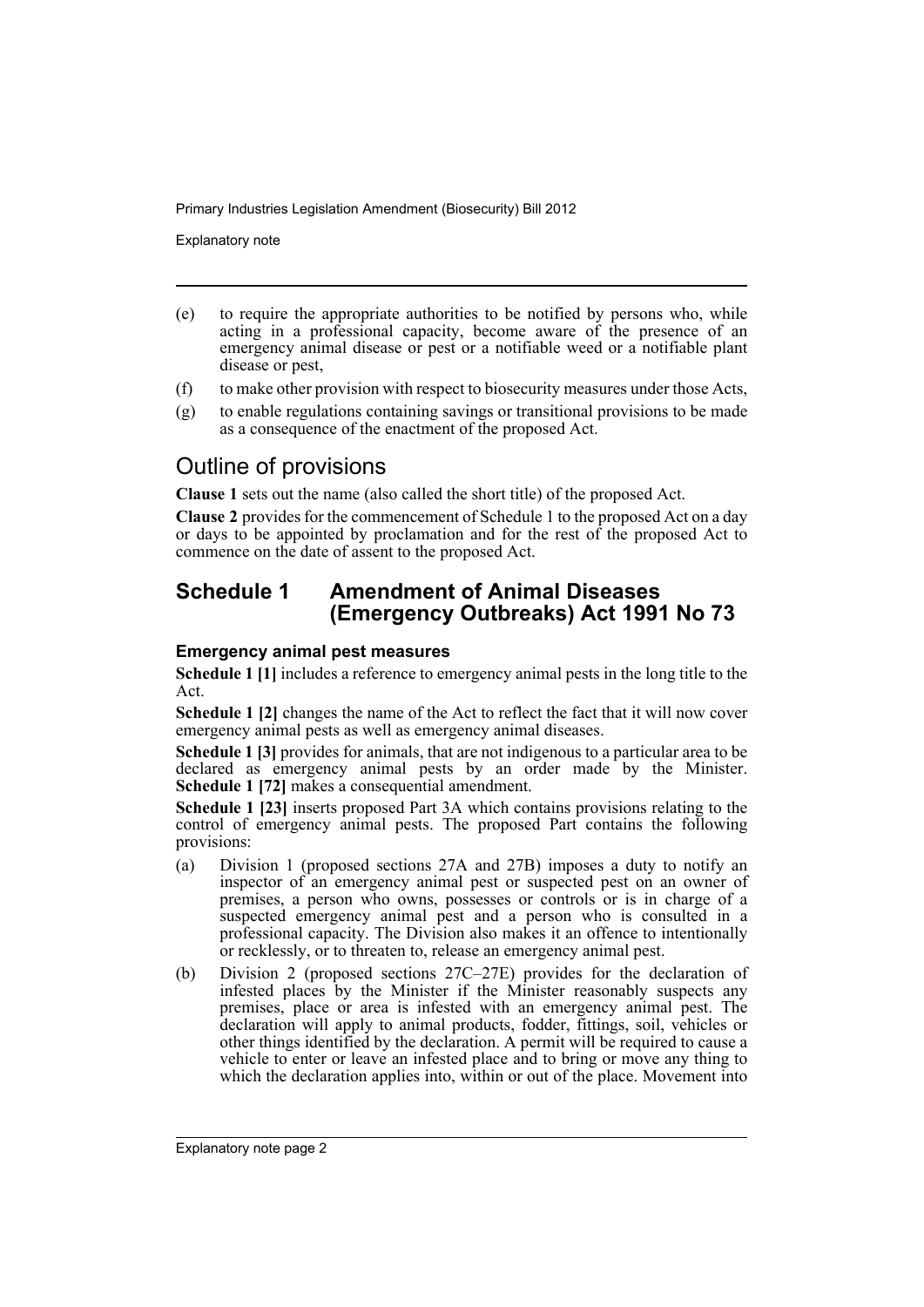Explanatory note

or out of an infested place by any person or thing affected by the declaration must be made through specified entry and exit points.

- (c) Division 3 (proposed sections 27F–27J) provides for the declaration of a restricted area by the Minister if the Minister is of the opinion that any premises, place or area is or may become infested with an emergency animal pest. The declaration will apply to animal products, fodder, fittings, soil, vehicles or other things identified by the declaration and will be revoked if notice of the declaration is not published within 14 days. A permit will be required to move things to which the declaration applies into, within or out of a restricted area. Any movement of any such thing into or out of the restricted area must be through specified entry or exit points. The Minister may also make an area restriction order which authorises inspectors, or requires other persons, to take measures to control, eradicate or prevent the spread of an emergency animal pest.
- (d) Division 4 (proposed sections 27K and 27L) provides for the declaration of a control area by the Minister if the Minister thinks it is reasonably necessary for the purpose of preventing the spread of an emergency animal pest. The Minister may also make a control order for the whole or part of a control area. A control order may prohibit, regulate or control the movement of specified things into, out of or within the control area or a specified part of the area or authorise inspectors or require other persons to take specified measures to control, eradicate or prevent the spread of emergency animal pests.
- (e) Division 5 (proposed sections 27M–27P) contains a general provision about the granting of permits, enables an inspector to use reasonable force on a person acting contrary to a requirement of the Part and makes it clear that the proposed Part does not affect the operation of other provisions relating to inspectors or liability for offences.

**Schedule 1 [25]** enables the Minister to make an importation order prohibiting or imposing conditions on the entry or importation into the State of emergency animal pests, animals, animal products, fodder, fittings, soil, vehicles or other things if the Minister reasonably suspects that any premises, place or area outside the State is infested with an emergency animal pest.

**Schedule 1 [32]** enables the Minister to make a destruction order requiring the destruction of an emergency animal pest, or any premises (other than a dwelling) or any animal, animal product, fodder, fittings or other thing the Minister reasonably suspects to be infested with an emergency animal pest and which cannot be effectively disinfected. **Schedule 1 [37] and [39]** make consequential amendments.

**Schedule 1 [42]** enables an inspector to make a quarantine order so as to prohibit or restrict the movement of any suspected emergency animal pest, animal product, fodder, fitting, soil, vehicle or other thing on to, within or out of any premises or place if the inspector reasonably suspects that the premises or place is infested with an emergency animal pest or believes on reasonable grounds that it is necessary to make the order to prevent the spread of the pest.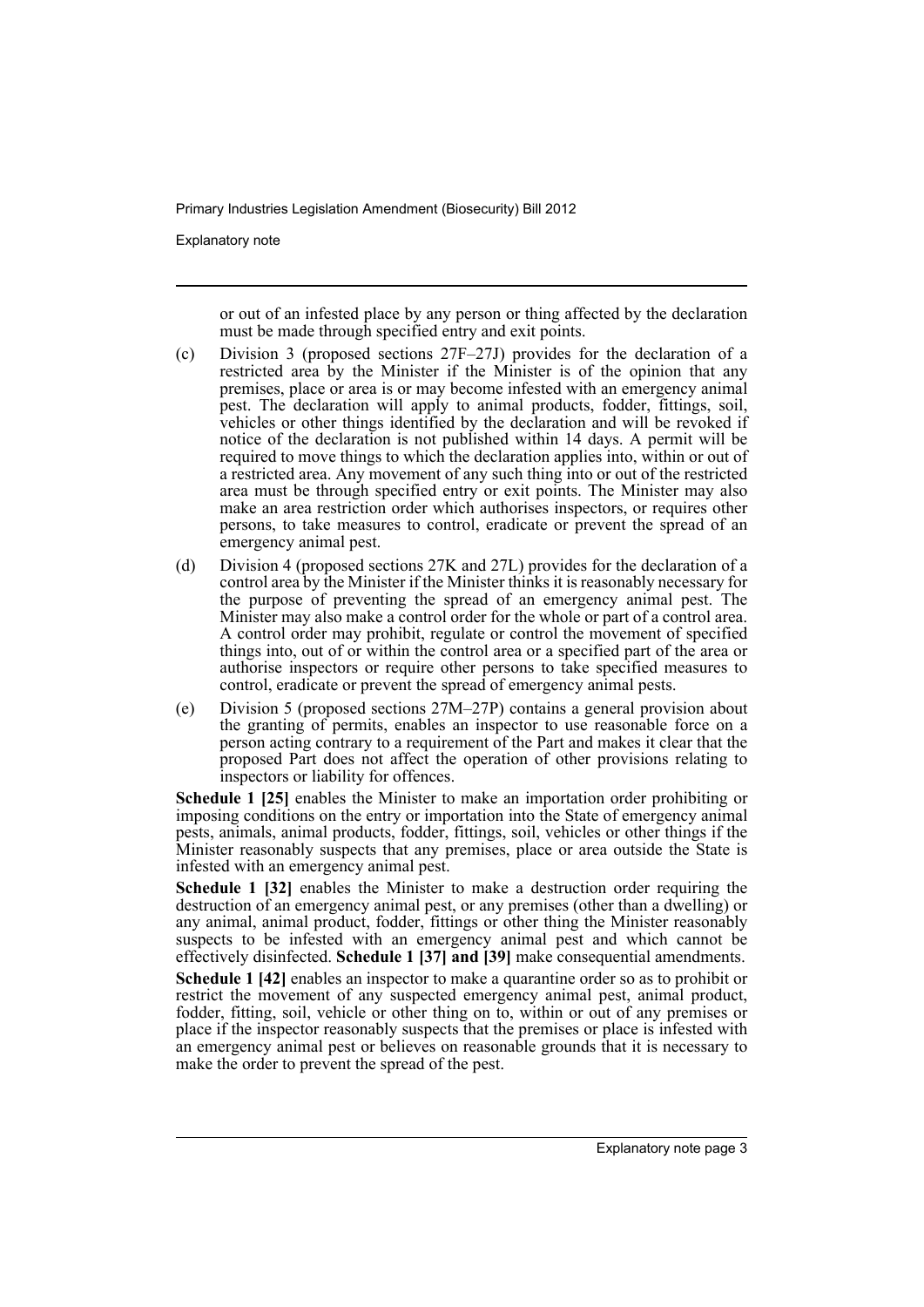Explanatory note

**Schedule 1 [45]** provides that a quarantine order relating to an emergency animal pest is to be in force for 40 days or for such shorter or longer period as the Director-General of the Department of Trade and Investment, Regional Infrastructure and Services (the *Director-General*) determines. **Schedule 1 [44]** makes a consequential amendment.

**Schedule 1 [48]** empowers an inspector to make a disinfection order directing the owner or person in charge or control of premises or a place to disinfect the premises or place or things in it or any other person leaving or entering the premises or place to disinfect a vehicle or thing. The inspector may make a disinfection order if the inspector reasonably suspects that the premises or place is infested with an emergency animal pest.

**Schedule 1 [50] and [51]** enable an inspector to seize and impound a thing if the inspector reasonably suspects it to be infested with an emergency animal pest or if it is in or near a declared area or an area where there are emergency animal pests.

**Schedule 1 [52]** enables an inspector to destroy any thing seized if of the opinion that it is necessary to do so to avoid risk to life or property in connection with an emergency animal pest.

**Schedule 1 [53]** confers powers on inspectors to require persons to answer questions, state name and place of residence and produce records or other documents for the purposes of controlling, eradicating or preventing the spread of an emergency animal pest. **Schedule 1 [54]** makes a consequential amendment.

**Schedule 1 [57]** enables an inspector who is exercising functions to search for, track, mark for identification, test, treat or destroy an emergency animal pest.

**Schedule 1 [59]** enables an inspector to give a written direction requiring an owner or person in charge or control of any premises, place, area, animal or vehicle, or a person in the premises, place, area or vehicle, to give reasonable assistance to the inspector, if the inspector reasonably suspects that the premises, place, area or vehicle is infested with an emergency animal pest.

**Schedule 1 [62]** changes the name of a Fund to reflect its application to things done in connection with emergency animal pests. **Schedule 1 [61] and [73]** make consequential amendments.

**Schedule 1 [63]** requires accounts for specific emergency animal pests to be established within the Emergency Animal Diseases and Pests Compensation and Eradication Fund.

**Schedule 1 [64]** requires amounts payable to the State by the Commonwealth or any State or Territory for controlling, eradicating and preventing the spread of emergency animal pests to be paid to that Fund.

**Schedule 1 [65]** enables money to be paid from that Fund for certain expenses connected with emergency animal pests.

**Schedule 1 [67]** sets out circumstances when an animal, place or thing may reasonably be suspected of being infested with an emergency animal pest.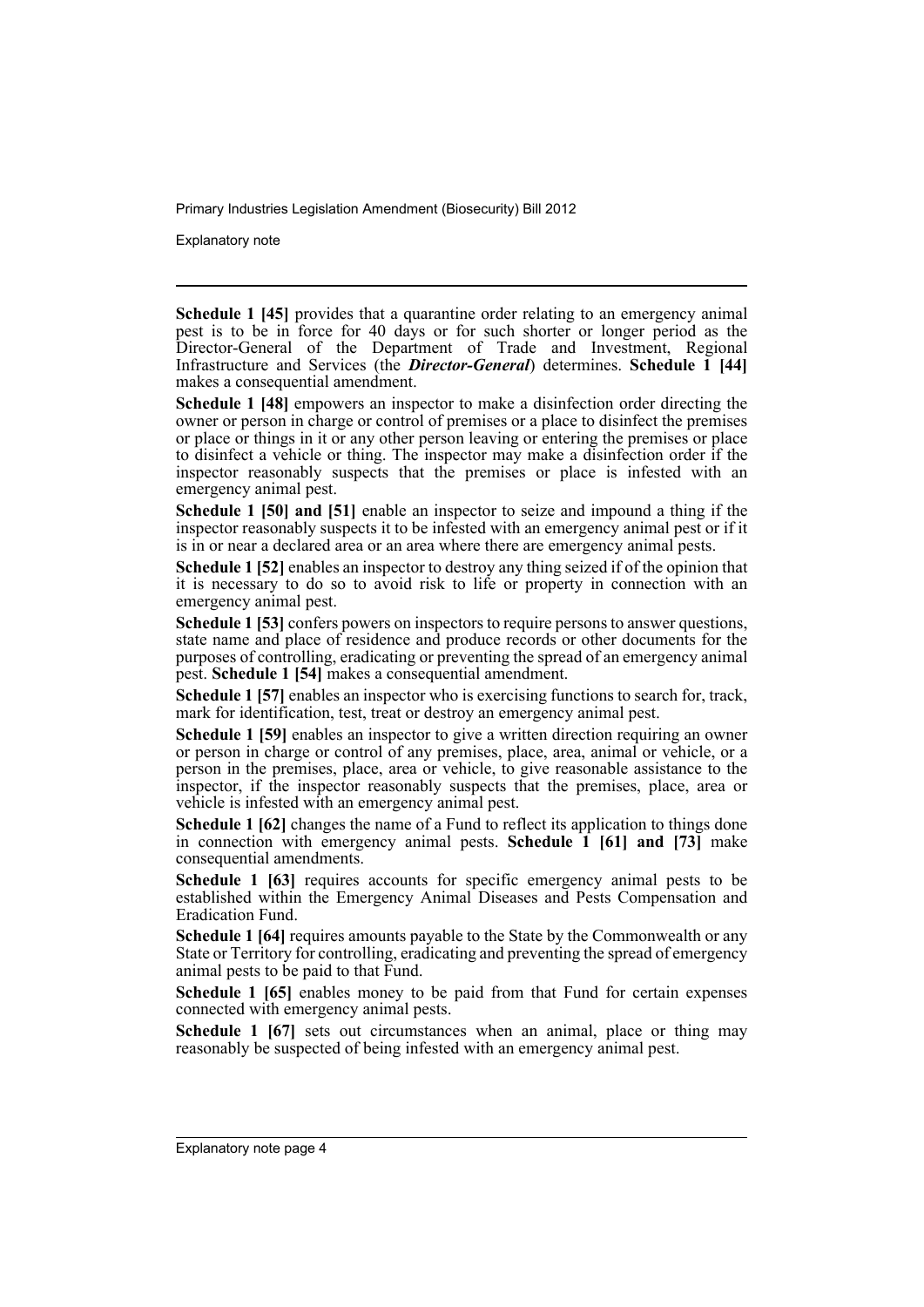Explanatory note

**Schedule 1 [68]** extends the existing privative provision relating to emergency animal diseases to emergency animal pests. **Schedule 1 [69]** makes a consequential amendment.

**Schedule 1 [71]** includes treatment of infestations in the definition of *disinfected*.

**Schedule 1 [74]** includes procedures relating to the alleviation, control, prevention or eradication of emergency animal pests in the definition of *treatment*.

#### **Emergency animal disease measures**

**Schedule 1 [4]** enables a declaration of an infected place (where a place is or may be infected with an emergency animal disease) to extend to any thing (the *affected thing*) identified in the declaration. Currently, it is limited to animals, animal products, fodder, fittings, soil and vehicles.

**Schedule 1 [5]** provides that the declaration may only extend to an affected thing if it is or could be infected with an emergency animal disease or could assist the spread of an emergency animal disease.

**Schedule 1 [6]** extends the requirement for a permit to take something into, within or out of an infected place to an affected thing. **Schedule 1 [7] and [8]** make consequential amendments.

**Schedule 1 [9]** extends the requirement to take something into or out of an infected place through specified entry and exit points to an affected thing. **Schedule 1 [10]** makes a consequential amendment.

**Schedule 1 [11]** enables a declaration of a restricted area (where premises, a place or an area within the State is or may be infected with an emergency animal disease) to extend to any thing (an *affected thing*) identified in the declaration. Currently, it is limited to animals, animal products, fodder, fittings, soil and vehicles.

**Schedule 1 [12]** provides that the declaration may only extend to an affected thing if it is or could be infected with an emergency animal disease or could assist the spread of an emergency animal disease.

**Schedule 1 [13]** extends the requirement for a permit to take something into, within or out of a restricted area to an affected thing. **Schedule 1 [14]** makes a consequential amendment.

**Schedule 1 [15]** extends the requirement to take something into or out of a restricted area through specified entry and exit points to an affected thing. **Schedule 1 [16]** makes a consequential amendment.

**Schedule 1 [17]** enables an area restriction order to authorise inspectors to take measures within a restricted area for the purposes of controlling, eradicating or preventing the spread of an emergency animal disease. **Schedule 1 [18]** makes a consequential amendment.

**Schedule 1 [19]** makes it clear that a control order may regulate the movement of animals within a specified part of a control area.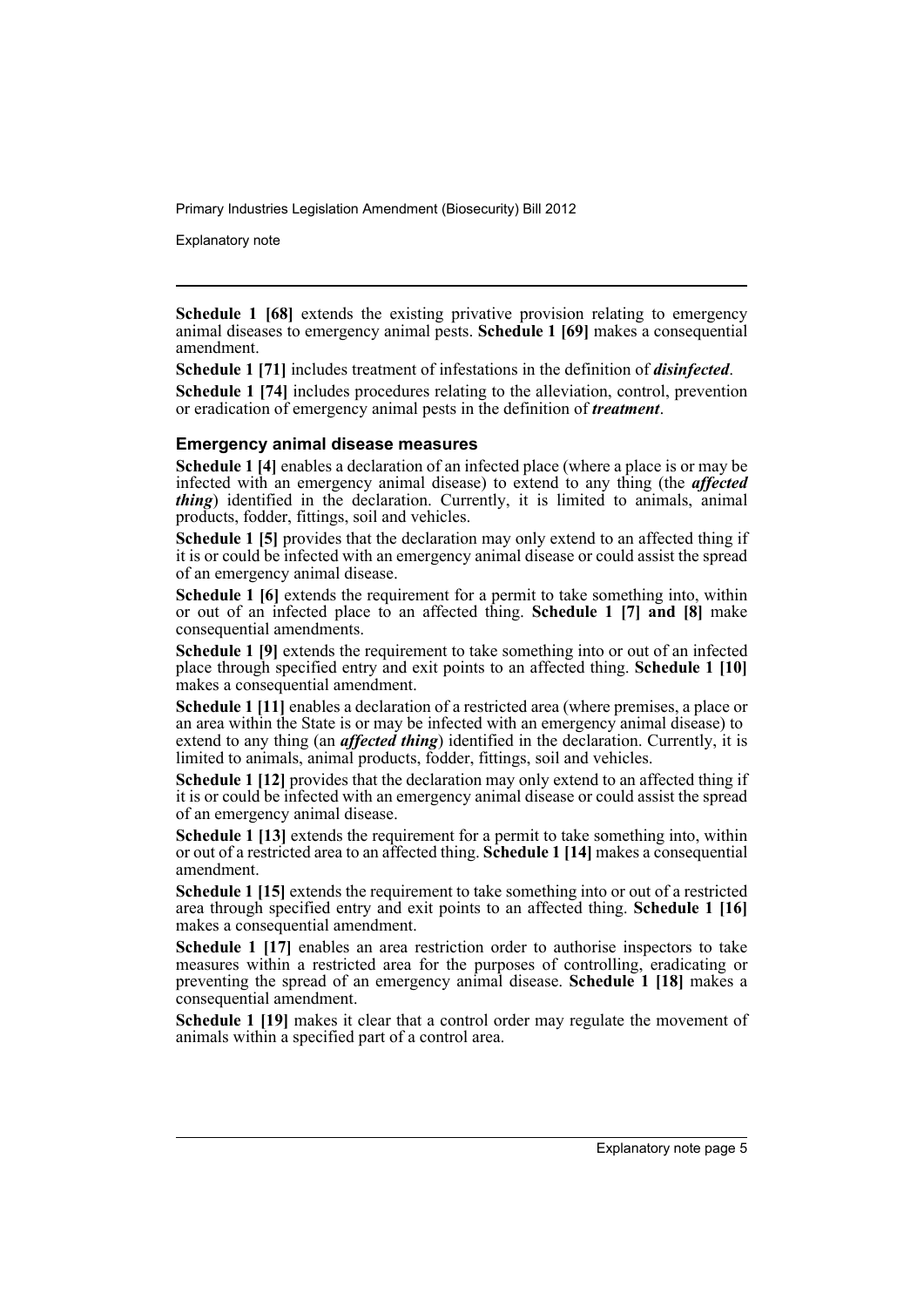Explanatory note

**Schedule 1 [20]** enables a control order to authorise inspectors to take measures within a control area for the purposes of controlling, eradicating or preventing the spread of an emergency animal disease.

**Schedule 1 [21]** enables permits to be granted to authorise entry to or exit from, or movement within, a control area.

**Schedule 1 [24]** enables an importation order that prohibits the entry or importation into the State of things to extend to any thing (an *affected thing*) identified in the order. The order is made by the Minister if the Minister reasonably suspects any premises, place or area outside the State to be infected with an emergency animal disease. Currently, it is limited to animals, animal products, fodder, fittings, soil and vehicles. **Schedule 1 [26], [27] and [29]** make consequential amendments.

**Schedule 1 [28]** provides that the importation order may only extend to an affected thing if it is or could be infected with an emergency animal disease or infested with an emergency animal pest, or could assist the spread of an emergency animal disease or an emergency animal pest.

**Schedule 1 [30]** enables a destruction order made by the Minister to authorise the destruction of any animal that is infected, or suspected of being infected, with an emergency animal disease. Currently, such an order may be made only in respect of a domestic animal. **Schedule 1 [33], [34] and [38]** make consequential amendments.

**Schedule 1 [31]** enables a destruction order to authorise the destruction of any thing that the Minister reasonably suspects to be infected with an emergency animal disease and which cannot be effectively disinfected. Currently, this power is limited to animals, animal products, fodder, fittings, soil and vehicles. **Schedule 1 [35]** makes a consequential amendment.

**Schedule 1 [40]** enables a quarantine order made by an inspector to prohibit or restrict the movement of any thing into or out of any premises, place or vehicle subject to the order if the inspector reasonably suspects the premises, place or vehicle to be infected with an emergency animal disease and that it is necessary to make the order to prevent the spread of such a disease. Currently, this power is limited to animals, animal products, fodder, fittings, soil and vehicles.

**Schedule 1 [41]** enables a quarantine order to restrict movement within the area to which the order applies.

**Schedule 1 [43]** provides that a quarantine order may only extend to a thing (other than an animal, animal product, fodder, fitting, soil or vehicle) if it is or could be infected with an emergency animal disease or infested with an emergency animal pest, or could assist the spread of an emergency animal disease or an emergency animal pest.

**Schedule I [46]** enables an undertaking, accepted by an inspector instead of issuing a quarantine order, to apply to things other than animals, animal products, fodder, fittings and soil.

**Schedule 1 [47]** enables a disinfection order made by an inspector who reasonably suspects an emergency animal disease infection to require any thing within the premises, a place or a vehicle to be disinfected. Currently, this power is limited to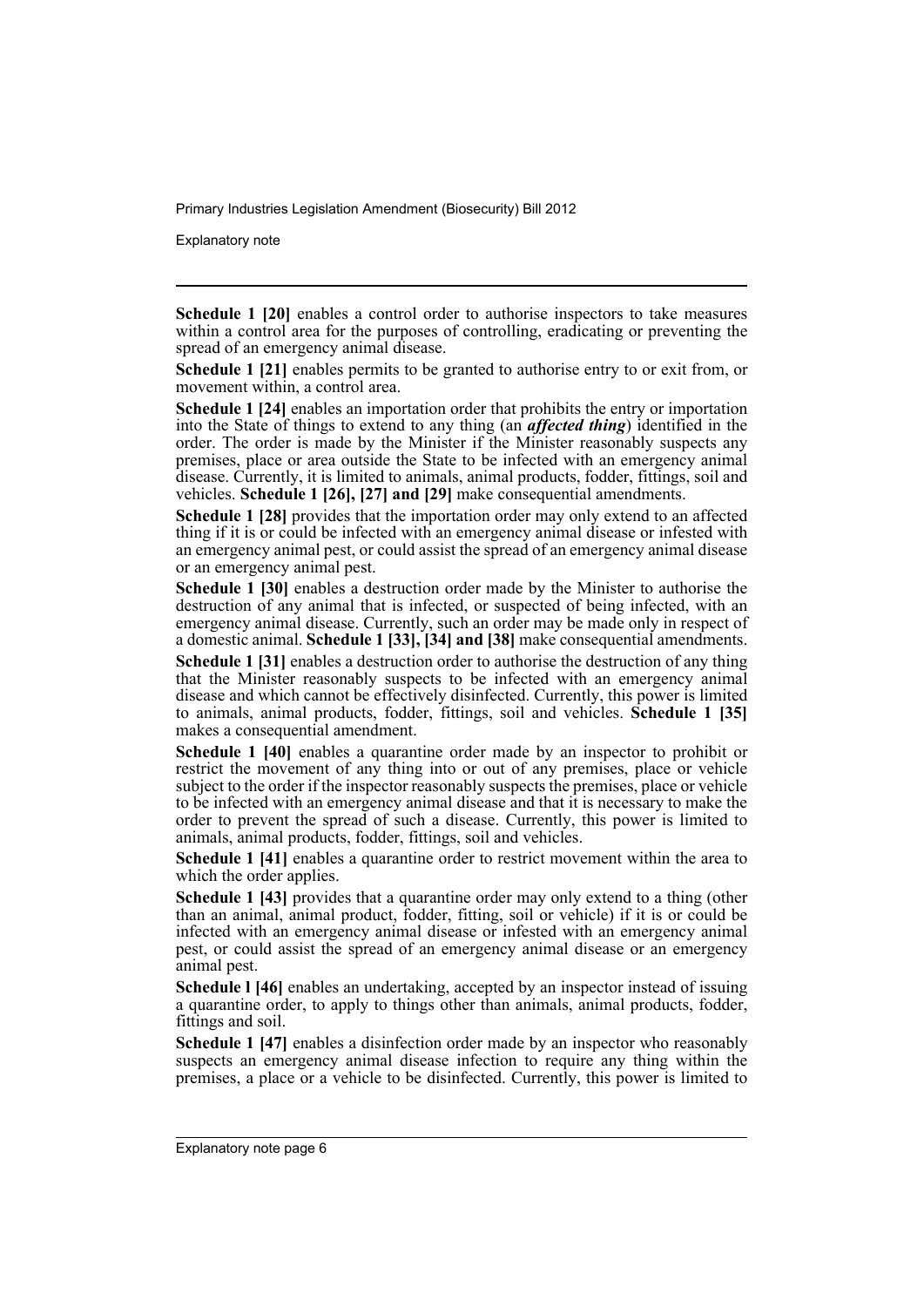Explanatory note

premises, a place or a vehicle and any fodder, fittings or soil within the premises, place or vehicle.

## **Other amendments**

**Schedule 1 [22]** confers on the Director-General (instead of the Minister) the function of determining the means by which a general permit is to be granted.

**Schedule 1 [36]** prohibits the Minister from ordering the destruction of protected fauna under a destruction order unless the Minister has first consulted with the Minister administering the *National Parks and Wildlife Act 1974*.

**Schedule 1 [49]** extends the power of inspectors to seize and impound to things other than animals, animal products, fodder, fittings and soil.

**Schedule 1 [55]** removes an unnecessary word.

**Schedule 1 [56]** extends the power of an inspector to inspect, examine, test, disinfect, fumigate or take samples to any thing. Currently, this power is limited to premises, places, areas, fodder, fittings, soil and vehicles. The amendment also enables inspectors to take photographs and make video recordings.

**Schedule 1 [58]** enables inspectors to exercise functions in places that have been the subject of a declaration of a control area within the preceding 2 years.

**Schedule 1 [60]** enables an inspector to require a person to disinfect any premises, place or vehicle.

**Schedule 1 [66]** empowers the Director-General to delegate his or her functions under the Act.

**Schedule 1 [70]** enables regulations containing savings and transitional provisions to be made consequent on the enactment of the proposed Act.

## **Schedule 2 Amendment of Fisheries Management Act 1994 No 38**

**Schedule 2** [1] enables a boat to be declared a quarantine area in connection with the presence of a declared disease. **Schedule 2 [6] and [7]** make consequential amendments.

**Schedule 2 [2]** provides for orders declaring quarantine areas in connection with declared diseases to be published urgently in a newspaper, a radio or television broadcast or on a Government website. **Schedule 2 [5]** makes a consequential amendment.

**Schedule 2 [3]** enables an order declaring a quarantine area in connection with a declared disease to prohibit or restrict the movement of fish or marine vegetation or specified fish or marine vegetation into, within or out of the area.

**Schedule 2 [4]** corrects a reference to a quarantine area.

**Schedule 2 [8]** inserts proposed sections 209C and 209D. Proposed section 209C enables the Minister to declare a quarantine area for the purposes of dealing with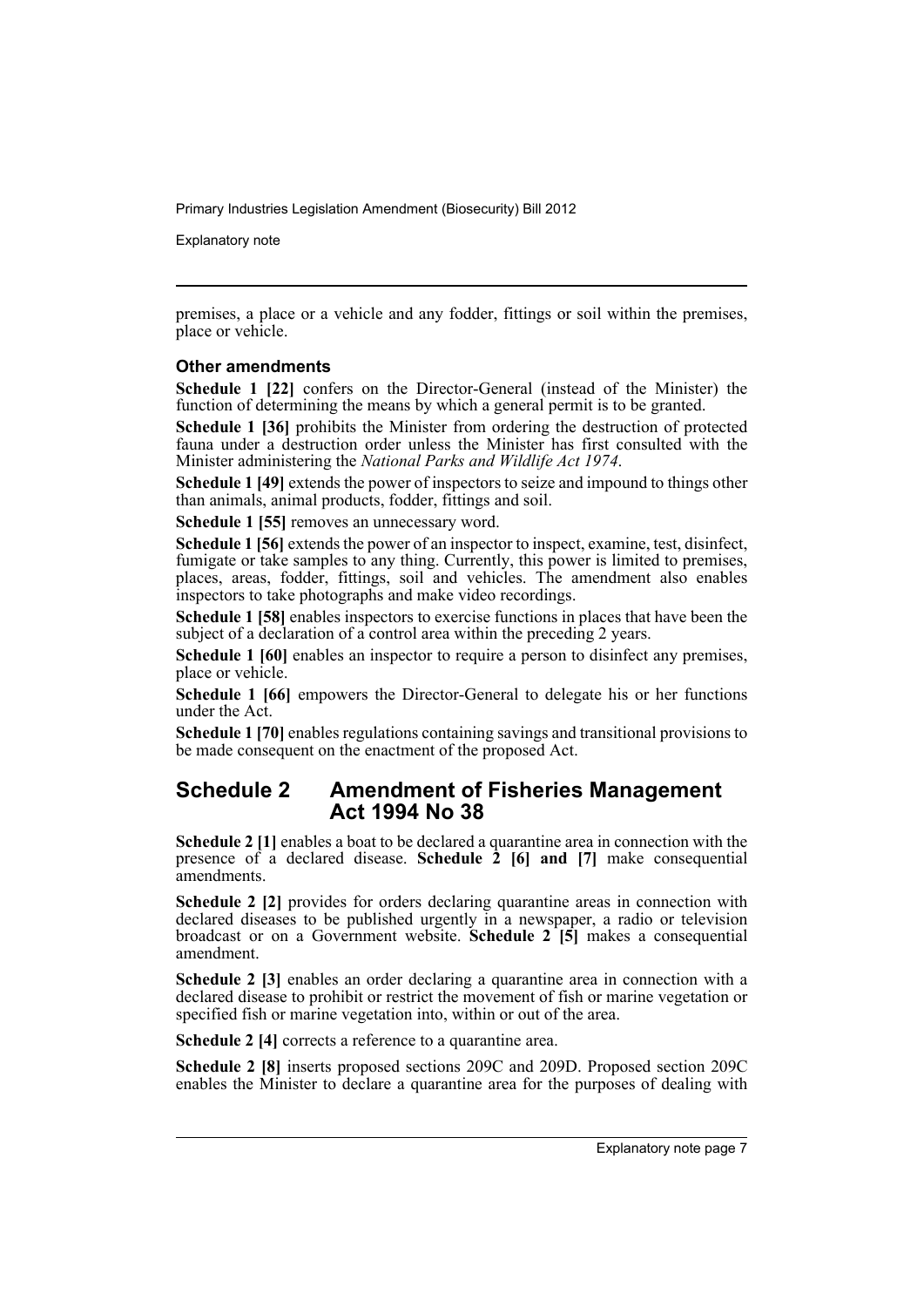Explanatory note

noxious fish or noxious marine vegetation. The provisions will be equivalent to those in force in relation to declared diseases (including the amendments made by the proposed Act). Proposed section 209D makes it an offence to intentionally or recklessly release into any waters live noxious fish or live noxious marine vegetation.

**Schedule 2 [9]** increases the maximum penalty for selling noxious fish or noxious marine vegetation to \$55,000 for a corporation and \$11,000 for an individual.

**Schedule 2 [10]** enables regulations to be made with respect to eliminating or preventing the spread of noxious fish and noxious marine vegetation, including regulations providing for notifications and destruction of such fish or vegetation.

**Schedule 2 [11]** makes it clear that the power of fisheries officers to conduct a search includes a power to take photographs and video recordings.

**Schedule 2 [12]** enables regulations containing savings and transitional provisions to be made consequent on the enactment of the proposed Act.

## **Schedule 3 Amendment of Noxious Weeds Act 1993 No 11**

**Schedule 3 [2]** increases the maximum term of an emergency weed control order from 3 months to 12 months.

**Schedule 3 [3]** provides for emergency weed control orders to be published urgently in a newspaper, a radio or television broadcast or on a Government website. **Schedule 3** [1] makes a consequential amendment.

**Schedule 3 [4]** reduces the period within which an occupier must notify a local authority of a notifiable weed after becoming aware of the weed from  $\tilde{3}$  days to 24 hours.

**Schedule 3 [5]** requires a person who, in a professional capacity, becomes aware or suspects that a notifiable weed is on land to notify the applicable local authority within 24 hours. It will be an offence not to do so.

**Schedule 3 [6]** enables the Minister to declare land to be a quarantine area if the Minister thinks that Class 1 or 2 noxious weeds (notifiable weeds) are reasonably likely to spread to the land.

**Schedule 3 [7]** provides for orders declaring quarantine areas to be published urgently in a newspaper or on a Government website.

**Schedule 3 [8]** extends the maximum period for which such an order is in force from 6 months to 12 months.

**Schedule 3 [9]** confers on inspectors and authorised officers who enter premises power to test, treat or disinfest any noxious weed material or matter containing suspected noxious weed material.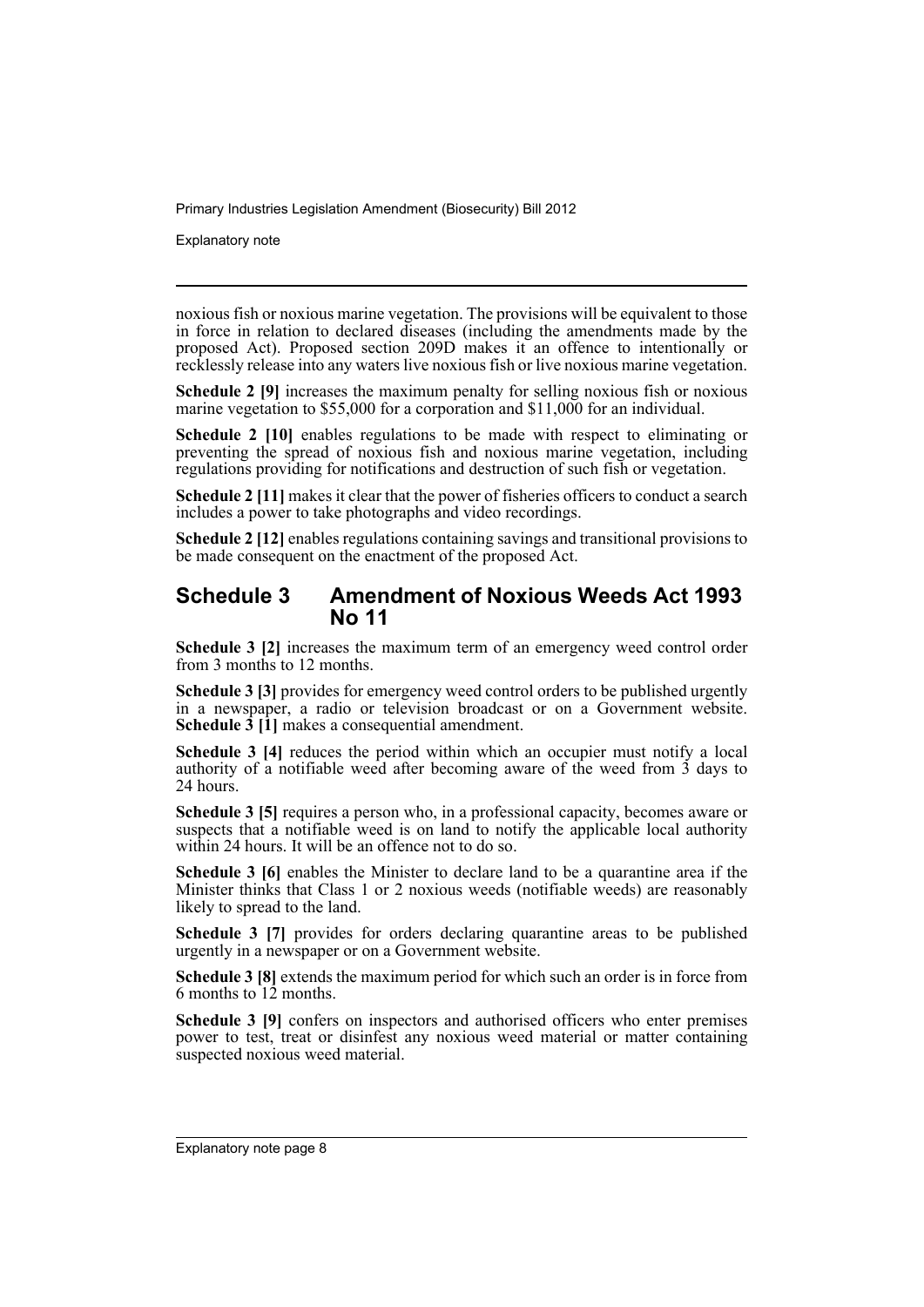Explanatory note

**Schedule 3 [10]** confers on inspectors and authorised officers who enter premises power to test, treat or disinfest any box, container, package or receptacle that they reasonably suspect contains any noxious weed material or matter containing suspected noxious weed material.

**Schedule 3 [11]** prohibits a court from making an interim injunction or any other interim order or giving interim relief if it would have the effect of preventing or deferring the taking of any emergency action during an emergency period relating to a notifiable weed emergency. The Minister may, by order, declare that a notifiable weed emergency exists or is imminent and specify the emergency period for which emergency actions may be taken. The provisions do not prevent a court from making a permanent injunction or a final order in proceedings at any time.

**Schedule 3 [12]** enables regulations containing savings and transitional provisions to be made consequent on the enactment of the proposed Act.

## **Schedule 4 Amendment of Plant Diseases Act 1924 No 38**

**Schedule 4 [2]** inserts definitions of *emergency disease*, *emergency pest*, *land* and *treat*.

**Schedule 4 [3]** includes infested as part of the meaning of the term *infected*.

**Schedule 4 [5]** makes it clear that the Minister may require measures to be taken under an order made for the purposes of treating, preventing the spread of or eradicating a plant disease or plant pest affecting plants or fruit that are not infected.

**Schedule 4 [7]** provides for such orders to be published urgently in a newspaper, a radio or television broadcast or on a Government website. **Schedule 4 [4] and [6]** make consequential amendments.

**Schedule 4 [8]** updates an outdated reference to the Government Gazette.

**Schedule 4 [10]** provides for declarations of quarantine areas to be published urgently in a newspaper, a radio or television broadcast or on a Government website. **Schedule 4 [9]** makes a consequential amendment.

**Schedule 4 [11]** enables an inspector to accept an undertaking on behalf of the Minister, as an alternative to a Ministerial declaration of a quarantine area. Currently, only the Minister may accept such an undertaking.

**Schedule 4 [14]** provides for notifications of special regulations for quarantine areas to be published urgently in a newspaper, a radio or television broadcast or on a Government website. **Schedule 4 [12] and [13]** make consequential amendments.

**Schedule 4 [15]** requires an inspector or the Director-General to be notified by the owner or occupier of land, a person in possession or control of a plant, plant product or soil or a person consulted in a professional capacity, of the presence or suspected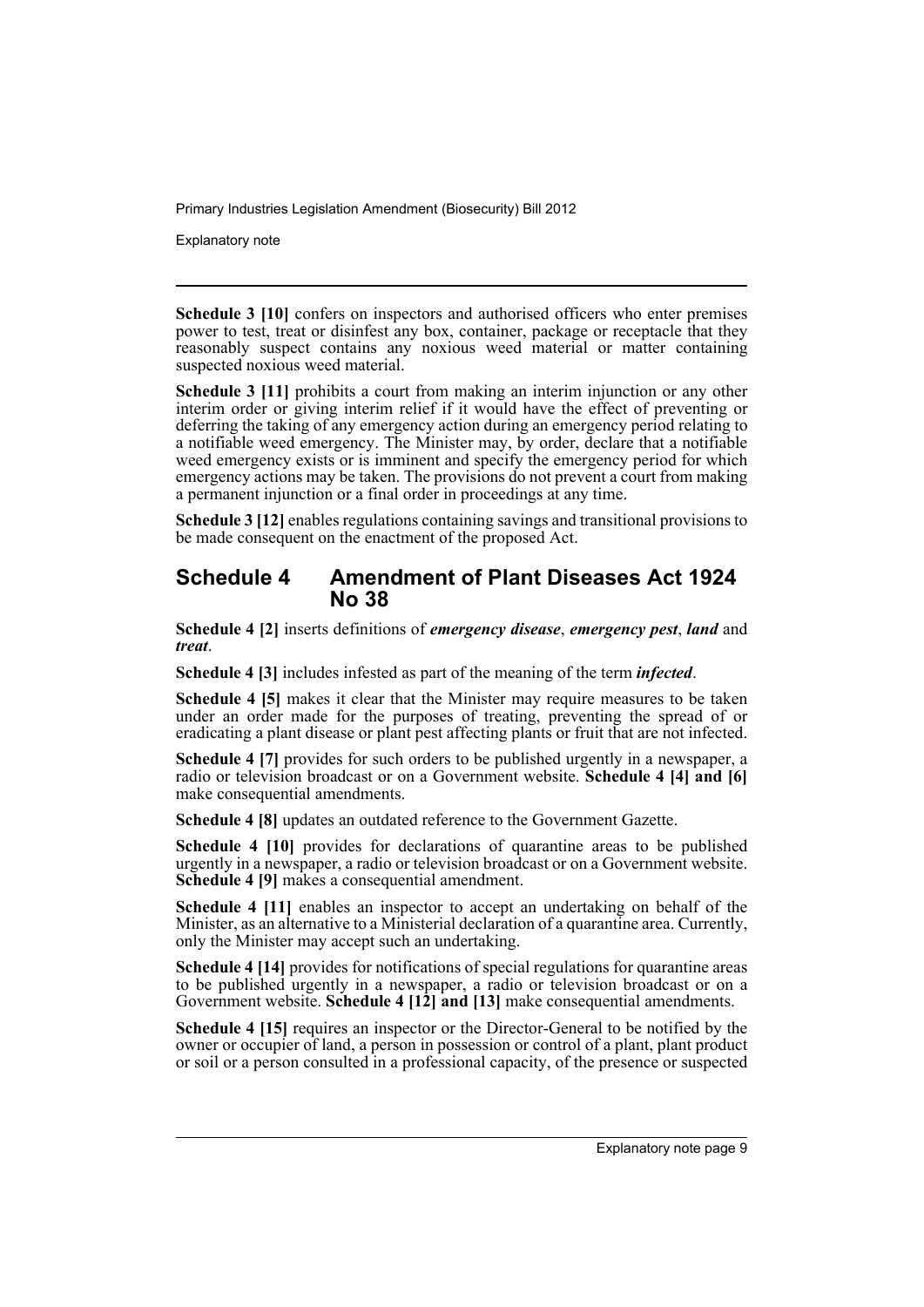Explanatory note

presence of an emergency disease or emergency pest or other proclaimed diseases or pests (notifiable diseases and pests).

**Schedule 4 [16]** confers on inspectors powers to enter any land, premises, vehicle or vessel for the purpose of carrying out surveillance work in relation to plants, coverings or things if they reasonably suspect that a disease or pest is present or is likely to spread to that land, premises, vehicle or vessel. **Schedule 4 [17]** makes a consequential amendment.

**Schedule 4 [18]** enables inspectors who enter premises to take photographs or video recordings.

**Schedule 4 [19]** enables a control order made by the Minister to authorise an inspector to destroy or dispose of plants or fruit or coverings for plants or fruit or other property, if the Minister believes on reasonable grounds that it is necessary to do so in order to eradicate or prevent the spread of an emergency disease or emergency pest.

**Schedule 4 [20]** increases the maximum period that a control order may be in force from 6 months to 12 months.

**Schedule 4 [21]** removes the right to object to things authorised by a control order if the control order relates to an emergency disease or emergency pest.

**Schedule 4 [22] and [23]** extend the period for which particular land or premises may be quarantined by an inspector from 21 days to 40 days.

**Schedule 4 [24]** expands the power of inspectors to require persons to answer questions. An inspector will be able to require persons to answer questions relevant to the control or eradication or prevention of the spread of a disease or pest and require records or other documents to be produced.

**Schedule 4 [25]** makes it an offence, without reasonable excuse, to fail to produce a record or other document at the request of an inspector.

**Schedule 4 [26]** removes the privilege against self-incrimination in relation to requirements to provide information and answer questions made by inspectors but provides that any such information or answer is not admissible as evidence against the person in criminal proceedings (except in relation to false information or other offences about complying with inspectors' requirements).

**Schedule 4 [27]** prohibits a court from making an interim injunction or any other interim order or giving interim relief if it would have the effect of preventing or deferring the taking of any emergency action during an emergency period relating to emergency diseases and pests. The Minister may, by order, declare that a plant disease emergency exists involving an emergency disease or emergency pest or is imminent and specify the emergency period for which emergency actions may be taken. The provisions do not prevent a court from making a permanent injunction or a final order in proceedings at any time.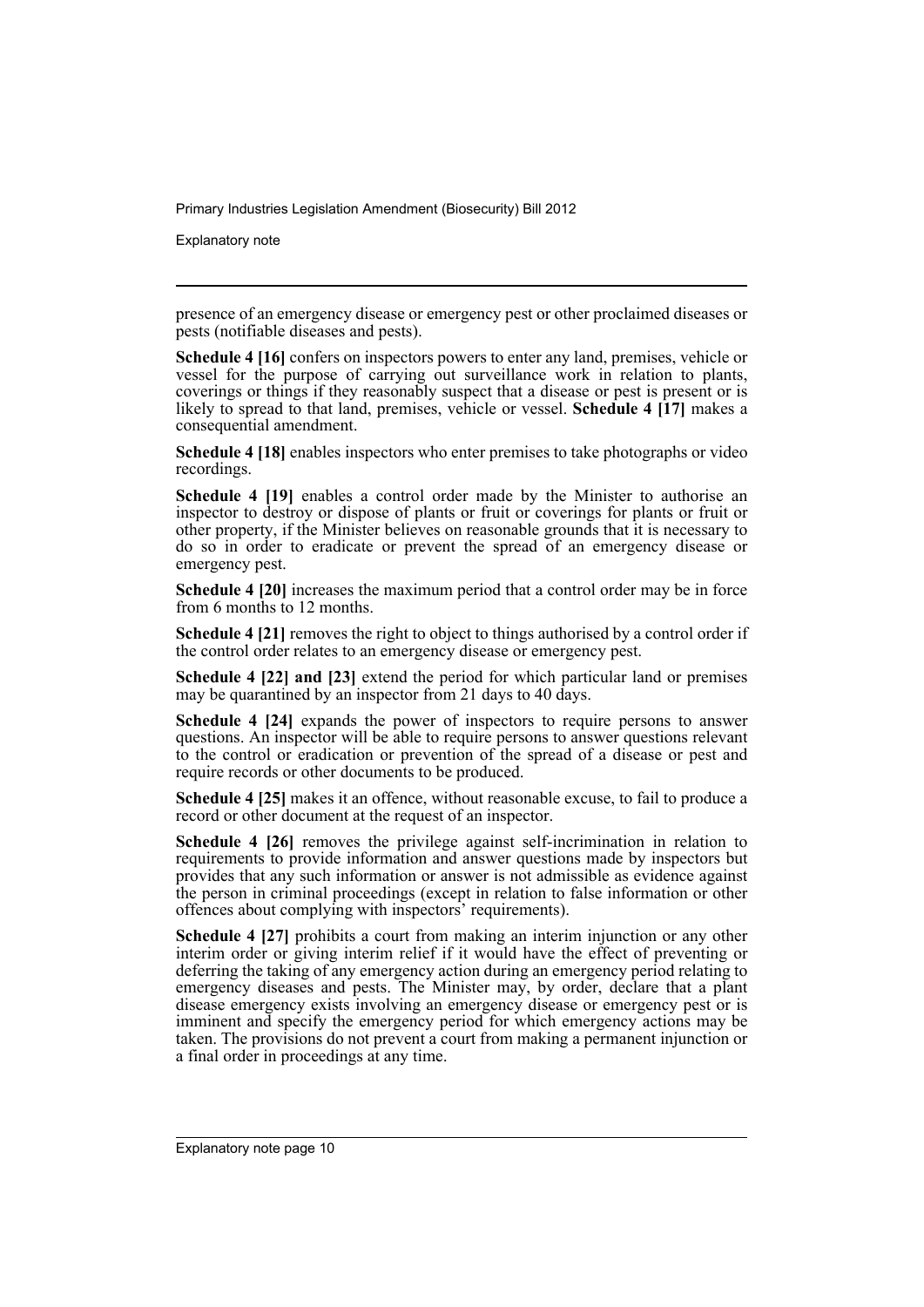Explanatory note

**Schedule 4 [28]** makes it clear that the provision prohibiting payment of compensation for things done by inspectors and others does not prevent compensation being paid under an agreement entered into by the State.

**Schedule 4 [29]** changes the process for declarations of diseases and other matters from a proclamation made by the Governor to an order made by the Minister. **Schedule 4 [1]** makes a consequential amendment.

**Schedule 4 [30]** enables any thing to be declared a plant disease.

**Schedule 4 [31]** enables the Minister to make an order declaring a disease to be an emergency disease or a pest to be an emergency pest.

**Schedule 4 [32]** provides for orders made by the Minister declaring plant diseases and other matters to be published urgently in a newspaper, a radio or television broadcast or on a Government website.

**Schedule 4 [33]** provides for orders or notifications made or given under the Act to commence on publication or on such later day as may be specified in them.

**Schedule 4 [34]** enables regulations containing savings and transitional provisions to be made consequent on the enactment of the proposed Act.

**Schedule 4 [35]** continues existing proclamations in force.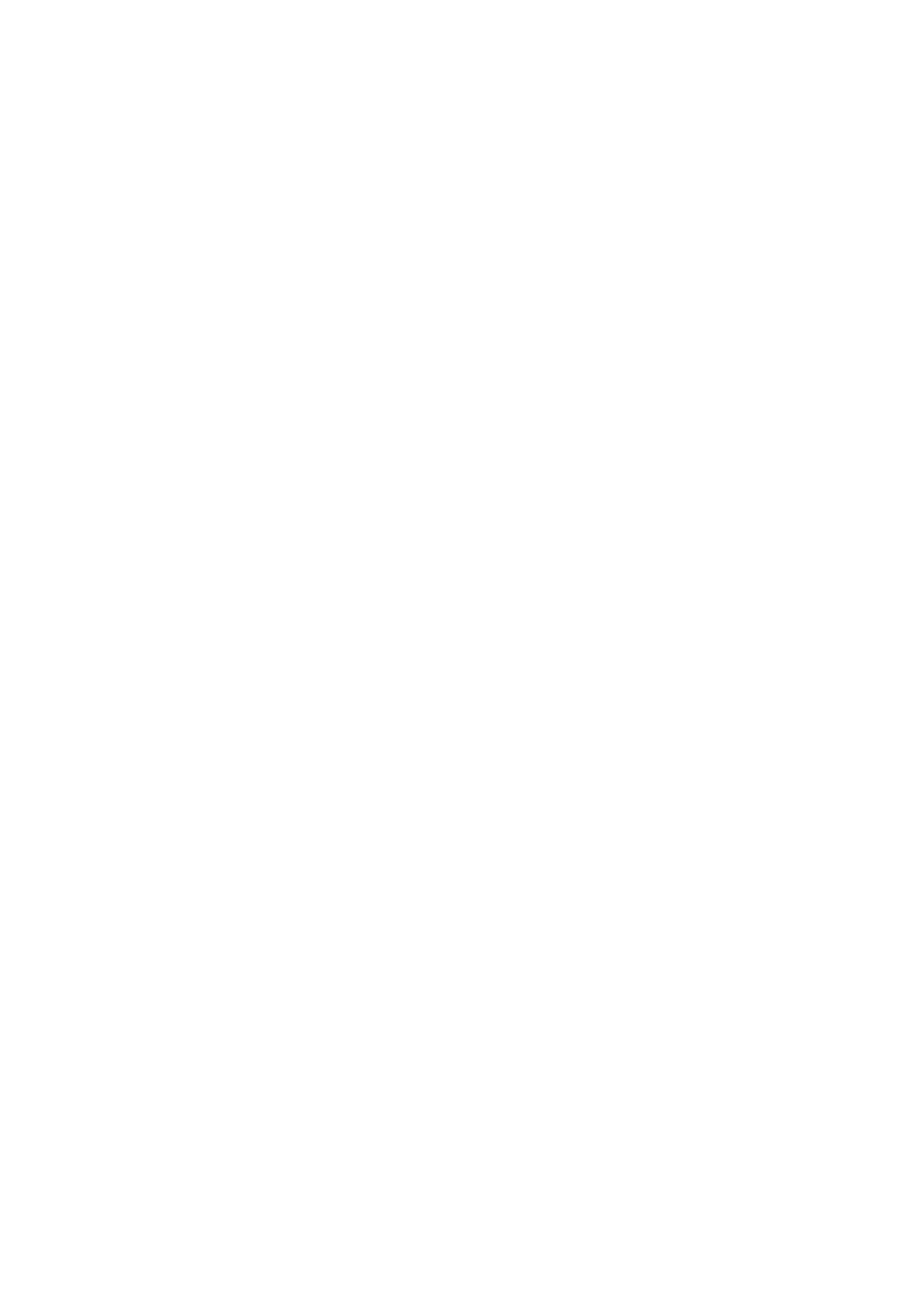First print



New South Wales

# **Primary Industries Legislation Amendment (Biosecurity) Bill 2012**

## **Contents**

|            |                                                                      | Page |
|------------|----------------------------------------------------------------------|------|
|            | Name of Act                                                          |      |
| 2          | Commencement                                                         | 2    |
| Schedule 1 | Amendment of Animal Diseases (Emergency Outbreaks)<br>Act 1991 No 73 | 3    |
| Schedule 2 | Amendment of Fisheries Management Act 1994 No 38                     | 20   |
| Schedule 3 | Amendment of Noxious Weeds Act 1993 No 11                            | 24   |
| Schedule 4 | Amendment of Plant Diseases Act 1924 No 38                           | 27   |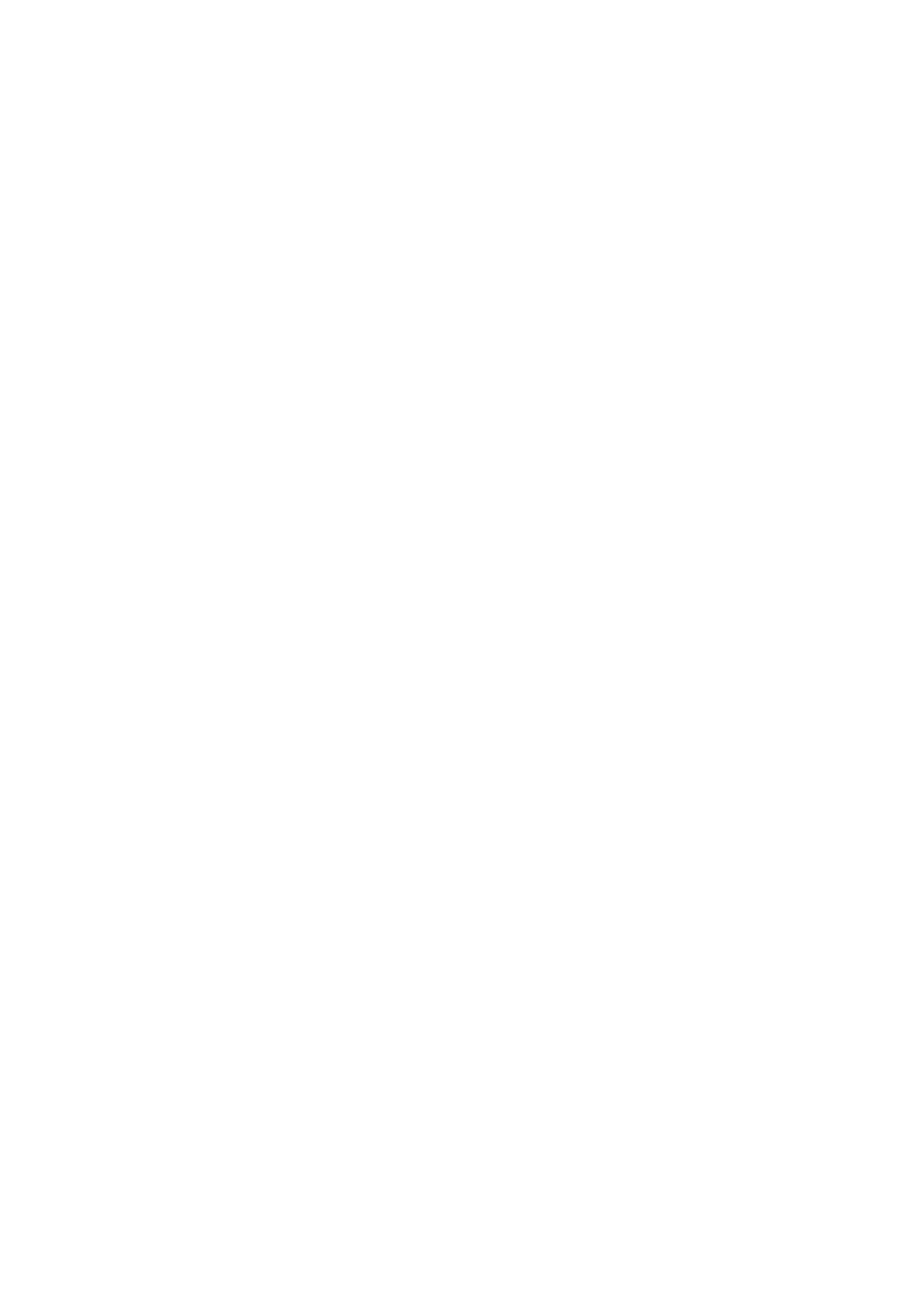

New South Wales

# **Primary Industries Legislation Amendment (Biosecurity) Bill 2012**

No , 2012

## **A Bill for**

An Act to amend the *Animal Diseases (Emergency Outbreaks) Act 1991*, the *Fisheries Management Act 1994*, the *Noxious Weeds Act 1993* and the *Plant Diseases Act 1924* to make further provision with respect to biosecurity; and for other purposes.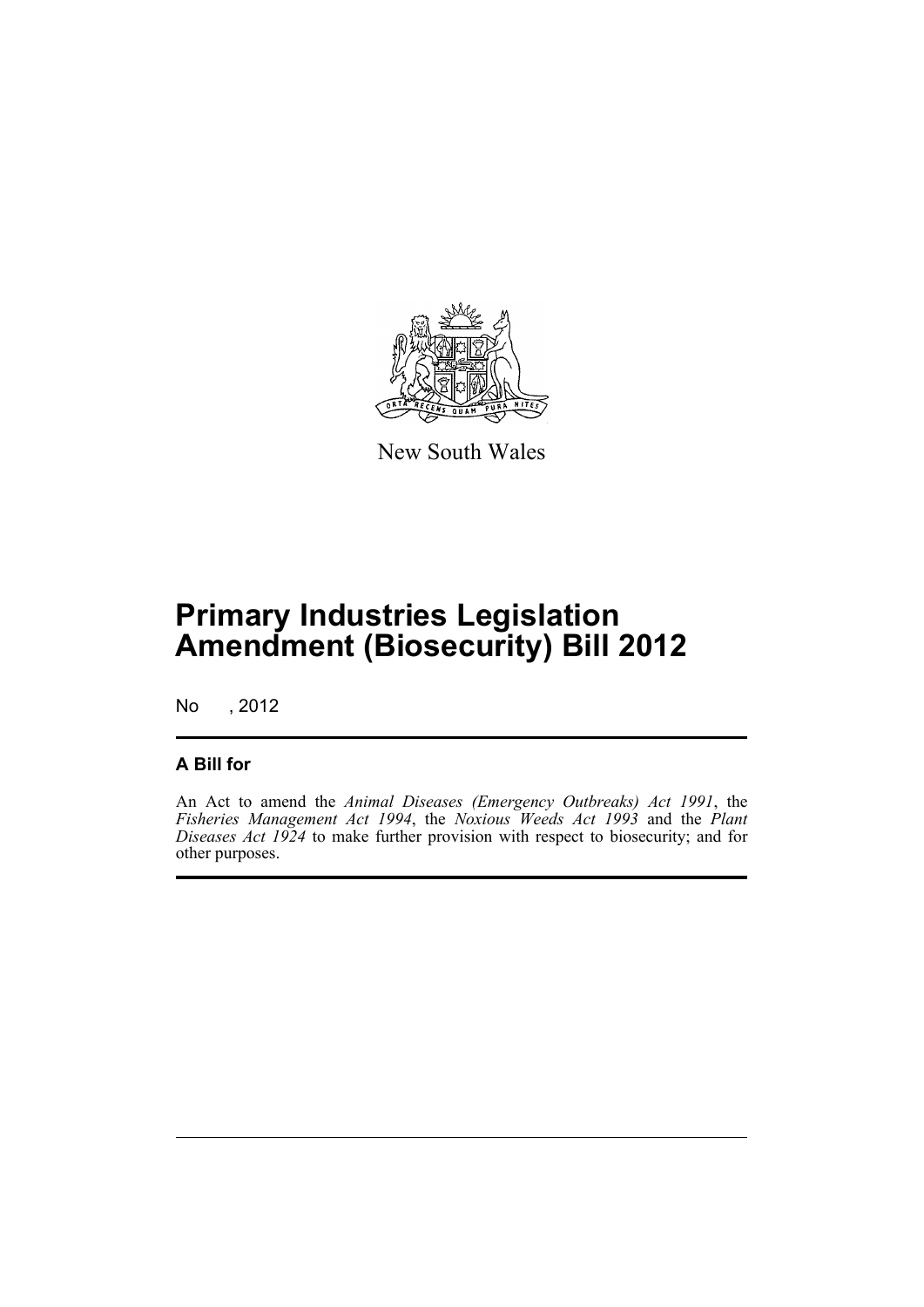<span id="page-15-1"></span><span id="page-15-0"></span>

|   |     | The Legislature of New South Wales enacts:                                                     | 1.                  |
|---|-----|------------------------------------------------------------------------------------------------|---------------------|
| 1 |     | Name of Act                                                                                    | $\mathcal{P}$       |
|   |     | This Act is the <i>Primary Industries Legislation Amendment</i><br>(Biosecurity) Act 2012.     | 3<br>$\overline{4}$ |
| 2 |     | <b>Commencement</b>                                                                            | 5                   |
|   | (1) | This Act commences on the date of assent to this Act, except as<br>provided by subsection (2). | 6<br>7              |
|   | (2) | Schedule 1 commences on a day or days to be appointed by<br>proclamation.                      | 8<br>9              |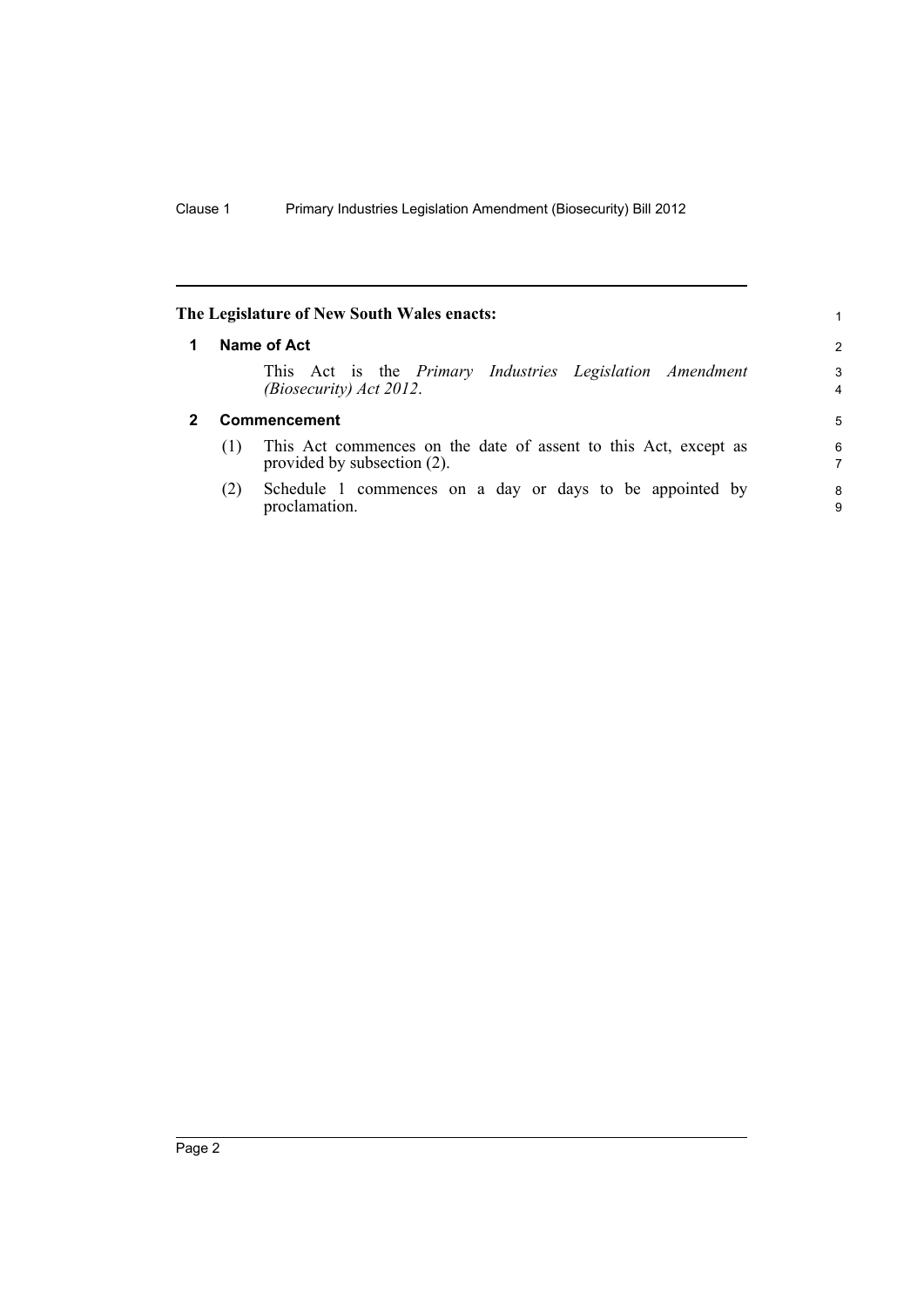Amendment of Animal Diseases (Emergency Outbreaks) Act 1991 No 73 Schedule 1

<span id="page-16-0"></span>

|       | <b>Schedule 1</b> |                   | <b>Amendment of Animal Diseases</b><br>(Emergency Outbreaks) Act 1991 No 73                                                                                                                                                                                                                                                                                              | $\mathbf{1}$<br>2                |
|-------|-------------------|-------------------|--------------------------------------------------------------------------------------------------------------------------------------------------------------------------------------------------------------------------------------------------------------------------------------------------------------------------------------------------------------------------|----------------------------------|
| [1]   |                   | Long title        |                                                                                                                                                                                                                                                                                                                                                                          | 3                                |
|       |                   |                   | Insert "and certain animal pests" after "other animals".                                                                                                                                                                                                                                                                                                                 | $\overline{4}$                   |
| [2]   |                   |                   | <b>Section 1 Name of Act</b>                                                                                                                                                                                                                                                                                                                                             | 5                                |
|       |                   |                   | Insert "and Animal Pests" after "Animal Diseases".                                                                                                                                                                                                                                                                                                                       | 6                                |
| $[3]$ |                   | <b>Section 6B</b> |                                                                                                                                                                                                                                                                                                                                                                          | $\overline{7}$                   |
|       |                   |                   | Insert after section 6A:                                                                                                                                                                                                                                                                                                                                                 | 8                                |
|       | 6B                |                   | Meaning of "emergency animal pest"                                                                                                                                                                                                                                                                                                                                       | 9                                |
|       |                   | (1)               | For the purposes of this Act, <i>emergency animal pest</i> means any<br>animal that is not indigenous to a particular area and is an animal<br>of a kind declared by the Minister, by order in writing, to be an<br>emergency animal pest for the purposes of this Act.                                                                                                  | 10<br>11<br>12<br>13             |
|       |                   | (2)               | An order by the Minister under this section:                                                                                                                                                                                                                                                                                                                             | 14                               |
|       |                   |                   | comes into force on the date that it is signed, and<br>(a)                                                                                                                                                                                                                                                                                                               | 15                               |
|       |                   |                   | (b)<br>must be published in the Gazette within 14 days after that<br>date.                                                                                                                                                                                                                                                                                               | 16<br>17                         |
|       |                   | (3)               | An order that is not published within 14 days after it is made is<br>taken (unless it has already been revoked) to have been revoked<br>at the end of that 14-day period.                                                                                                                                                                                                | 18<br>19<br>20                   |
| [4]   |                   |                   | <b>Section 11A Extent of declaration</b>                                                                                                                                                                                                                                                                                                                                 | 21                               |
|       |                   |                   | Omit "or vehicles". Insert instead ", vehicles or other things".                                                                                                                                                                                                                                                                                                         | 22                               |
| [5]   |                   | Section 11A (2)   |                                                                                                                                                                                                                                                                                                                                                                          | 23                               |
|       |                   |                   | Insert at the end of section 11A:                                                                                                                                                                                                                                                                                                                                        | 24                               |
|       |                   | (2)               | For the purposes of this section, a declaration may identify a class<br>or description of things that are not animals, animal products,<br>fodder, fittings, soil or vehicles as affected by the declaration if<br>those things are or could be infected with an emergency animal<br>disease, or could assist the spread of infection of an emergency<br>animal disease. | 25<br>26<br>27<br>28<br>29<br>30 |
| [6]   |                   |                   | Section 12 Permit for entry or exit                                                                                                                                                                                                                                                                                                                                      | 31                               |
|       |                   |                   | Omit "or soil" from section 12 (1) (c). Insert instead ", soil or other thing".                                                                                                                                                                                                                                                                                          | 32                               |
|       |                   |                   |                                                                                                                                                                                                                                                                                                                                                                          |                                  |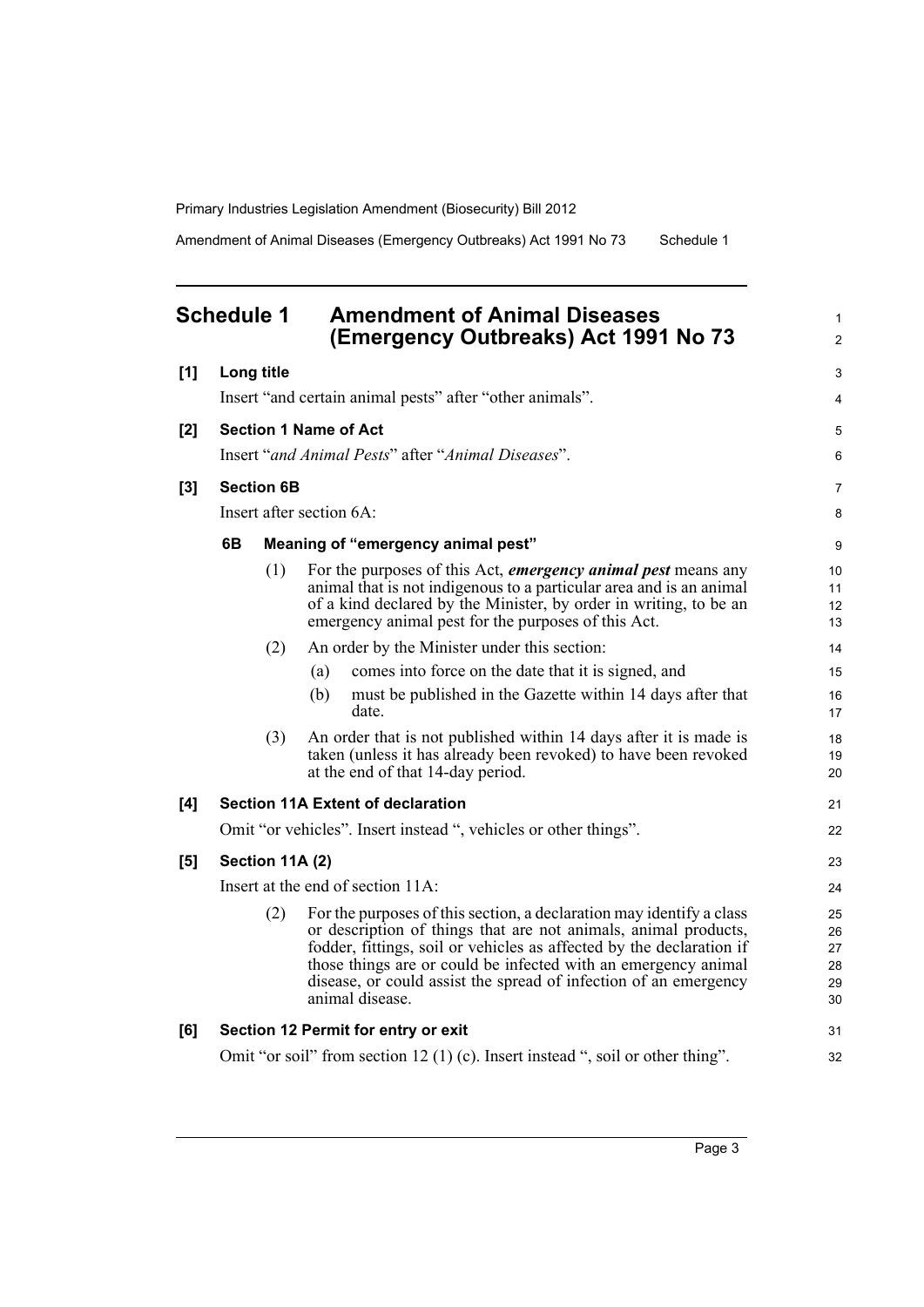Schedule 1 Amendment of Animal Diseases (Emergency Outbreaks) Act 1991 No 73

| [7]    | <b>Section 12 (2)</b>                                                                                                                                                                                                                                                                                                                                                           | 1                                |
|--------|---------------------------------------------------------------------------------------------------------------------------------------------------------------------------------------------------------------------------------------------------------------------------------------------------------------------------------------------------------------------------------|----------------------------------|
|        | Omit "or vehicle". Insert instead ", vehicle or thing".                                                                                                                                                                                                                                                                                                                         | $\overline{c}$                   |
| [8]    | Section 12 (2) (b)                                                                                                                                                                                                                                                                                                                                                              | 3                                |
|        | Omit "or soil". Insert instead ", soil or other things".                                                                                                                                                                                                                                                                                                                        | 4                                |
| [9]    | Section 13 Entry and exit points                                                                                                                                                                                                                                                                                                                                                | 5                                |
|        | Omit "or soil" from section 13 (1) (b). Insert instead ", soil or other thing".                                                                                                                                                                                                                                                                                                 | 6                                |
| $[10]$ | Section 13 (3) (c)                                                                                                                                                                                                                                                                                                                                                              | 7                                |
|        | Omit "or vehicle". Insert instead ", vehicle or other thing".                                                                                                                                                                                                                                                                                                                   | 8                                |
| $[11]$ | <b>Section 15 Declaration of restricted areas</b>                                                                                                                                                                                                                                                                                                                               | 9                                |
|        | Omit "or vehicles" from section 15 (2).                                                                                                                                                                                                                                                                                                                                         | 10                               |
|        | Insert instead ", vehicles or other things".                                                                                                                                                                                                                                                                                                                                    | 11                               |
| $[12]$ | <b>Section 15 (3)</b>                                                                                                                                                                                                                                                                                                                                                           | 12                               |
|        | Insert after section $15(2)$ :                                                                                                                                                                                                                                                                                                                                                  | 13                               |
|        | For the purposes of this section, a declaration may identify a class<br>(3)<br>or description of things that are not animals, animal products,<br>fodder, fittings, soil or vehicles as affected by the declaration if<br>those things are or could be infected with an emergency animal<br>disease, or could assist the spread of infection of an emergency<br>animal disease. | 14<br>15<br>16<br>17<br>18<br>19 |
| $[13]$ | Section 16 Permit for entry or exit                                                                                                                                                                                                                                                                                                                                             | 20                               |
|        | Omit "or vehicles" from section 16 (1).                                                                                                                                                                                                                                                                                                                                         | 21                               |
|        | Insert instead ", vehicles or other things".                                                                                                                                                                                                                                                                                                                                    | 22                               |
| $[14]$ | <b>Section 16 (2)</b>                                                                                                                                                                                                                                                                                                                                                           | 23                               |
|        | Omit "or vehicle". Insert instead ", vehicle or other thing".                                                                                                                                                                                                                                                                                                                   | 24                               |
| $[15]$ | <b>Section 18 Entry and exit points</b>                                                                                                                                                                                                                                                                                                                                         | 25                               |
|        | Omit "or vehicle" from section 18 (1). Insert instead ", vehicle or other thing".                                                                                                                                                                                                                                                                                               | 26                               |
| $[16]$ | <b>Section 18 (2)</b>                                                                                                                                                                                                                                                                                                                                                           | 27                               |
|        | Omit "or vehicles". Insert instead ", vehicle or other thing".                                                                                                                                                                                                                                                                                                                  | 28                               |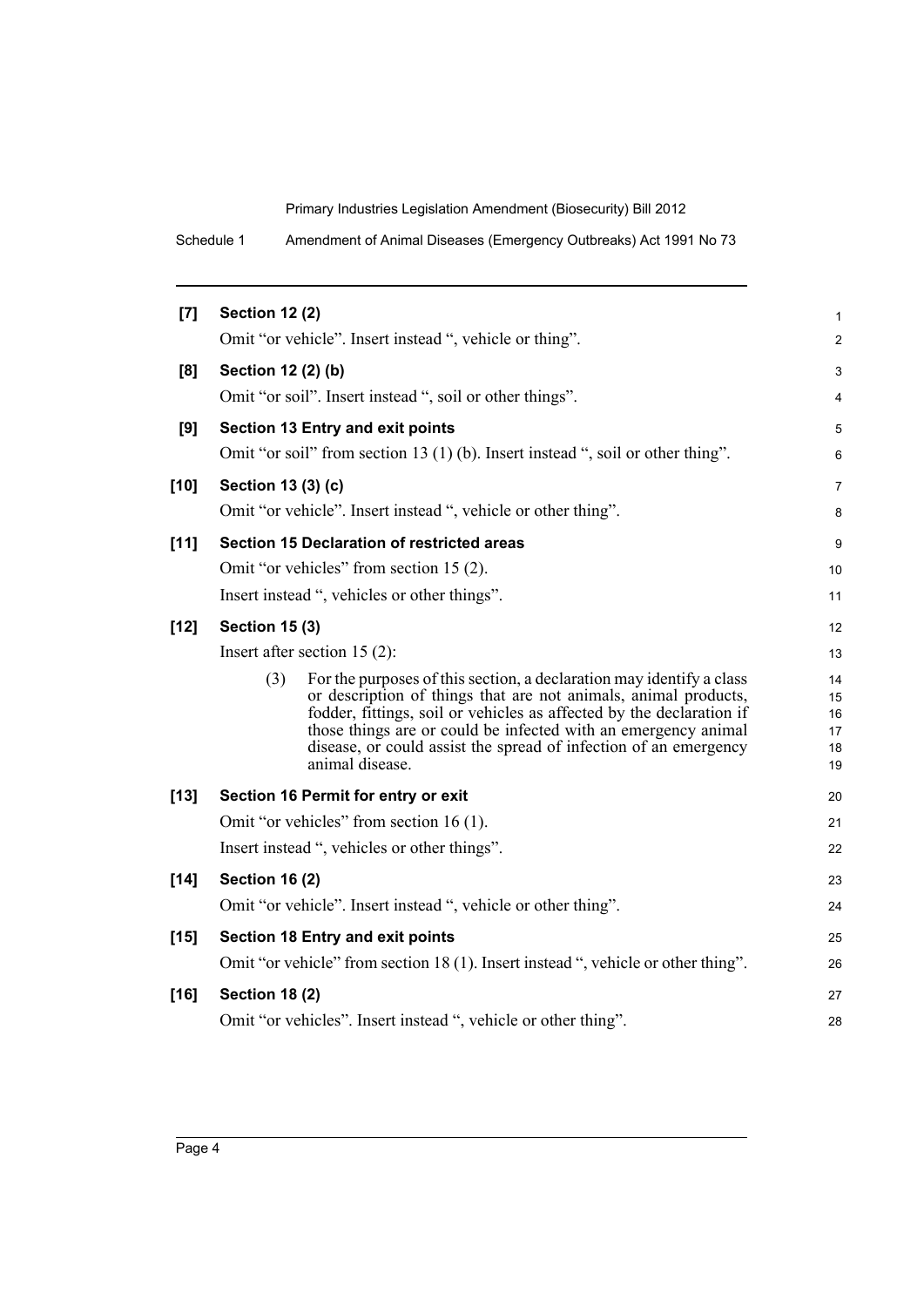Amendment of Animal Diseases (Emergency Outbreaks) Act 1991 No 73 Schedule 1

| $[17]$ |                           | <b>Section 20 Area restriction order</b>                                                                                                                                                                                                                            | 1                       |
|--------|---------------------------|---------------------------------------------------------------------------------------------------------------------------------------------------------------------------------------------------------------------------------------------------------------------|-------------------------|
|        |                           | Insert after section $20(1)$ :                                                                                                                                                                                                                                      | $\overline{\mathbf{c}}$ |
|        | (1AA)                     | An area restriction order may also authorise inspectors to take<br>measures specified in the order within the restricted area for the<br>purpose of controlling, eradicating or preventing the spread of an<br>emergency animal disease.                            | 3<br>4<br>5<br>6        |
| $[18]$ | <b>Section 20 (2)</b>     |                                                                                                                                                                                                                                                                     | 7                       |
|        |                           | Insert "or authorise" after "require" wherever occurring.                                                                                                                                                                                                           | 8                       |
| $[19]$ |                           | <b>Section 22 Control orders</b>                                                                                                                                                                                                                                    | 9                       |
|        | section 22 (1) (a) (v).   | Insert "or specified part of the control area" after "control area" in                                                                                                                                                                                              | 10<br>11                |
| [20]   | Section 22 (1A)           |                                                                                                                                                                                                                                                                     | 12                      |
|        |                           | Insert after section $22$ (1):                                                                                                                                                                                                                                      | 13                      |
|        | (1A)                      | A control order may also authorise inspectors to take measures<br>specified in the order within the control area or a specified part of<br>the control area for the purpose of controlling, eradicating or<br>preventing the spread of an emergency animal disease. | 14<br>15<br>16<br>17    |
| $[21]$ | <b>Section 24 Permits</b> |                                                                                                                                                                                                                                                                     | 18                      |
|        |                           | Omit "or restricted area" from section 24 (1) (a).                                                                                                                                                                                                                  | 19                      |
|        |                           | Insert instead ", restricted area or control area".                                                                                                                                                                                                                 | 20                      |
| $[22]$ | Section 24 (2A)           |                                                                                                                                                                                                                                                                     | 21                      |
|        |                           | Omit "Minister". Insert instead "Director-General".                                                                                                                                                                                                                 | 22                      |
| $[23]$ | Part 3A                   |                                                                                                                                                                                                                                                                     | 23                      |
|        | Insert after Part 3:      |                                                                                                                                                                                                                                                                     | 24                      |
|        |                           | Part 3A Control of emergency animal pests                                                                                                                                                                                                                           | 25                      |
|        | <b>Division 1</b>         | <b>Duties</b>                                                                                                                                                                                                                                                       | 26                      |
|        | 27A                       | Duty to notify                                                                                                                                                                                                                                                      | 27                      |
|        |                           | A person:                                                                                                                                                                                                                                                           | 28                      |
|        |                           | who owns any premises on which the person suspects there<br>(a)<br>is an emergency animal pest, or                                                                                                                                                                  | 29<br>30                |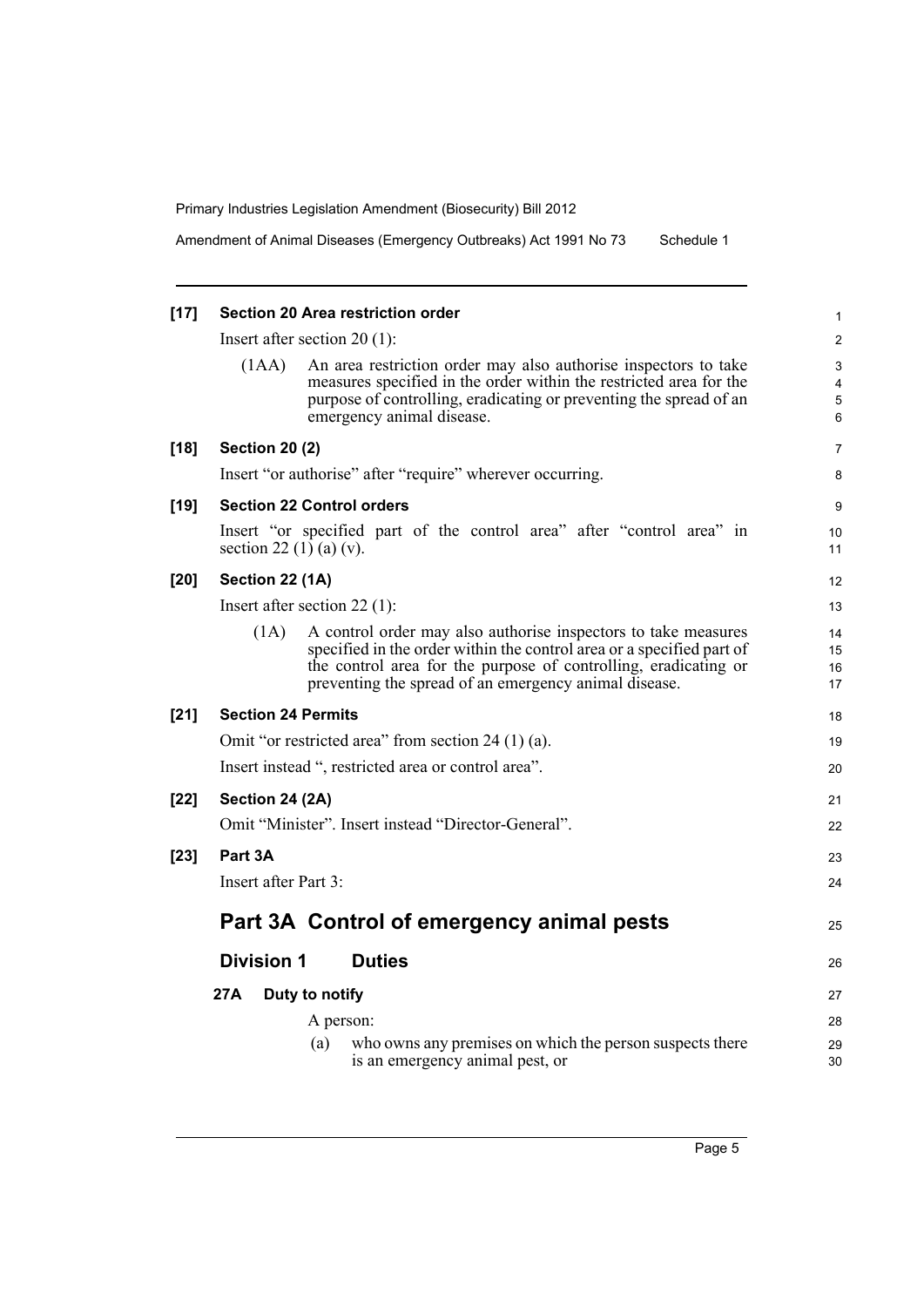| Schedule 1 | Amendment of Animal Diseases (Emergency Outbreaks) Act 1991 No 73 |
|------------|-------------------------------------------------------------------|
|            |                                                                   |

|     |                   | (b)<br>who owns, or is in charge of, or has in his or her possession<br>or control, an animal that the person suspects is an<br>emergency animal pest, or                                         | 1<br>$\overline{2}$<br>3 |
|-----|-------------------|---------------------------------------------------------------------------------------------------------------------------------------------------------------------------------------------------|--------------------------|
|     |                   | who, in a professional capacity, is consulted in relation to<br>(c)<br>an animal that the person suspects is an emergency animal<br>pest, or in relation to land or premises on which the person  | 4<br>5<br>6              |
|     |                   | suspects there is an emergency animal pest,                                                                                                                                                       | $\overline{7}$           |
|     |                   | and who does not, as soon as possible after becoming aware of or                                                                                                                                  | 8                        |
|     |                   | suspecting the presence of the emergency animal pest, report it to<br>an inspector by the quickest means of communication available                                                               | 9<br>10                  |
|     |                   | to the person is guilty of an offence.                                                                                                                                                            | 11                       |
|     |                   | Maximum penalty: 200 penalty units.                                                                                                                                                               | 12                       |
| 27B |                   | Release of emergency animal pests                                                                                                                                                                 | 13                       |
|     | (1)               | A person must not:                                                                                                                                                                                | 14                       |
|     |                   | intentionally or recklessly, do or cause or permit the doing<br>(a)                                                                                                                               | 15                       |
|     |                   | of an act that is likely to result in the spread of emergency                                                                                                                                     | 16                       |
|     |                   | animal pests on any land, or                                                                                                                                                                      | 17                       |
|     |                   | (b)<br>threaten to do an act or to cause or permit the doing of an                                                                                                                                | 18                       |
|     |                   | act that is likely to result in the spread of emergency<br>animal pests on any land.                                                                                                              | 19<br>20                 |
|     |                   | Maximum penalty: 1,000 penalty units or imprisonment for<br>2 years, or both.                                                                                                                     | 21<br>22                 |
|     | (2)               | This section does not apply to a person who has the authority of<br>the Director-General to be in possession of an emergency animal<br>pest and who is acting in accordance with the regulations. | 23<br>24<br>25           |
|     | <b>Division 2</b> | Infested places                                                                                                                                                                                   | 26                       |
| 27C |                   | <b>Declaration of infested place</b>                                                                                                                                                              | 27                       |
|     | (1)               | If the Minister reasonably suspects any premises, place or area                                                                                                                                   | 28                       |
|     |                   | within the State to be infested with an emergency animal pest, the                                                                                                                                | 29                       |
|     |                   | Minister may by order declare it to be an infested place.                                                                                                                                         | 30                       |
|     | (2)               | The declaration must identify the classes or descriptions of<br>animal products, fodder, fittings, soil, vehicles or other things<br>that are affected by the declaration.                        | 31<br>32<br>33           |
|     | (3)               | For the purposes of this section, a declaration may identify a class                                                                                                                              | 34                       |
|     |                   | or description of things that are not animal products, fodder,                                                                                                                                    | 35                       |
|     |                   | fittings, soil or vehicles as affected by the declaration if those                                                                                                                                | 36                       |
|     |                   | things are or could be infested with emergency animal pests, or<br>could assist the spread of infestation of emergency animal pests.                                                              | 37<br>38                 |
|     |                   |                                                                                                                                                                                                   |                          |
|     |                   |                                                                                                                                                                                                   |                          |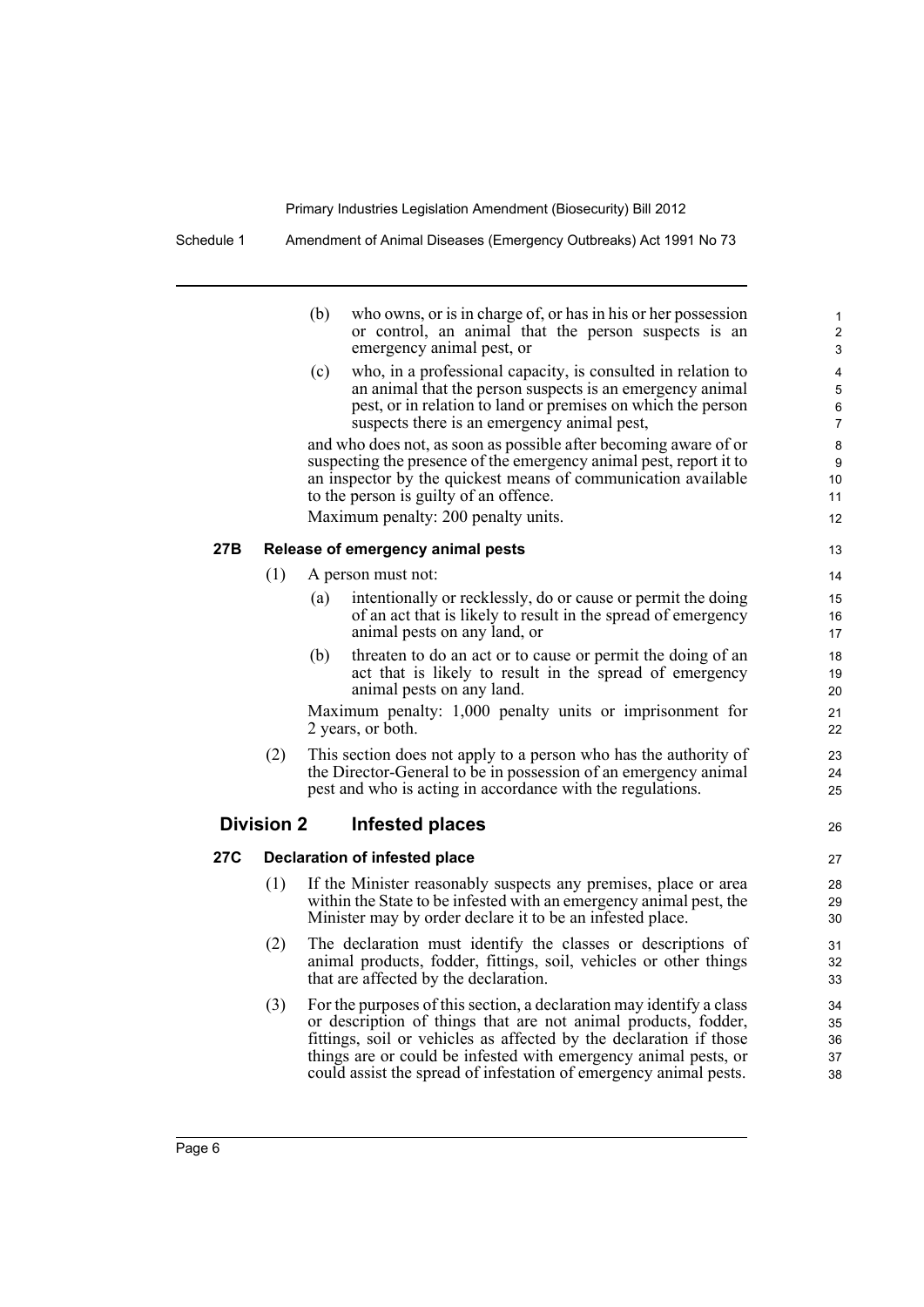Amendment of Animal Diseases (Emergency Outbreaks) Act 1991 No 73 Schedule 1

|     | (4) |                              | Written notice of the declaration must be given to the owner or<br>person in charge of or in apparent control of the premises, place<br>or area to which the order relates.                                                                                             | $\mathbf{1}$<br>$\overline{c}$<br>3 |
|-----|-----|------------------------------|-------------------------------------------------------------------------------------------------------------------------------------------------------------------------------------------------------------------------------------------------------------------------|-------------------------------------|
| 27D |     | Permit for entry or exit     |                                                                                                                                                                                                                                                                         | 4                                   |
|     | (1) |                              | A person (other than an inspector) who:                                                                                                                                                                                                                                 | 5                                   |
|     |     | (a)                          | enters or leaves any premises, place or area declared to be<br>an infested place, or                                                                                                                                                                                    | 6<br>$\overline{7}$                 |
|     |     | (b)                          | causes, permits or assists any other person to enter or leave<br>any such premises, place or area, or                                                                                                                                                                   | 8<br>9                              |
|     |     | (c)                          | brings, moves or takes, or allows any person to bring,<br>move or take, any animal product, fodder, fitting, soil or<br>other thing to which the relevant declaration applies into,<br>within or out of any such premises, place or area, or                            | 10<br>11<br>12<br>13                |
|     |     | (d)                          | causes, permits or assists any vehicle to enter or leave any<br>premises, place or area declared to be an infested place,                                                                                                                                               | 14<br>15                            |
|     |     | the permit.                  | is guilty of an offence unless the person is authorised to do so by<br>a permit and the person complies with any conditions set out in                                                                                                                                  | 16<br>17<br>18                      |
|     |     |                              | Maximum penalty: 400 penalty units or imprisonment for<br>12 months, or both.                                                                                                                                                                                           | 19<br>20                            |
|     | (2) |                              | Without limiting the powers of an inspector to attach conditions<br>to a permit, a permit may be issued subject to the condition that<br>the holder of the permit, or the animal product, fodder, fitting,<br>soil, vehicle or other thing to which the permit relates: | 21<br>22<br>23<br>24                |
|     |     | (a)                          | must first be effectively disinfected to the satisfaction of<br>the inspector and in a manner specified by the inspector<br>before leaving or being taken out of the infested place, and                                                                                | 25<br>26<br>27                      |
|     |     | (b)                          | must not go or be brought to any other premises or place<br>where any specified animal products, fodder, fittings, soil<br>or other things are located.                                                                                                                 | 28<br>29<br>30                      |
| 27E |     | <b>Entry and exit points</b> |                                                                                                                                                                                                                                                                         | 31                                  |
|     | (1) |                              | Any movement of:                                                                                                                                                                                                                                                        | 32                                  |
|     |     | $\left(a\right)$             | any vehicle affected by the relevant declaration into or out<br>of an infested place, or                                                                                                                                                                                | 33<br>34                            |
|     |     | (b)                          | any animal product, fodder, fittings, soil or other thing<br>affected by the relevant declaration into or out of an<br>infested place, or                                                                                                                               | 35<br>36<br>37                      |
|     |     | (c)                          | any person into or out of any such infested place,                                                                                                                                                                                                                      | 38                                  |
|     |     |                              |                                                                                                                                                                                                                                                                         |                                     |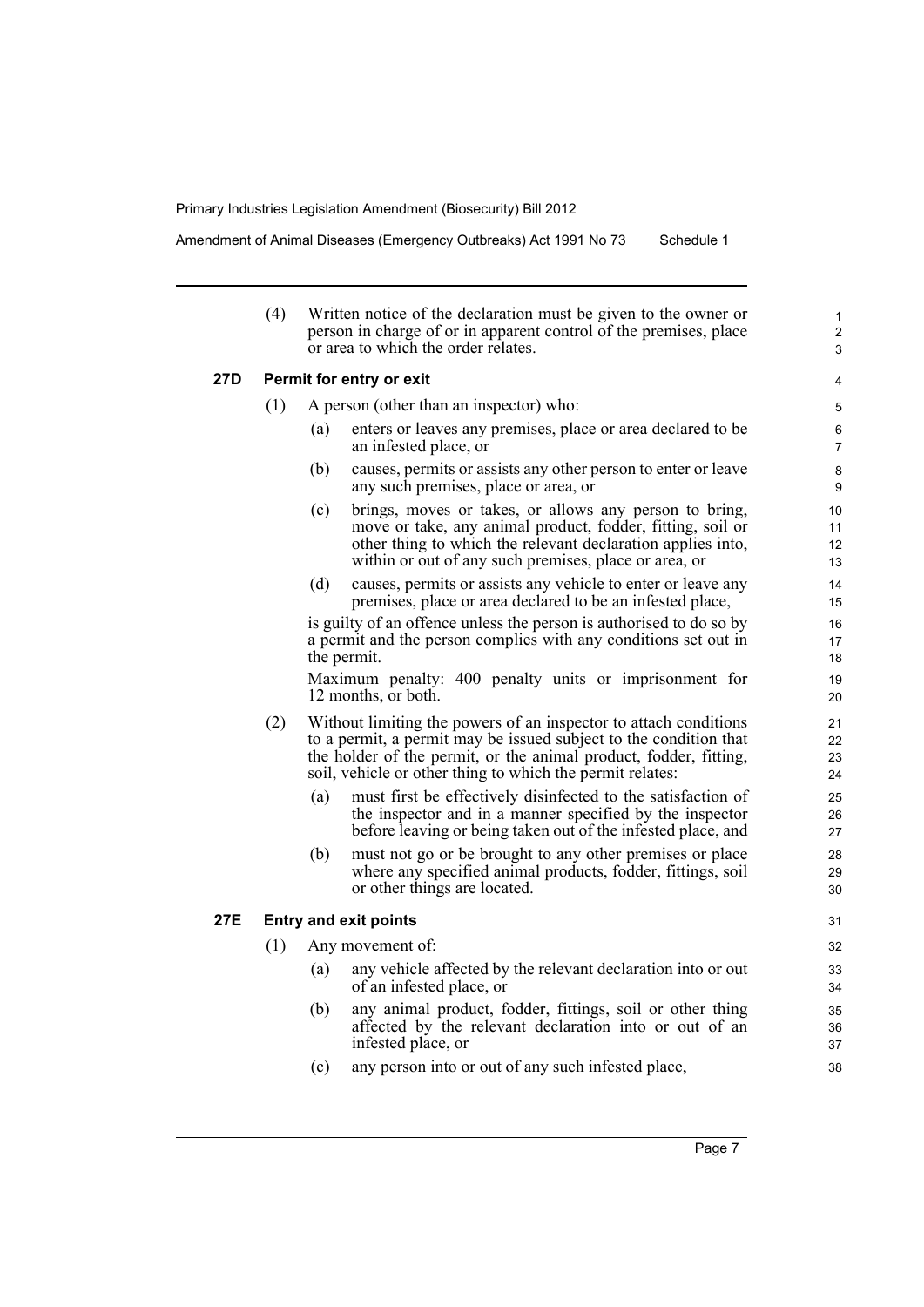must be made only through a point or points specified in a notice issued by an inspector to the person in charge, or in apparent control, of the infested place.

17

- (2) The inspector may cause the notice to be published in a local newspaper or on the Department's internet website, or both.
- (3) A person who knows or has reason to believe any premises, place or area to be an infested place and who, in contravention of this section:
	- (a) goes into or out of the infested place, or
	- (b) moves any other person into or out of the infested place, or
	- (c) moves any animal product, fodder, fitting, soil, vehicle or other thing affected by the relevant declaration into or out of the infested place,

is guilty of an offence.

Maximum penalty: 400 penalty units or imprisonment for 12 months, or both.

### **Division 3 Restricted areas**

**27F Declaration of restricted area**

- (1) If, in the opinion of the Minister, there is a possibility that any premises, place or area within the State may be or become infested with an emergency animal pest, the Minister may by order in writing declare the premises, place or area concerned to be a restricted area.
- (2) The declaration must identify the boundaries of the restricted area and the classes or descriptions of animal products, fodder, fittings, soil, vehicles or other things that are affected by it.
- (3) For the purposes of this section, a declaration may identify a class or description of things that are not animal products, fodder, fittings, soil or vehicles as affected by the declaration if those things are or could be infested with emergency animal pests, or could assist the spread of infestation of emergency animal pests.
- (4) Notice of an order declaring any premises, place or area to be a restricted area must be published:
	- (a) in the Gazette, and
	- (b) in a local newspaper or on the Department's internet website, or both.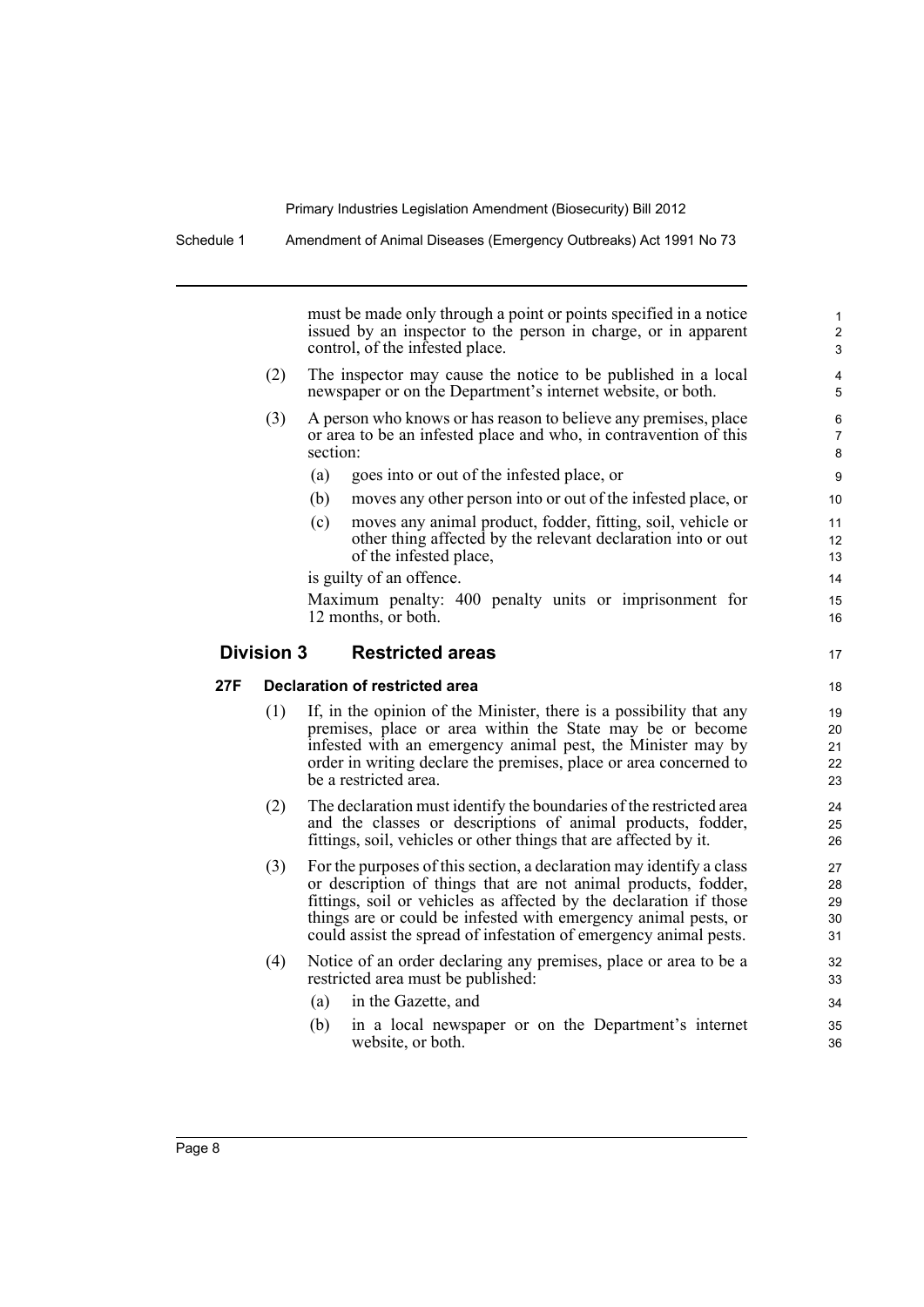Amendment of Animal Diseases (Emergency Outbreaks) Act 1991 No 73 Schedule 1

(5) An order of which notice has not been so published within 14 days after it was made is taken (unless it has already been revoked) to have been revoked at the end of that 14-day period.

#### **27G Permit for entry or exit**

(1) A person who causes or permits any animal products, fodder, fittings, soil, vehicles or other things to which the relevant declaration applies to be moved into, within or out of a restricted area is guilty of an offence unless the person is authorised to do so by a permit and the person complies with any condition set out in the permit.

Maximum penalty: 400 penalty units or imprisonment for 12 months, or both.

(2) Without limiting the powers of an inspector to attach conditions to a permit, a permit referred to in subsection (1) may be issued subject to the condition that the holder of the permit, or the animal product, fodder, fitting, soil, vehicle or other thing to which the permit relates, is effectively disinfected to the satisfaction of the inspector and in a manner specified by the inspector, before leaving or being taken out of the restricted area.

#### **27H Variation of boundaries of restricted areas including parts of roadways**

- (1) The boundaries of a restricted area as fixed by the relevant declaration may be varied, in so far as a restricted area includes any part of a roadway, by moving, in a manner appropriate to the new boundary, any sign placed pursuant to this Act as an indicator of the boundaries of the restricted area across the roadway.
- (2) The variation takes effect when the sign is moved to indicate the variation.

#### **27I Entry and exit points**

- (1) Any movement of any animal product, fodder, fittings, soil, vehicle or other thing affected by the relevant declaration into or out of a restricted area must be made only through a point or points specified in a notice issued by an inspector and published in a local newspaper or on the Department's internet website, or both.
- (2) A person who knows, or has reason to believe, that any premises, place or area has been constituted a restricted area and who moves any animal product, fodder, fittings, soil, vehicle or other thing affected by the relevant declaration into or out of the

1 2 3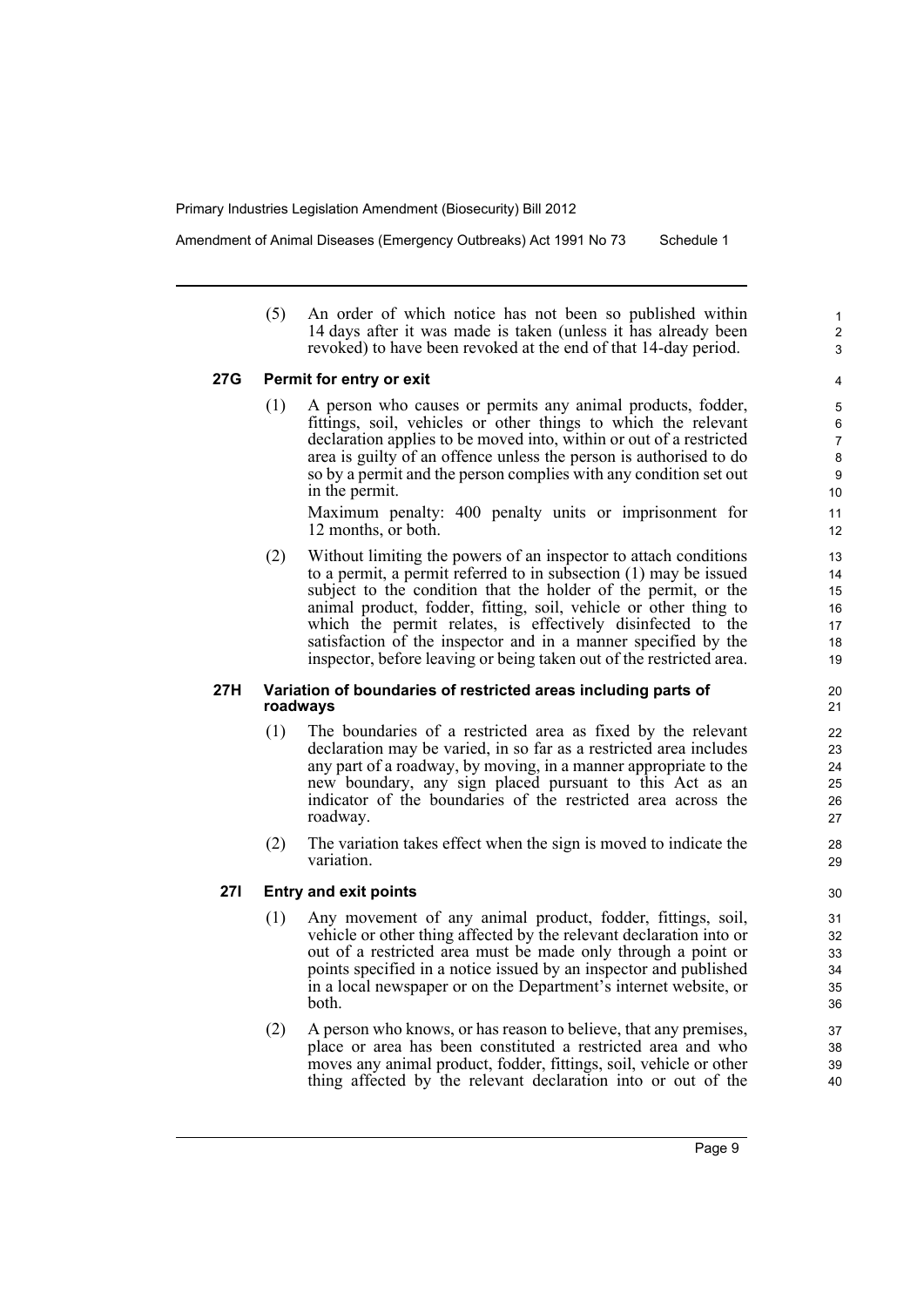Schedule 1 Amendment of Animal Diseases (Emergency Outbreaks) Act 1991 No 73

premises, place or area in contravention of this section is guilty of an offence.

32

Maximum penalty: 400 penalty units or imprisonment for 12 months, or both.

#### **27J Area restriction order**

- (1) The Minister may, by order published in the Gazette (an *area restriction order*), direct all or any specified persons or class of persons within a restricted area to take measures specified in the order for the purpose of controlling, eradicating or preventing the spread of an emergency animal pest.
- (2) An area restriction order may also authorise inspectors to take measures specified in the order within the restricted area for the purpose of controlling, eradicating or preventing the spread of an emergency animal pest.
- (3) An area restriction order must also be published in a local newspaper or on the Department's internet website, or both.
- (4) An area restriction order takes effect on publication and may do any of the following:
	- (a) require or authorise premises, vehicles or things (including soil) to be disinfected,
	- (b) require or authorise inspectors to take measures specified in the order within the restricted area for the purpose of controlling, eradicating or preventing the spread of an emergency animal pest,
	- (c) require or authorise other measures to be taken which the Minister considers reasonably necessary in the circumstances.
- (5) A person who contravenes an area restriction order is guilty of an offence.

Maximum penalty: 400 penalty units or imprisonment for 12 months, or both.

## **Division 4 Control areas**

#### **27K Declaration of control area**

- (1) The Minister may by order in writing declare any premises, place or area within the State to be a control area if, in the opinion of the Minister, this is reasonably necessary for the purpose of preventing the spread of an emergency animal pest.
- (2) The declaration must identify the boundaries of the control area.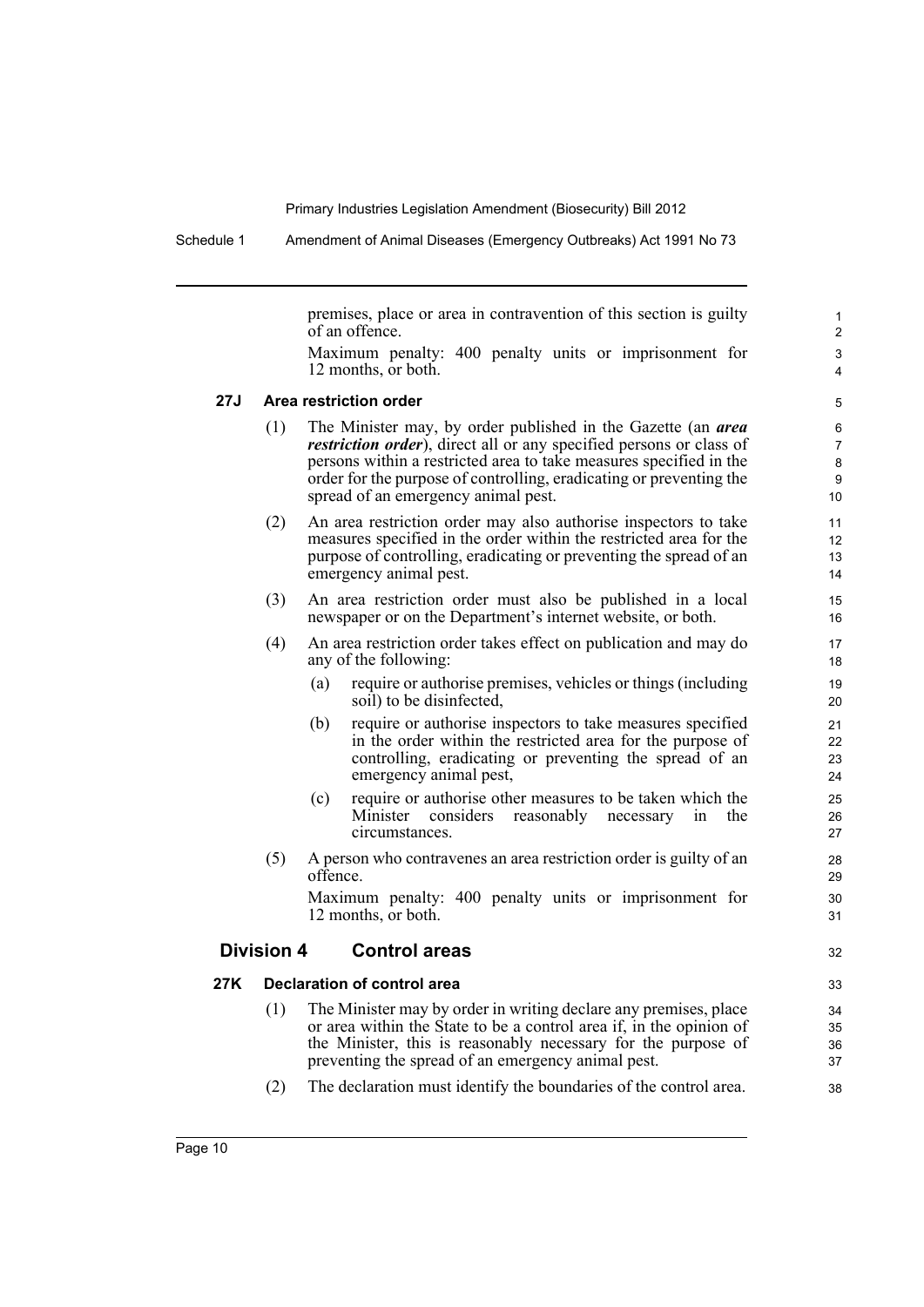Amendment of Animal Diseases (Emergency Outbreaks) Act 1991 No 73 Schedule 1

- (3) Notice of an order declaring any premises, place or area to be a control area must be published:
	- (a) in the Gazette, and
	- (b) in a local newspaper or on the Department's internet website, or both.
- (4) An order of which notice has not been so published within 14 days after it was made is taken (unless it has already been revoked) to have been revoked at the end of that 14-day period.

### **27L Control orders**

- (1) The Minister may, with respect to the whole or a specified part of a control area, by order in writing (a *control order*):
	- (a) prohibit, regulate or control the movement of specified animal products, fodder, fittings, soil, vehicles or other things into, out of or within the control area or specified part of the area, or
	- (b) order all or any specified persons within the control area or specified part of the area to take such measures as the Minister thinks fit to contain or eradicate the emergency animal pests, or
	- (c) authorise inspectors to take measures specified in the order within the control area or specified part of the area for the purpose of controlling, eradicating or preventing the spread of the emergency animal pests.
- (2) A person who contravenes a control order is guilty of an offence. Maximum penalty: 200 penalty units or imprisonment for 6 months, or both.
- (3) A person does not commit an offence under subsection (2) of contravening a control order if the act constituting the contravention is authorised by a permit granted to the person.
- (4) An order made in accordance with subsection (1) (b) must specify:
	- (a) the control area or the specified part of a control area to which the order relates, and
	- (b) the persons, or the specified persons, to whom the order applies, and
	- (c) the measures that those persons must take.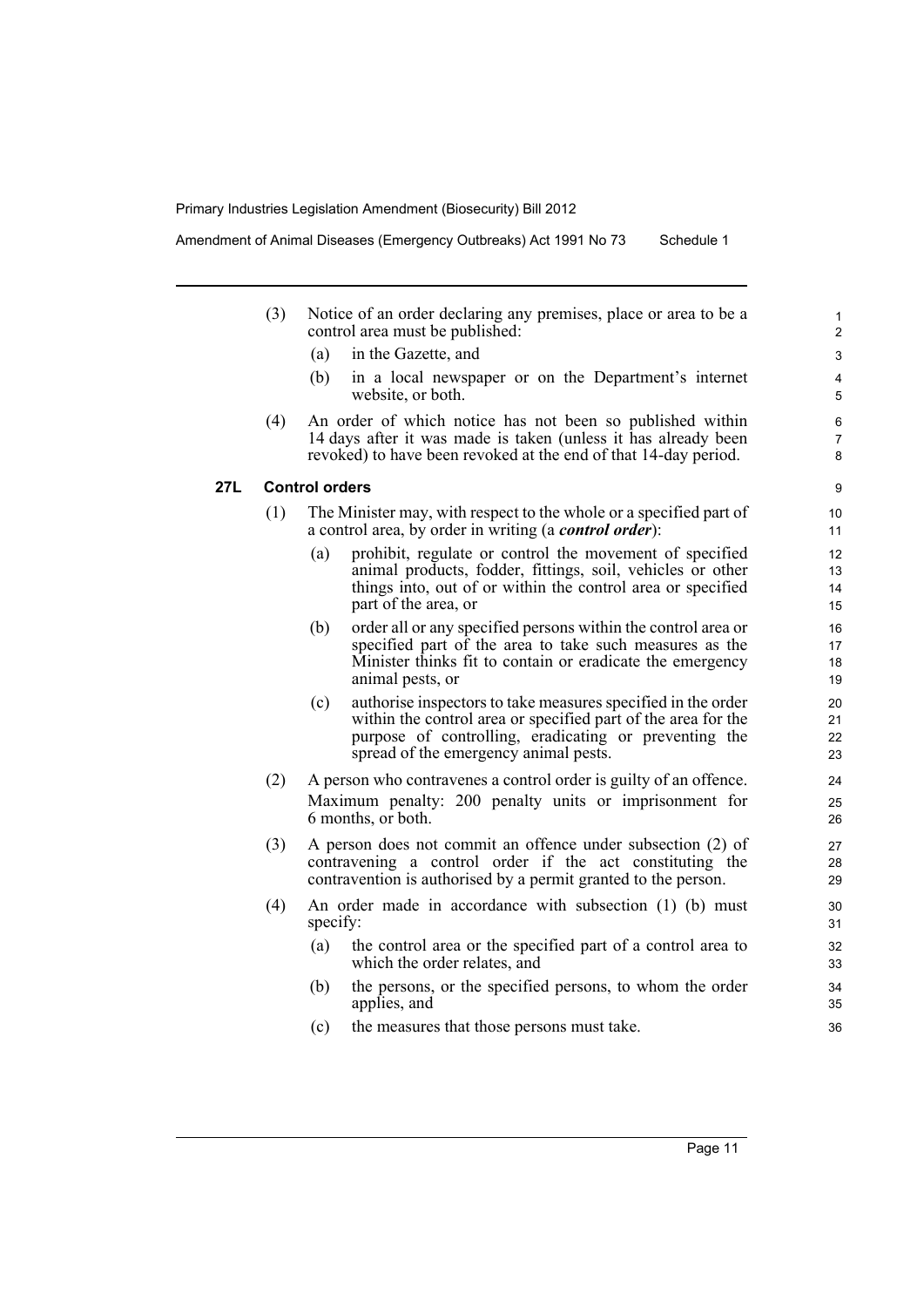Schedule 1 Amendment of Animal Diseases (Emergency Outbreaks) Act 1991 No 73

|     | <b>Division 5</b> | <b>General</b>                                                                                                                                                                                                                                                                                                                             | $\mathbf{1}$               |
|-----|-------------------|--------------------------------------------------------------------------------------------------------------------------------------------------------------------------------------------------------------------------------------------------------------------------------------------------------------------------------------------|----------------------------|
| 27M | <b>Permits</b>    |                                                                                                                                                                                                                                                                                                                                            | 2                          |
|     | (1)               | An inspector may grant a permit authorising:                                                                                                                                                                                                                                                                                               | 3                          |
|     |                   | the entry to or exit from, or movement within, an infested<br>(a)<br>place, restricted area or control area, or                                                                                                                                                                                                                            | 4<br>$\mathbf 5$           |
|     |                   | the carrying out of any activity that is the subject of a<br>(b)<br>control order.                                                                                                                                                                                                                                                         | 6<br>$\overline{7}$        |
|     | (2)               | The permit has effect for the period of time, and subject to any<br>conditions, specified by the inspector in the permit. The inspector<br>may specify such conditions as the inspector thinks fit, having<br>regard to the nature and circumstances of the emergency animal<br>pest and of the place or area to which the permit applies. | 8<br>9<br>10<br>11<br>12   |
|     | (3)               | Without limiting the basis on which permits may be granted, a<br>permit may be granted on a general basis so that it applies to a<br>specified class of persons. Any such general permit may be<br>granted by such means as may be approved by the<br>Director-General.                                                                    | 13<br>14<br>15<br>16<br>17 |
|     | (4)               | Any inspector may revoke or vary a permit at any time by notice<br>in writing to the holder of the permit. In the case of a permit that<br>has been granted on a general basis to a specified class of persons,<br>notice of the revocation or variation may be published on the<br>Department's internet website.                         | 18<br>19<br>20<br>21<br>22 |
|     | (5)               | The holder of a permit that has been revoked must, on request by<br>the inspector, immediately deliver the revoked permit to the<br>inspector who revoked it or to a person nominated by that<br>inspector.                                                                                                                                | 23<br>24<br>25<br>26       |
|     |                   | Maximum penalty: 5 penalty units.                                                                                                                                                                                                                                                                                                          | 27                         |
| 27N |                   | <b>Restraint of persons</b>                                                                                                                                                                                                                                                                                                                | 28                         |
|     |                   | An inspector may, if in the inspector's opinion it is necessary to<br>do so, use reasonable force to restrain a person who is acting<br>contrary to a requirement of this Part from so acting.                                                                                                                                             | 29<br>30<br>31             |
| 27O |                   | Interfering with fence or gate in declared area                                                                                                                                                                                                                                                                                            | 32                         |
|     |                   | A person must not break down, damage or leave open a fence,<br>gate or fastening:                                                                                                                                                                                                                                                          | 33<br>34                   |
|     |                   | (a)<br>that is used for confining any animal, or regulating or<br>preventing the movement of any animal, and                                                                                                                                                                                                                               | 35<br>36                   |
|     |                   | that provides access to, or is within, a declared area.<br>(b)                                                                                                                                                                                                                                                                             | 37                         |
|     |                   | Maximum penalty: 5 penalty units.                                                                                                                                                                                                                                                                                                          | 38                         |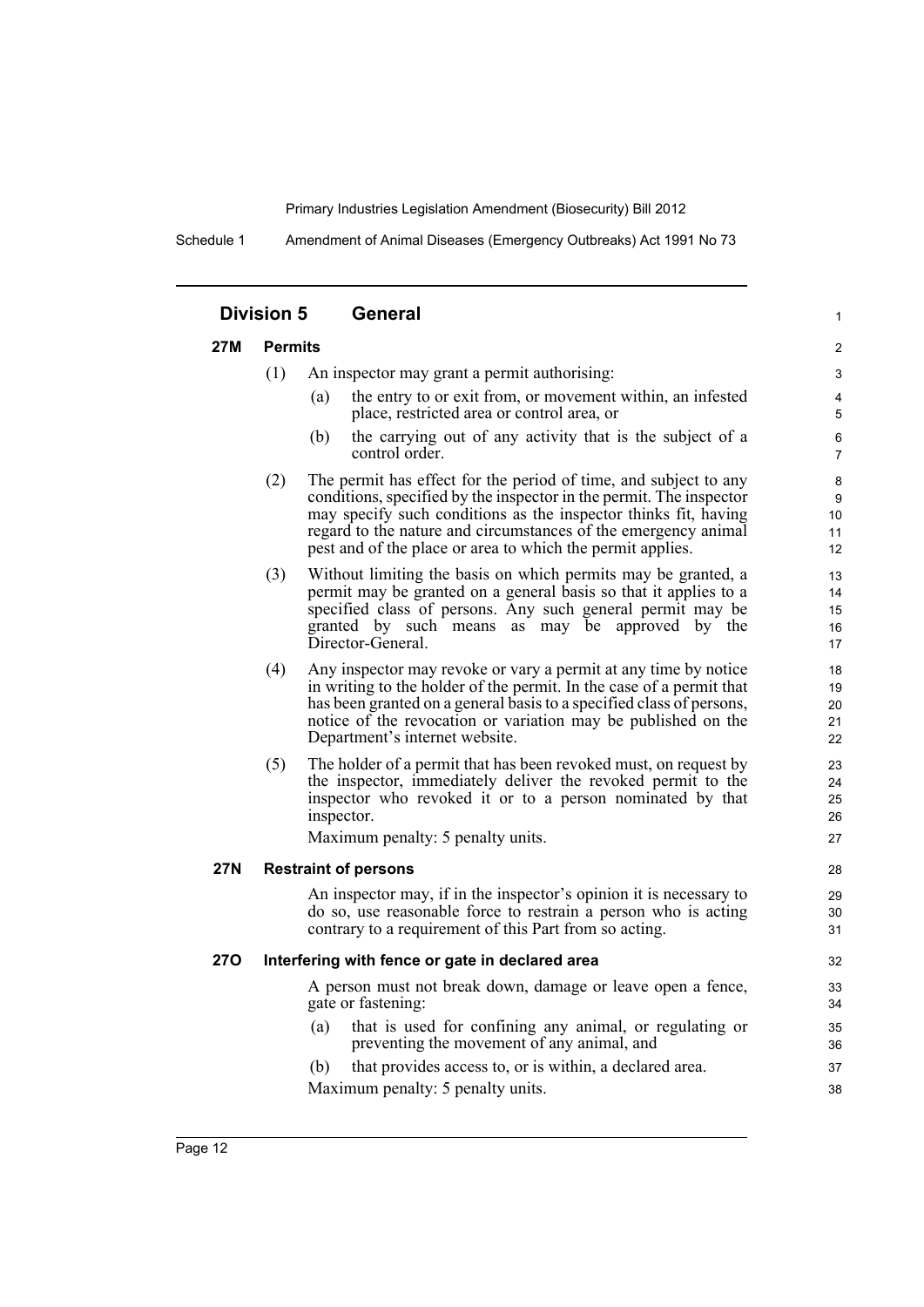Amendment of Animal Diseases (Emergency Outbreaks) Act 1991 No 73 Schedule 1

|        | 27P |                       |     | Other functions and liabilities not affected                                                                                           | 1                       |
|--------|-----|-----------------------|-----|----------------------------------------------------------------------------------------------------------------------------------------|-------------------------|
|        |     |                       |     | Nothing in this Part in any way limits or affects:                                                                                     | $\overline{\mathbf{c}}$ |
|        |     |                       | (a) | the functions of an inspector under this Act, or                                                                                       | 3                       |
|        |     |                       | (b) | the liability of any person for an offence under any other                                                                             | 4                       |
|        |     |                       |     | provision of this Act.                                                                                                                 | 5                       |
| $[24]$ |     |                       |     | Section 28 Entry of animals etc from outside State                                                                                     | 6                       |
|        |     |                       |     | Omit "or soil" from section 28 (1) wherever occurring.                                                                                 | 7                       |
|        |     |                       |     | Insert instead ", soil or other things".                                                                                               | 8                       |
| $[25]$ |     | Section 28 (1A)       |     |                                                                                                                                        | 9                       |
|        |     |                       |     | Insert after section $28(1)$ :                                                                                                         | 10                      |
|        |     | (1A)                  |     | If the Minister reasonably suspects any premises, place or area                                                                        | 11                      |
|        |     |                       |     | outside the State to be infested with an emergency animal pest,<br>the Minister may by order in writing (an <i>importation order</i> ) | 12<br>13                |
|        |     |                       |     | absolutely prohibit, or impose conditions on, the entry or                                                                             | 14                      |
|        |     |                       |     | importation into the State of emergency animal pests, animals,                                                                         | 15                      |
|        |     |                       |     | animal products, fodder, fittings, soil, vehicles or other things                                                                      | 16                      |
|        |     |                       |     | identified by the order.                                                                                                               | 17                      |
| $[26]$ |     | <b>Section 28 (2)</b> |     |                                                                                                                                        | 18                      |
|        |     |                       |     | Omit "or vehicles except at places specified in the declaration".                                                                      | 19                      |
|        |     |                       |     | Insert instead ", vehicles or other things".                                                                                           | 20                      |
| $[27]$ |     | <b>Section 28 (2)</b> |     |                                                                                                                                        | 21                      |
|        |     |                       |     | Omit "and vehicles". Insert instead ", vehicles and other things".                                                                     | 22                      |
| $[28]$ |     | <b>Section 28 (3)</b> |     |                                                                                                                                        | 23                      |
|        |     |                       |     | Insert after section $28(2)$ :                                                                                                         | 24                      |
|        |     | (3)                   |     | For the purposes of this section, an order may identify a class or                                                                     | 25                      |
|        |     |                       |     | description of things that are not animals, animal products,                                                                           | 26                      |
|        |     |                       |     | fodder, fittings, soil or vehicles if those things are or could be                                                                     | 27                      |
|        |     |                       |     | infected with an emergency animal disease or infested with an<br>emergency animal pest, or could assist the spread of infection of     | 28<br>29                |
|        |     |                       |     | an emergency animal disease or the spread of infestation of an                                                                         | 30                      |
|        |     |                       |     | emergency animal pest.                                                                                                                 | 31                      |
| $[29]$ |     |                       |     | Section 31 Contravention of importation order                                                                                          | 32                      |
|        |     |                       |     | Omit "or vehicle". Insert instead ", vehicle or other thing".                                                                          | 33                      |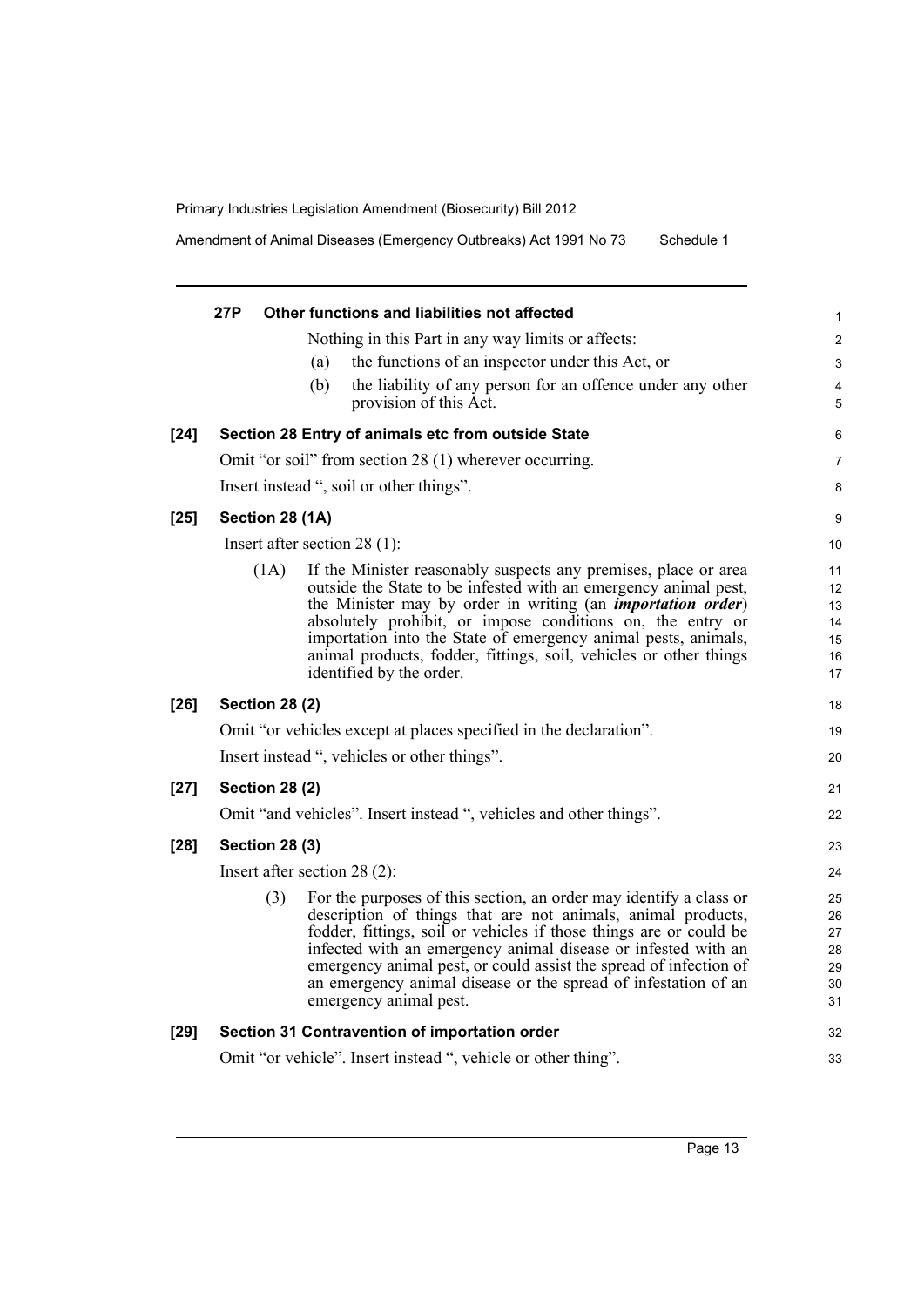Schedule 1 Amendment of Animal Diseases (Emergency Outbreaks) Act 1991 No 73

| $[30]$ |                         | Section 32 Destruction of animals, premises and other property                                                                                                                                                                                                                     | 1                          |
|--------|-------------------------|------------------------------------------------------------------------------------------------------------------------------------------------------------------------------------------------------------------------------------------------------------------------------------|----------------------------|
|        |                         | Omit "domestic" wherever occurring in section 32 (1) (a) and (c) and (3).                                                                                                                                                                                                          | $\overline{2}$             |
| $[31]$ | Section 32 (1) (b)      |                                                                                                                                                                                                                                                                                    | 3                          |
|        |                         | Omit "or vehicle". Insert instead ", vehicle or other thing".                                                                                                                                                                                                                      | 4                          |
| $[32]$ | Section 32 (1A)         |                                                                                                                                                                                                                                                                                    | 5                          |
|        |                         | Insert after section $32(1)$ :                                                                                                                                                                                                                                                     | 6                          |
|        | (1A)                    | The Minister may by order in writing (a <i>destruction order</i> )<br>require the destruction of:                                                                                                                                                                                  | 7<br>8                     |
|        |                         | (a)<br>any emergency animal pest, or                                                                                                                                                                                                                                               | 9                          |
|        |                         | (b)<br>any premises (other than a dwelling) or any animal, animal<br>product, fodder, fittings or other thing which the Minister<br>reasonably suspects to be infested with an emergency<br>animal pest and which cannot be effectively disinfected.                               | 10<br>11<br>12<br>13       |
| $[33]$ | Section 32 (2) (a)      |                                                                                                                                                                                                                                                                                    | 14                         |
|        |                         | Omit "a domestic animal".                                                                                                                                                                                                                                                          | 15                         |
|        |                         | Insert instead "an emergency animal pest or other animal".                                                                                                                                                                                                                         | 16                         |
| $[34]$ | Section 32 (2) (b)      |                                                                                                                                                                                                                                                                                    | 17                         |
|        | Omit "domestic animal". |                                                                                                                                                                                                                                                                                    | 18                         |
|        |                         | Insert instead "emergency animal pest or other animal".                                                                                                                                                                                                                            | 19                         |
| $[35]$ | Section 32 (2) (c)      |                                                                                                                                                                                                                                                                                    | 20                         |
|        |                         | Omit "or vehicles" wherever occurring.                                                                                                                                                                                                                                             | 21                         |
|        |                         | Insert instead ", vehicles or other things".                                                                                                                                                                                                                                       | 22                         |
| $[36]$ | <b>Section 32 (4)</b>   |                                                                                                                                                                                                                                                                                    | 23                         |
|        |                         | Insert after section $32(3)$ :                                                                                                                                                                                                                                                     | 24                         |
|        | (4)                     | The Minister must not order the destruction of an animal that is<br>protected fauna within the meaning of the National Parks and<br>Wildlife Act 1974 unless the Minister has consulted the Minister<br>administering the National Parks and Wildlife Act 1974 about the<br>order. | 25<br>26<br>27<br>28<br>29 |
| $[37]$ |                         | Section 33 Notice of destruction order                                                                                                                                                                                                                                             | 30                         |
|        |                         | Insert "emergency animal pest or other" before "animal".                                                                                                                                                                                                                           | 31                         |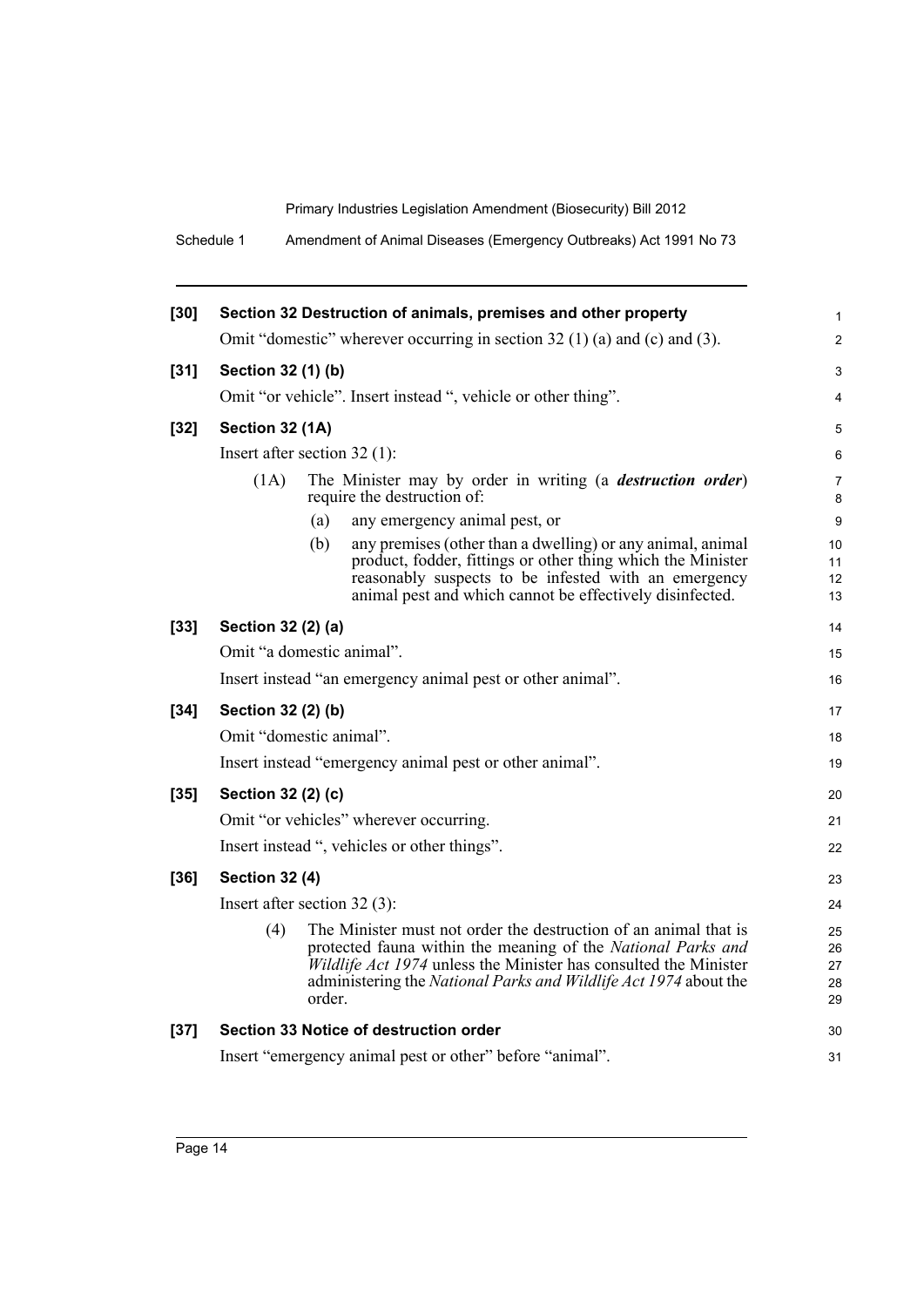Amendment of Animal Diseases (Emergency Outbreaks) Act 1991 No 73 Schedule 1

| $[38]$ |                                | <b>Section 34 Enforcement of destruction order</b> |                                                                                                                                                                                                                                                                                                                                                                                                                                                                                                                                                                                                                    |                                                                |  |
|--------|--------------------------------|----------------------------------------------------|--------------------------------------------------------------------------------------------------------------------------------------------------------------------------------------------------------------------------------------------------------------------------------------------------------------------------------------------------------------------------------------------------------------------------------------------------------------------------------------------------------------------------------------------------------------------------------------------------------------------|----------------------------------------------------------------|--|
|        |                                | Omit "domestic animal" from section 34 (1).        |                                                                                                                                                                                                                                                                                                                                                                                                                                                                                                                                                                                                                    |                                                                |  |
|        |                                |                                                    | Insert instead "emergency animal pest or other animal".                                                                                                                                                                                                                                                                                                                                                                                                                                                                                                                                                            |                                                                |  |
| $[39]$ | <b>Section 34 (2)</b>          |                                                    |                                                                                                                                                                                                                                                                                                                                                                                                                                                                                                                                                                                                                    |                                                                |  |
|        |                                | Insert "(if any)" after "person in charge".        |                                                                                                                                                                                                                                                                                                                                                                                                                                                                                                                                                                                                                    |                                                                |  |
| $[40]$ |                                | Section 35 Quarantine of places and vehicles       |                                                                                                                                                                                                                                                                                                                                                                                                                                                                                                                                                                                                                    |                                                                |  |
|        |                                |                                                    | Omit "or soil" wherever occurring. Insert instead ", soil or other thing".                                                                                                                                                                                                                                                                                                                                                                                                                                                                                                                                         |                                                                |  |
| $[41]$ | Section 35 (1) and (2)         |                                                    |                                                                                                                                                                                                                                                                                                                                                                                                                                                                                                                                                                                                                    |                                                                |  |
|        |                                | Omit "on to or out of" wherever occurring.         |                                                                                                                                                                                                                                                                                                                                                                                                                                                                                                                                                                                                                    |                                                                |  |
|        |                                | Insert instead "on to, within or out of".          |                                                                                                                                                                                                                                                                                                                                                                                                                                                                                                                                                                                                                    | 10                                                             |  |
| $[42]$ | Section 35 (1AA)               |                                                    |                                                                                                                                                                                                                                                                                                                                                                                                                                                                                                                                                                                                                    | 11                                                             |  |
|        | Insert after section $35(1)$ : |                                                    |                                                                                                                                                                                                                                                                                                                                                                                                                                                                                                                                                                                                                    |                                                                |  |
|        | (1AA)                          | premises or place, if the inspector:<br>(a)<br>(b) | An inspector may by order in writing (a <i>quarantine order</i> )<br>quarantine and keep secure any premises or place, or part of any<br>premises or place, so as to prohibit or restrict the movement of<br>any suspected emergency animal pest, animal product, fodder,<br>fitting, soil, vehicle or other thing on to, within or out of the<br>reasonably suspects the premises or place concerned to be<br>infested with an emergency animal pest, and<br>believes on reasonable grounds that, in order to prevent the<br>spread of the suspected emergency animal pest, it is<br>necessary to make the order. | 13<br>14<br>15<br>16<br>17<br>18<br>19<br>20<br>21<br>22<br>23 |  |
| $[43]$ | <b>Section 35 (1B)</b>         |                                                    |                                                                                                                                                                                                                                                                                                                                                                                                                                                                                                                                                                                                                    | 24                                                             |  |
|        |                                | Insert after section $35 (1A)$ :                   |                                                                                                                                                                                                                                                                                                                                                                                                                                                                                                                                                                                                                    | 25                                                             |  |
|        | (1B)                           | emergency animal pest.                             | For the purposes of this section, a quarantine order may identify<br>a class or description of things that are not animals, animal<br>products, fodder, fittings, soil or vehicles if those things are or<br>could be infected with an emergency animal disease or infested<br>with an emergency animal pest, or could assist the spread of<br>infection of an emergency animal disease or infestation of an                                                                                                                                                                                                       | 26<br>27<br>28<br>29<br>30<br>31<br>32                         |  |
| $[44]$ |                                | Section 36 Duration of quarantine order            |                                                                                                                                                                                                                                                                                                                                                                                                                                                                                                                                                                                                                    | 33                                                             |  |
|        |                                |                                                    | Insert "relating to an emergency animal disease" after "quarantine order".                                                                                                                                                                                                                                                                                                                                                                                                                                                                                                                                         | 34                                                             |  |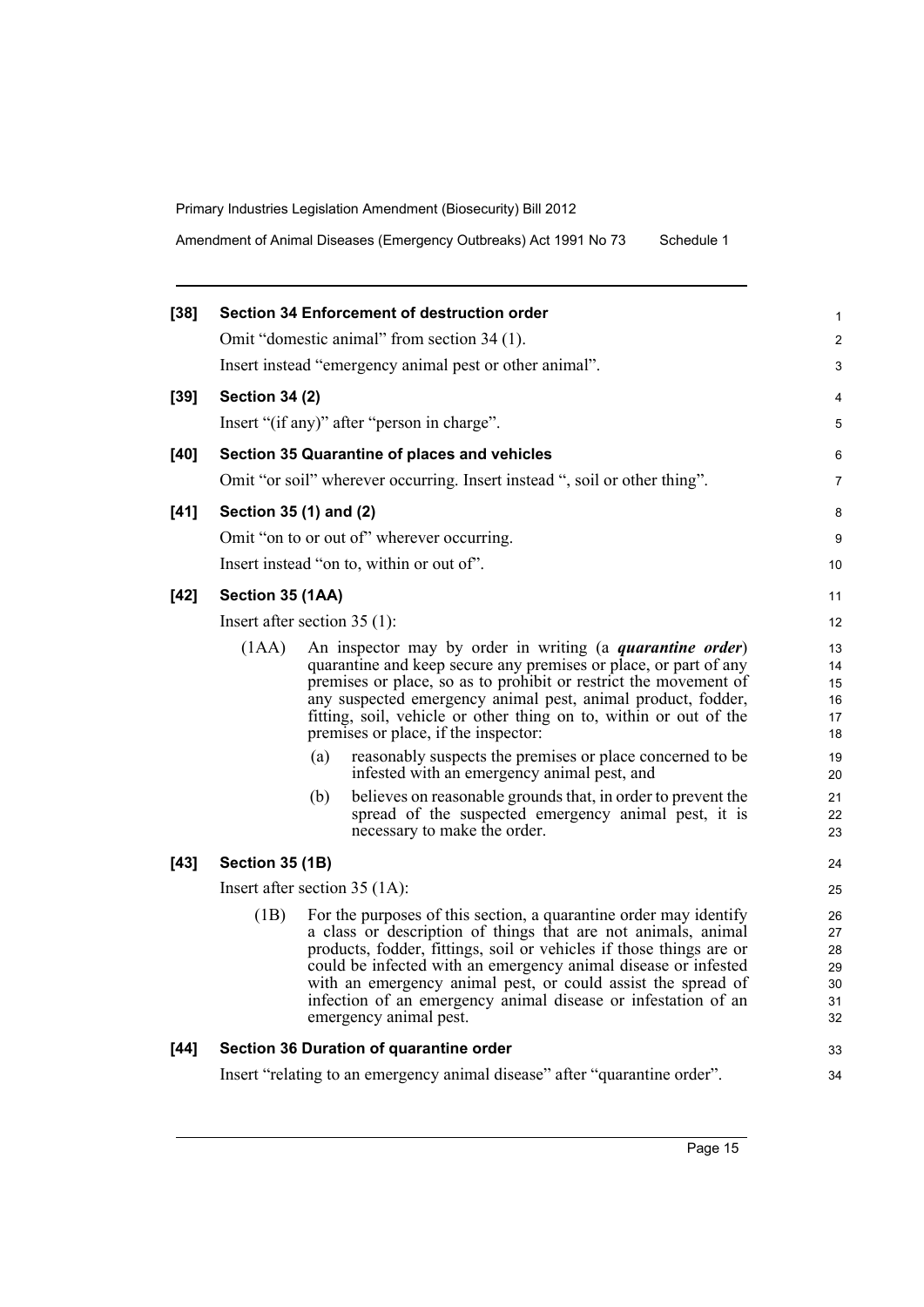Schedule 1 Amendment of Animal Diseases (Emergency Outbreaks) Act 1991 No 73

| $[45]$ | <b>Section 36 (2)</b>          |                                                                                                                                                                                                                                                                          |                            |  |  |
|--------|--------------------------------|--------------------------------------------------------------------------------------------------------------------------------------------------------------------------------------------------------------------------------------------------------------------------|----------------------------|--|--|
|        |                                | Insert at the end of section 36:                                                                                                                                                                                                                                         | $\overline{c}$             |  |  |
|        | (2)                            | A quarantine order relating to an emergency animal pest is in<br>force only:                                                                                                                                                                                             | 3<br>4                     |  |  |
|        |                                | for a period of 40 days from the giving of notice of the<br>(a)<br>order, or                                                                                                                                                                                             | 5<br>6                     |  |  |
|        |                                | (b)<br>for such shorter or longer period as the Director-General<br>determines.                                                                                                                                                                                          | $\overline{7}$<br>8        |  |  |
| [46]   |                                | Section 38A Undertaking in certain cases                                                                                                                                                                                                                                 | 9                          |  |  |
|        |                                | Omit "or soil on to or out of" from section 38A (3).                                                                                                                                                                                                                     | 10                         |  |  |
|        |                                | Insert instead ", soil or other thing on to, within or out of".                                                                                                                                                                                                          | 11                         |  |  |
| $[47]$ |                                | Section 39 Disinfection of places and vehicles                                                                                                                                                                                                                           | 12                         |  |  |
|        |                                | Omit "or soil" from section 39 (1) (a) (ii). Insert instead ", soil or other thing".                                                                                                                                                                                     | 13                         |  |  |
| $[48]$ | Section 39 (1A)                |                                                                                                                                                                                                                                                                          | 14                         |  |  |
|        | Insert after section $39(1)$ : |                                                                                                                                                                                                                                                                          |                            |  |  |
|        | (1A)                           | An inspector may by order in writing (a <i>disinfection order</i> )<br>direct:                                                                                                                                                                                           | 16<br>17                   |  |  |
|        |                                | (a)<br>the owner or person in charge or in apparent control of any<br>premises or place to disinfect the premises or place (along<br>with any fodder, fitting, soil or other thing within the<br>premises or place and any vehicle within the premises or<br>place), and | 18<br>19<br>20<br>21<br>22 |  |  |
|        |                                | (b)<br>any other person entering or leaving any premises or place<br>to disinfect any vehicle or other thing on or about them,                                                                                                                                           | 23<br>24                   |  |  |
|        |                                | if the inspector reasonably suspects the premises or place is<br>infested with an emergency animal pest.                                                                                                                                                                 | 25<br>26                   |  |  |
| $[49]$ |                                | Section 41 Seizure for unauthorised movements                                                                                                                                                                                                                            | 27                         |  |  |
|        |                                | Omit "or soil". Insert instead ", soil or other thing".                                                                                                                                                                                                                  | 28                         |  |  |
| [50]   | Section 41 (b)                 |                                                                                                                                                                                                                                                                          | 29                         |  |  |
|        | disease".                      | Insert "or infested with an emergency animal pest" after "emergency animal                                                                                                                                                                                               | 30<br>31                   |  |  |
| [51]   | Section 41 (c)                 |                                                                                                                                                                                                                                                                          | 32                         |  |  |
|        | disease".                      | Insert "or there are emergency animal pests" after "emergency animal                                                                                                                                                                                                     | 33<br>34                   |  |  |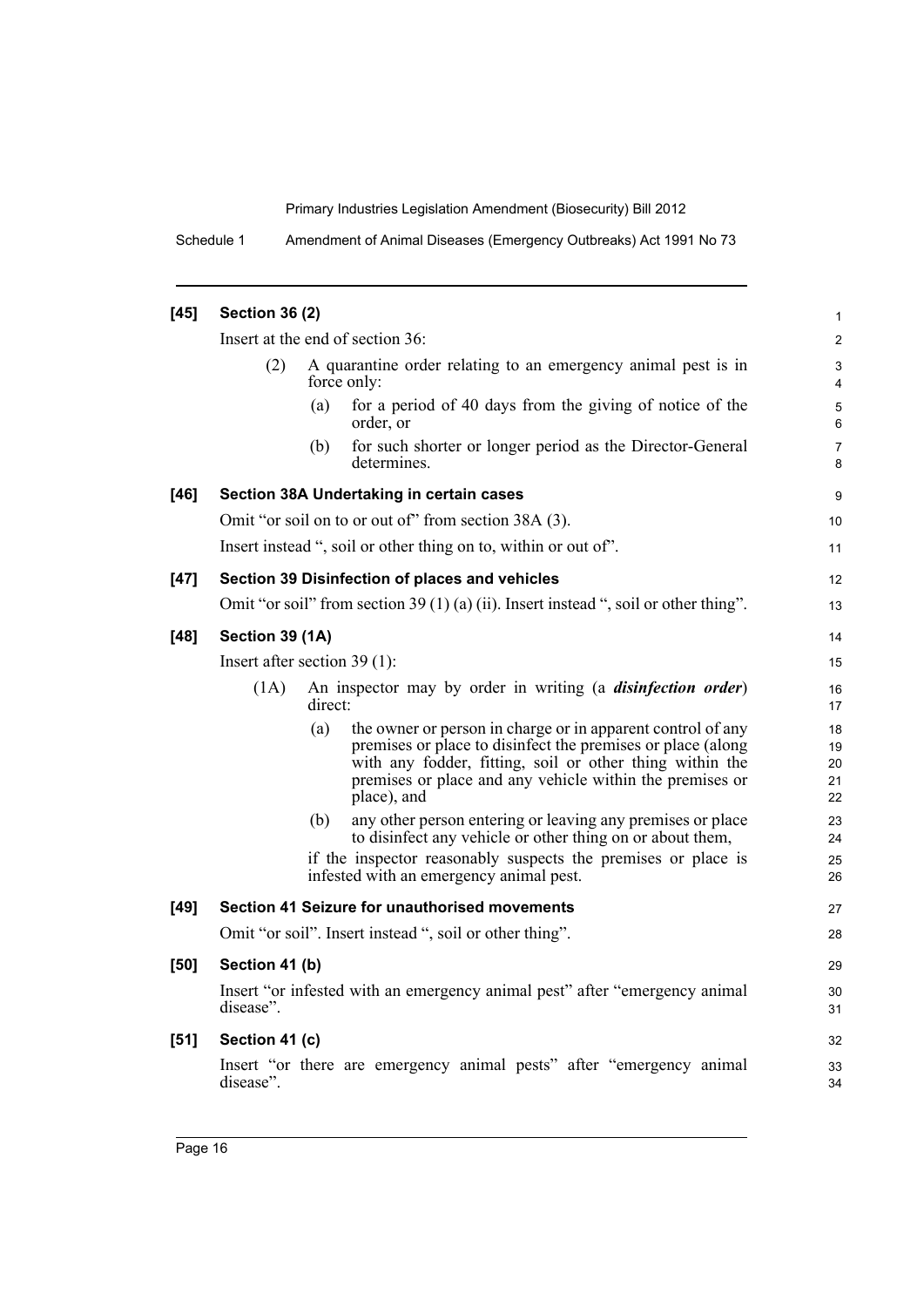Amendment of Animal Diseases (Emergency Outbreaks) Act 1991 No 73 Schedule 1

| $[52]$ | Section 42 Seized animals and property                                                                                                                                                              | 1                            |
|--------|-----------------------------------------------------------------------------------------------------------------------------------------------------------------------------------------------------|------------------------------|
|        | Insert "or emergency animal pest" after "emergency animal disease" in<br>section 42 $(1)$ .                                                                                                         | $\overline{\mathbf{c}}$<br>3 |
| $[53]$ | Section 43 Verbal and documentary information                                                                                                                                                       | 4                            |
|        | Insert "or emergency animal pest" after "emergency animal disease" in<br>section 43 $(1)$ .                                                                                                         | 5<br>6                       |
| $[54]$ | Section 43 (1) (a)                                                                                                                                                                                  | 7                            |
|        | Insert "or pest" after "disease" wherever occurring.                                                                                                                                                | 8                            |
| $[55]$ | Section 45 Search and entry and other powers                                                                                                                                                        | 9                            |
|        | Omit "authorised" from section 45 (1).                                                                                                                                                              | 10                           |
| [56]   | Section 45 (1) (h)                                                                                                                                                                                  | 11                           |
|        | Omit the paragraph. Insert instead:                                                                                                                                                                 | 12                           |
|        | (h)<br>inspect, examine, test, disinfect, fumigate, take samples<br>from or take photographs or video recordings of any<br>premises, place, area, fodder, fitting, soil, vehicle or other<br>thing, | 13<br>14<br>15<br>16         |
| $[57]$ | <b>Section 45 (1) (i)</b>                                                                                                                                                                           | 17                           |
|        | Insert "emergency animal pest or" before "free-living animal".                                                                                                                                      | 18                           |
| [58]   | <b>Section 45 (2)</b>                                                                                                                                                                               | 19                           |
|        | Insert ", a declaration of a control area" after "infected place".                                                                                                                                  | 20                           |
| [59]   | <b>Section 46 Requiring assistance</b>                                                                                                                                                              | 21                           |
|        | Insert "or infested with an emergency animal pest" after "emergency animal<br>disease" in section 46 (1) (a).                                                                                       | 22<br>23                     |
| [60]   | Section 46 (2) (h)                                                                                                                                                                                  | 24                           |
|        | Insert after section 46 (2) (g):                                                                                                                                                                    | 25                           |
|        | disinfect any premises, place, area or vehicle.<br>(h)                                                                                                                                              | 26                           |
| [61]   | Part 6, heading                                                                                                                                                                                     | 27                           |
|        | Insert "and Pests" after "Diseases".                                                                                                                                                                | 28                           |
| [62]   | Section 51 Establishment of the Fund                                                                                                                                                                | 29                           |
|        | Insert "and Pests" after "Diseases".                                                                                                                                                                | 30                           |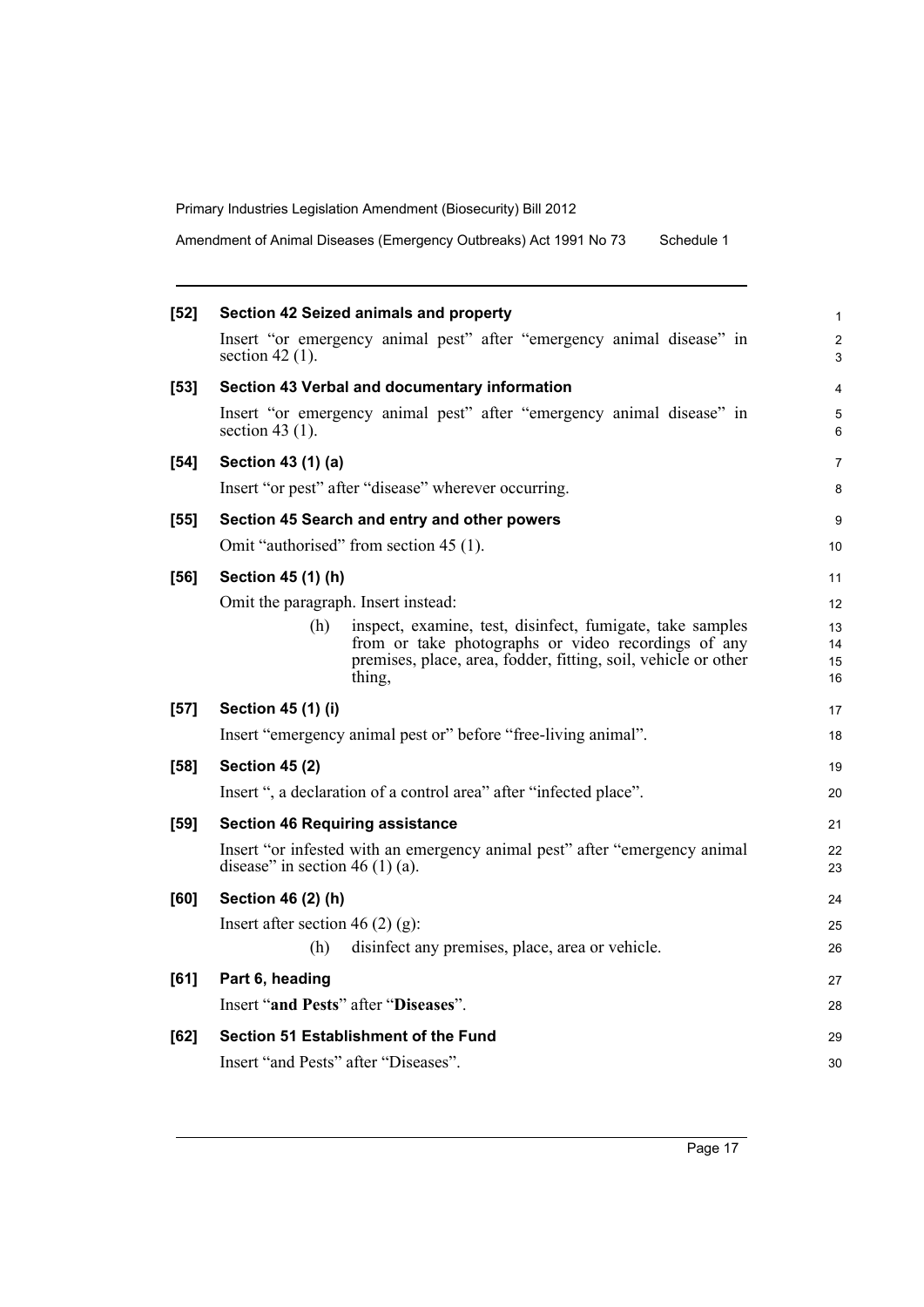Schedule 1 Amendment of Animal Diseases (Emergency Outbreaks) Act 1991 No 73

| $[63]$ | <b>Section 51</b>                                                                                                                          |     |                                                                                                                                                                                                                       | 1                             |
|--------|--------------------------------------------------------------------------------------------------------------------------------------------|-----|-----------------------------------------------------------------------------------------------------------------------------------------------------------------------------------------------------------------------|-------------------------------|
|        |                                                                                                                                            |     | Insert "or emergency animal pests" after "emergency animal diseases".                                                                                                                                                 | $\overline{2}$                |
| [64]   |                                                                                                                                            |     | Section 52 Payments to the Fund                                                                                                                                                                                       | 3                             |
|        | section 52 (a).                                                                                                                            |     | Insert "or emergency animal pests" after "emergency animal diseases" in                                                                                                                                               | 4<br>5                        |
| $[65]$ |                                                                                                                                            |     | <b>Section 53 Purposes of the Fund</b>                                                                                                                                                                                | 6                             |
|        |                                                                                                                                            |     | Insert "or emergency animal pest" after "emergency animal disease" wherever<br>occurring in section 53 (a).                                                                                                           | $\overline{7}$<br>8           |
| [66]   | <b>Section 67 Delegation</b>                                                                                                               |     |                                                                                                                                                                                                                       | 9                             |
|        |                                                                                                                                            |     | Insert at the end of the section:                                                                                                                                                                                     | 10                            |
|        | (2)                                                                                                                                        |     | The Director-General may delegate the exercise of any function<br>of the Director-General under this Act (other than this power of<br>delegation) to:                                                                 | 11<br>$12 \overline{ }$<br>13 |
|        |                                                                                                                                            | (a) | any member of staff of the Department, or                                                                                                                                                                             | 14                            |
|        |                                                                                                                                            | (b) | any person, or any class of persons, authorised for the<br>purposes of this section by the regulations.                                                                                                               | 15<br>16                      |
| [67]   | <b>Section 70AA</b>                                                                                                                        |     |                                                                                                                                                                                                                       | 17                            |
|        | Insert after section 70:                                                                                                                   |     |                                                                                                                                                                                                                       | 18                            |
|        | 70AA                                                                                                                                       |     | Reasonable suspicion of emergency animal pest infestation                                                                                                                                                             | 19                            |
|        | (1)                                                                                                                                        |     | For the purposes of this Act, an animal, place or thing may<br>reasonably be suspected of being infested with an emergency<br>animal pest if there is reason to think:                                                | 20<br>21<br>22                |
|        |                                                                                                                                            | (a) | that an emergency animal pest is present in or on the<br>animal, place or thing, or                                                                                                                                   | 23<br>24                      |
|        |                                                                                                                                            | (b) | that there is present in or on the place or thing a vehicle or<br>thing that has been in or on another place when an<br>emergency animal pest was present in or on that other<br>place.                               | 25<br>26<br>27<br>28          |
|        | (2)                                                                                                                                        |     | This section does not prejudice any other evidence or<br>consideration by which an inspector or other person might<br>reasonably suspect that an animal, place or thing is infested with<br>an emergency animal pest. | 29<br>30<br>31<br>32          |
| [68]   |                                                                                                                                            |     | Section 76 Protection of control programs                                                                                                                                                                             | 33                            |
|        | Insert "or an incursion of an emergency animal pest" after "emergency animal<br>disease" wherever occurring in section $76(1)$ and $(2)$ . |     |                                                                                                                                                                                                                       |                               |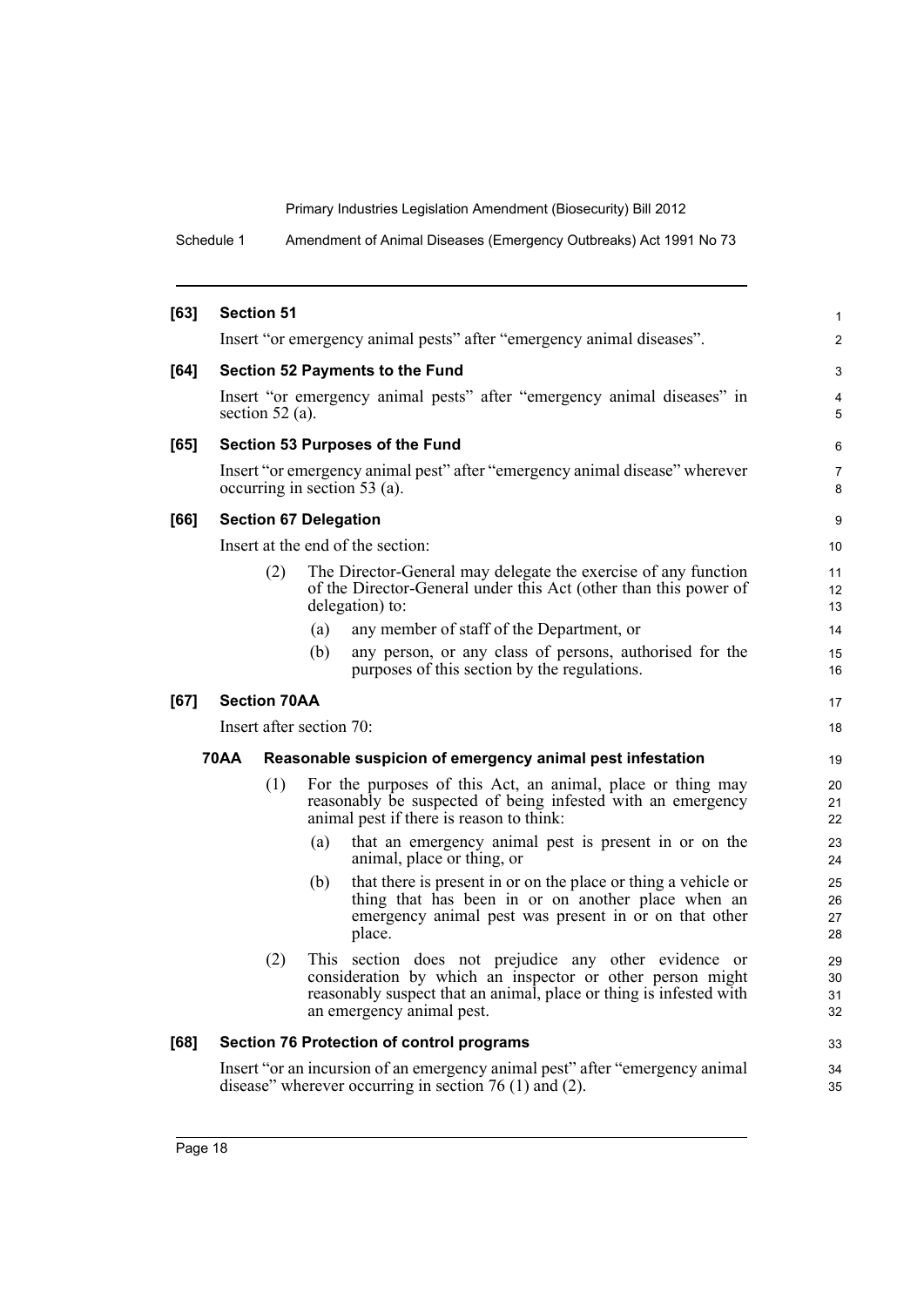Amendment of Animal Diseases (Emergency Outbreaks) Act 1991 No 73 Schedule 1

| [69]   | Section 76 (1) (b)                                                                                                                                | 1              |
|--------|---------------------------------------------------------------------------------------------------------------------------------------------------|----------------|
|        | Insert "or pest" after "the disease".                                                                                                             | 2              |
| [70]   | <b>Schedule 1 Savings and transitional provisions</b>                                                                                             | 3              |
|        | Insert at the end of clause $1(1)$ :                                                                                                              | 4              |
|        | Primary Industries Legislation Amendment (Biosecurity)<br>Act 2012                                                                                | 5<br>6         |
| [71]   | Dictionary, definition of "disinfected"                                                                                                           | $\overline{7}$ |
|        | Insert "or infestation" after "infection".                                                                                                        | 8              |
| $[72]$ | <b>Dictionary</b>                                                                                                                                 | 9              |
|        | Insert in alphabetical order:                                                                                                                     | 10             |
|        | <i>emergency animal pest—see section 6B.</i>                                                                                                      | 11             |
| $[73]$ | Dictionary, definition of "Fund"                                                                                                                  | 12             |
|        | Insert "and Pests" after "Diseases".                                                                                                              | 13             |
| $[74]$ | Dictionary, definition of "treatment"                                                                                                             | 14             |
|        | Omit the definition. Insert instead:                                                                                                              | 15             |
|        | <i>treatment</i> means any procedure:                                                                                                             | 16             |
|        | for curing, or for the alleviation, control, prevention or<br>(a)<br>eradication of, an emergency animal disease, and includes<br>vaccination, or | 17<br>18<br>19 |
|        | for the alleviation, control, prevention or eradication of an<br>(b)<br>emergency animal pest.                                                    | 20<br>21       |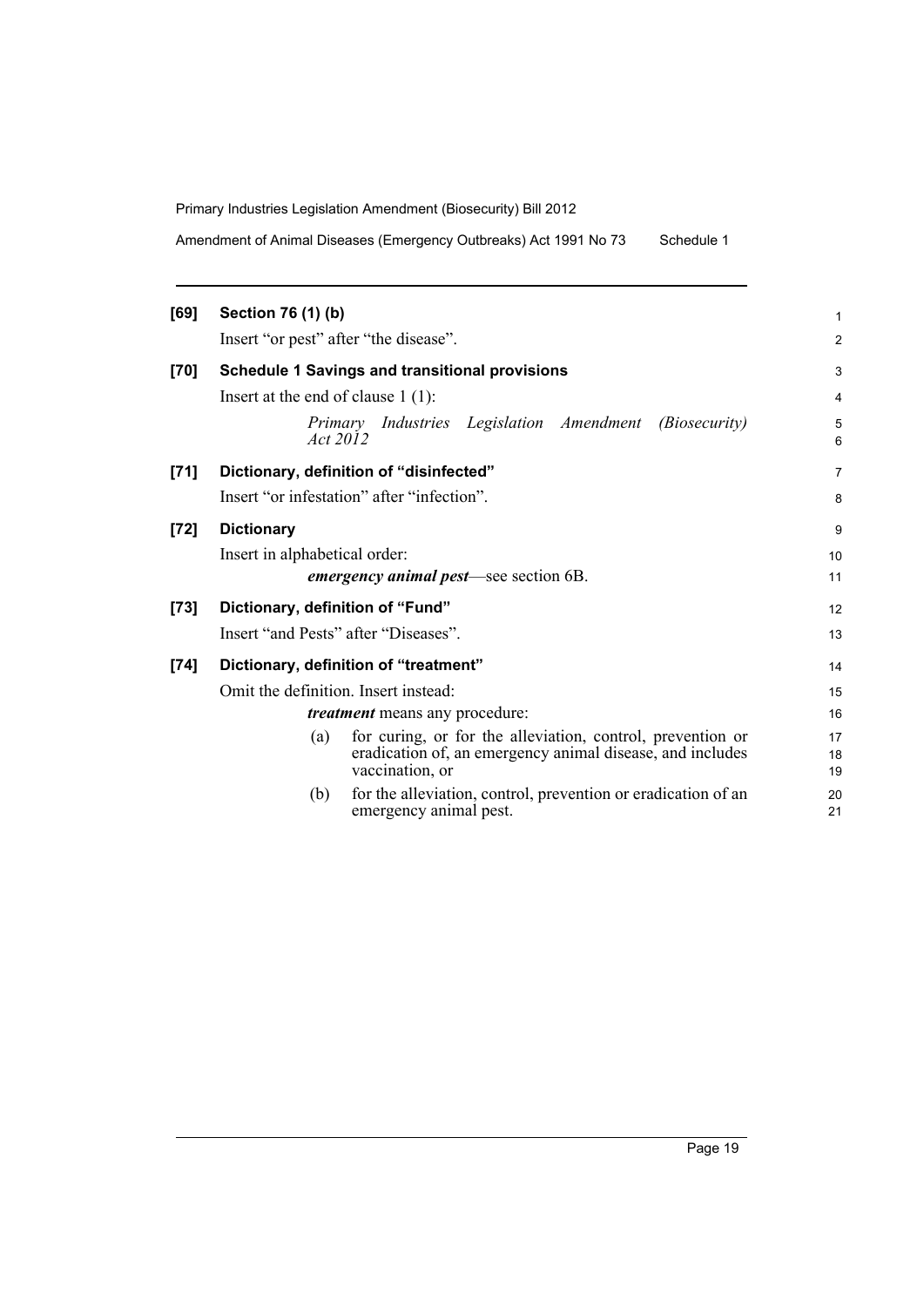1 2

## <span id="page-33-0"></span>**Schedule 2 Amendment of Fisheries Management Act 1994 No 38**

| [1]   | Sections 181 and 183   |      |                                                                                                                                                                              | 3                   |
|-------|------------------------|------|------------------------------------------------------------------------------------------------------------------------------------------------------------------------------|---------------------|
|       |                        |      | Insert "or boat" after "area" where firstly occurring in the definition of<br><i>quarantine area</i> in section 181 and in section 183 (1).                                  | $\overline{4}$<br>5 |
| $[2]$ |                        |      | Section 183 Minister may declare quarantine area                                                                                                                             | 6                   |
|       |                        |      | Omit section 183 (3). Insert instead:                                                                                                                                        | $\overline{7}$      |
|       | (3)                    |      | An order declaring a quarantine area is to be published in the<br>Gazette. However, if the Minister considers the order is required<br>urgently, the order may be published: | 8<br>9<br>10        |
|       |                        | (a)  | in a newspaper circulating, or by radio or television<br>broadcast, in the area to which the order applies, or                                                               | 11<br>12            |
|       |                        | (b)  | on the Department's internet website.                                                                                                                                        | 13                  |
|       | (3A)                   |      | The order is not required to be so published if served on the<br>owner or occupier of the area or boat concerned.                                                            | 14<br>15            |
|       | (3B)                   |      | The order commences on the day it is published or served in<br>accordance with this section, or on such later day as may be<br>specified in the order.                       | 16<br>17<br>18      |
| [3]   | Section 183 (4) (a2)   |      |                                                                                                                                                                              | 19                  |
|       |                        |      | Insert after section 183 $(4)$ (a1):                                                                                                                                         | 20                  |
|       |                        | (a2) | prohibit or restrict the movement of fish or marine<br>vegetation or specified fish or marine vegetation into,<br>within or out of the quarantine area, and                  | 21<br>22<br>23      |
| [4]   | Section 183 (4) (b)    |      |                                                                                                                                                                              | 24                  |
|       |                        |      | Insert "quarantine" before "area".                                                                                                                                           | 25                  |
| [5]   | <b>Section 183 (4)</b> |      |                                                                                                                                                                              | 26                  |
|       |                        |      | Omit "in the Gazette". Insert instead "in accordance with this section".                                                                                                     | 27                  |
| [6]   | Section 183 (4A) (b)   |      |                                                                                                                                                                              | 28                  |
|       |                        |      | Omit "(including any boat) within a quarantine area".                                                                                                                        | 29                  |
|       | boat".                 |      | Insert instead "or boat that is within a quarantine area or the master of any such                                                                                           | 30<br>31            |
| [7]   |                        |      | Section 187 Regulations relating to diseased fish and marine vegetation                                                                                                      | 32                  |
|       |                        |      | Insert "or in or on a boat" after "other place" in section 187 (2) (c).                                                                                                      | 33                  |
|       |                        |      |                                                                                                                                                                              |                     |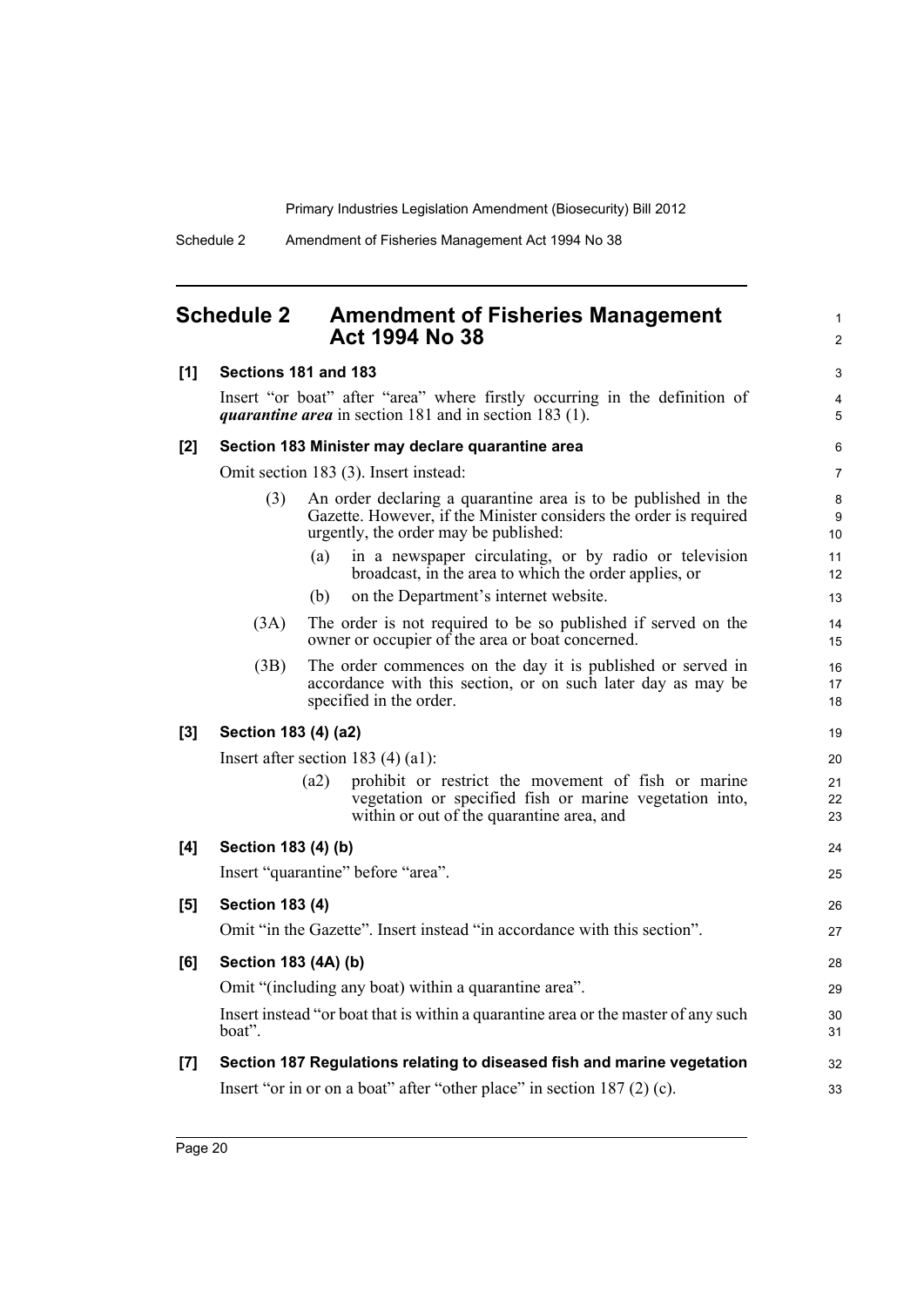Amendment of Fisheries Management Act 1994 No 38 Schedule 2

| [8] |      |     |     | Sections 209C and 209D                                                                                                                                                                                                             | 1                    |
|-----|------|-----|-----|------------------------------------------------------------------------------------------------------------------------------------------------------------------------------------------------------------------------------------|----------------------|
|     |      |     |     | Insert after section 209B:                                                                                                                                                                                                         | 2                    |
|     | 209C |     |     | Minister may declare quarantine area                                                                                                                                                                                               | 3                    |
|     |      | (1) |     | The Minister may, by order, declare any area or boat specified in<br>the order to be a quarantine area because of the presence or<br>suspected presence of noxious fish or noxious marine vegetation.                              | 4<br>5<br>6          |
|     |      | (2) |     | An area may be declared a quarantine area if:                                                                                                                                                                                      | 7                    |
|     |      |     | (a) | it is subject to an aquaculture permit, or                                                                                                                                                                                         | 8                    |
|     |      |     | (b) | it is an area of water, or                                                                                                                                                                                                         | 9                    |
|     |      |     | (c) | it is an area in the immediate vicinity of an area of water, or                                                                                                                                                                    | 10                   |
|     |      |     | (d) | it is a pet shop or an aquarium kept for commercial<br>purposes or other place where noxious fish or suspected<br>noxious fish are found that is used for commercial<br>purposes.                                                  | 11<br>12<br>13<br>14 |
|     |      | (3) |     | An order declaring a quarantine area is to be published in the<br>Gazette. However, if the Minister considers the order is required<br>urgently, the order may be published:                                                       | 15<br>16<br>17       |
|     |      |     | (a) | in a newspaper circulating, or by radio or television<br>broadcast, in the area to which the order applies, or                                                                                                                     | 18<br>19             |
|     |      |     | (b) | on the Department's internet website.                                                                                                                                                                                              | 20                   |
|     |      | (4) |     | The order is not required to be so published if served on the<br>owner or occupier of the area or boat concerned.                                                                                                                  | 21<br>22             |
|     |      | (5) |     | The order commences on the day it is published or served in<br>accordance with this section, or on such later day as may be<br>specified in the order.                                                                             | 23<br>24<br>25       |
|     |      | (6) |     | An order declaring a quarantine area may:                                                                                                                                                                                          | 26                   |
|     |      |     | (a) | prohibit the taking of fish or marine vegetation or specified<br>fish or marine vegetation in or from the quarantine area,<br>and                                                                                                  | 27<br>28<br>29       |
|     |      |     | (b) | prohibit or restrict the movement of fish or marine<br>vegetation or specified fish or marine vegetation into,<br>within or out of the quarantine area, and                                                                        | 30<br>31<br>32       |
|     |      |     | (c) | exclude specified provisions of this Division in respect of<br>any fish or marine vegetation, or specified fish or marine<br>vegetation, taken from or deposited in the quarantine area<br>or any part of the quarantine area, and | 33<br>34<br>35<br>36 |
|     |      |     | (d) | require a relevant person to take such action as is specified<br>in the order or directed by a fisheries officer (including the                                                                                                    | 37<br>38             |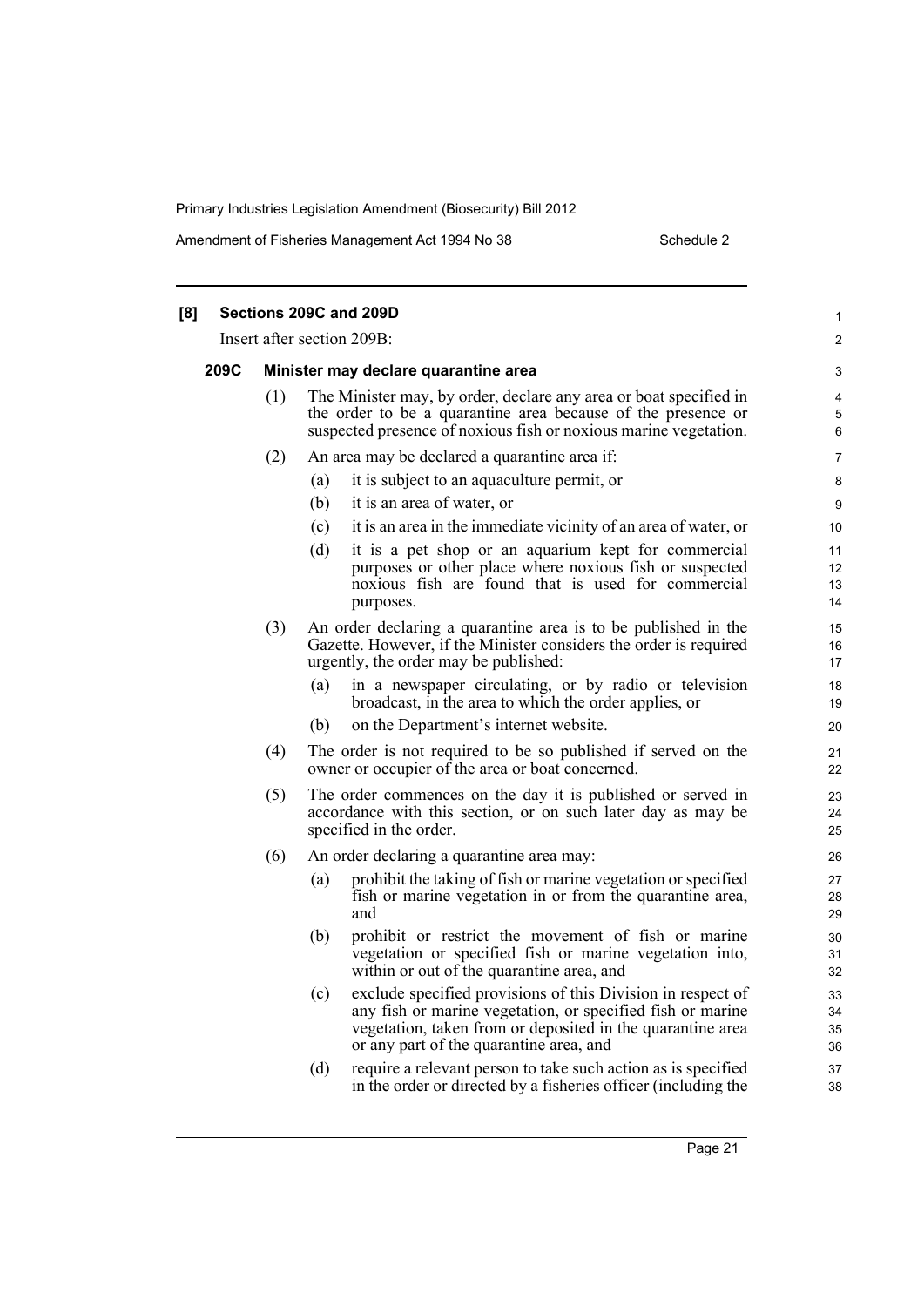Schedule 2 Amendment of Fisheries Management Act 1994 No 38

|      |      | destruction or treatment of fish or marine vegetation<br>cultivated or located in the quarantine area), and                                                                                                                                    | 1<br>$\overline{2}$         |
|------|------|------------------------------------------------------------------------------------------------------------------------------------------------------------------------------------------------------------------------------------------------|-----------------------------|
|      |      | contain any other provisions authorised by the regulations.<br>(e)                                                                                                                                                                             | 3                           |
|      |      | If the order is not published in accordance with this section, the<br>provisions of the order apply only to the persons on whom the<br>order is served.                                                                                        | 4<br>5<br>6                 |
|      | (7)  | For the purposes of this section, a <i>relevant person</i> means:                                                                                                                                                                              | 7                           |
|      |      | the holder of an aquaculture permit in respect of a<br>(a)<br>quarantine area or part of a quarantine area, or                                                                                                                                 | 8<br>9                      |
|      |      | the owner or occupier of any land or premises or any boat<br>(b)<br>that is or is within a quarantine area or the master of any<br>such boat.                                                                                                  | 10<br>11<br>12 <sup>°</sup> |
|      | (8)  | A person who, without reasonable excuse, contravenes a<br>provision of an order declaring a quarantine area is guilty of an<br>offence.                                                                                                        | 13<br>14<br>15              |
|      |      | Maximum penalty: In the case of a corporation, 1,000 penalty<br>units or, in any other case, 500 penalty units.                                                                                                                                | 16<br>17                    |
|      | (9)  | If a relevant person fails to take any action required by an order<br>declaring a quarantine area, a fisheries officer may enter the<br>quarantine area and take the required action.                                                          | 18<br>19<br>20              |
|      | (10) | Subsection (9) does not authorise a fisheries officer to enter any<br>premises used for residential purposes.                                                                                                                                  | 21<br>22                    |
|      | (11) | If the fisheries officer takes such action:                                                                                                                                                                                                    | 23                          |
|      |      | the relevant person is not entitled to any compensation for<br>(a)<br>any loss reasonably caused in taking that action, and                                                                                                                    | 24<br>25                    |
|      |      | the Minister may recover from the relevant person the<br>(b)<br>costs of taking that action as a debt in a court of competent<br>jurisdiction.                                                                                                 | 26<br>27<br>28              |
| 209D |      | Release of noxious fish or noxious marine vegetation prohibited                                                                                                                                                                                | 29                          |
|      | (1)  | A person must not intentionally or recklessly release into any<br>waters any live noxious fish or live noxious marine vegetation<br>otherwise than under the authority of a permit issued by the<br>Minister for the purposes of this section. | 30<br>31<br>32<br>33        |
|      |      | Maximum penalty: In the case of a corporation, 500 penalty units<br>or, in any other case, 100 penalty units.                                                                                                                                  | 34<br>35                    |
|      | (2)  | This section does not apply:                                                                                                                                                                                                                   | 36                          |
|      |      | if the fish are released in waters in which they are not<br>(a)<br>noxious fish, or the marine vegetation is released in waters                                                                                                                | 37<br>38                    |
|      |      |                                                                                                                                                                                                                                                |                             |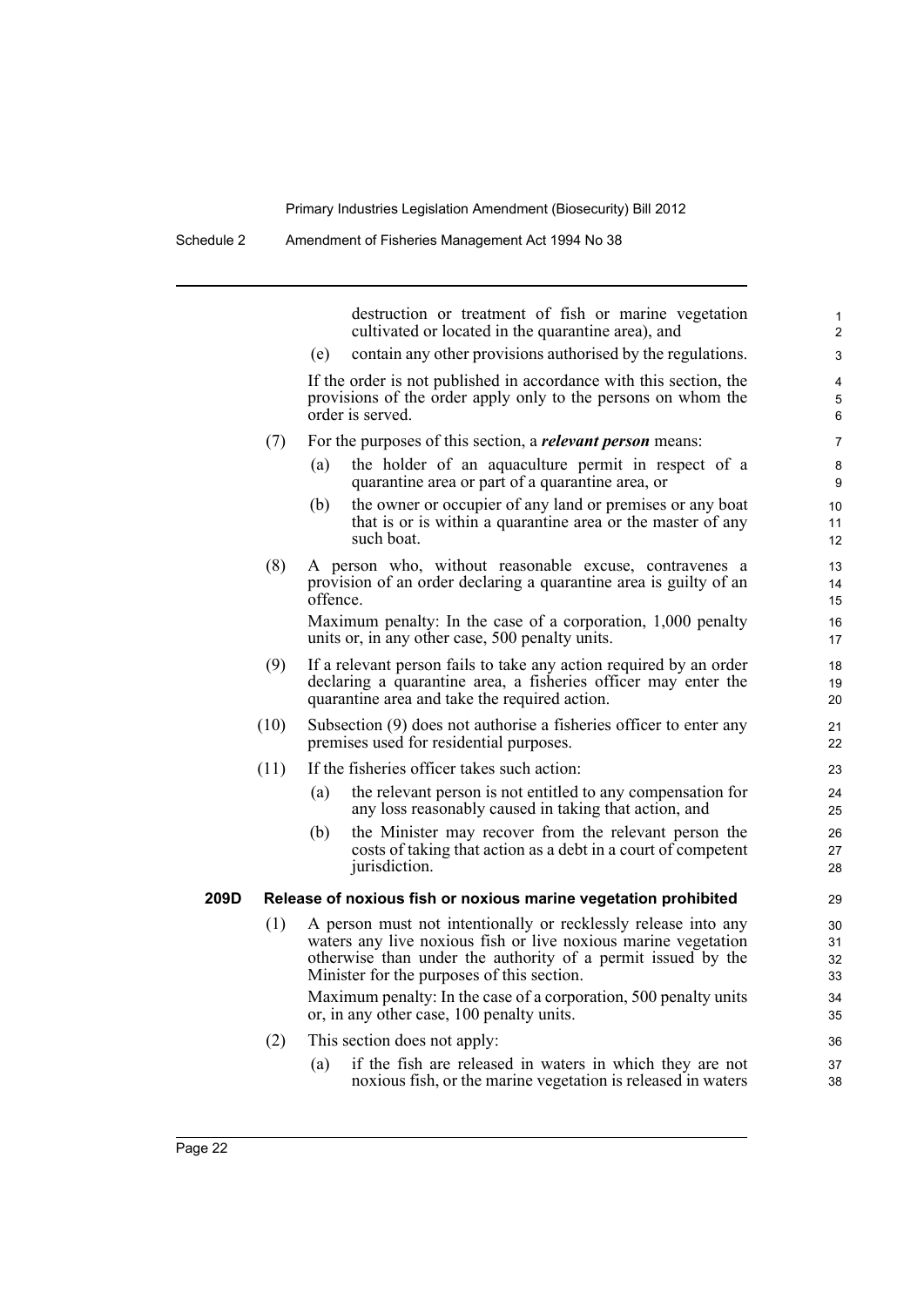|        |      |                     |            | in which it is not noxious marine vegetation, for the<br>purposes of this Division, or                                                                                                                                                                 | 1<br>$\overline{c}$  |
|--------|------|---------------------|------------|--------------------------------------------------------------------------------------------------------------------------------------------------------------------------------------------------------------------------------------------------------|----------------------|
|        |      |                     | (b)        | to the immediate return of fish to waters from which they<br>were taken.                                                                                                                                                                               | 3<br>4               |
|        |      | (3)                 |            | In this section, <i>release</i> fish or marine vegetation includes<br>depositing them or permitting them to escape.                                                                                                                                    | 5<br>6               |
| [9]    |      |                     |            | Section 210 Sale of noxious fish or noxious marine vegetation prohibited                                                                                                                                                                               | 7                    |
|        |      |                     |            | Omit "100 penalty units or, in any other case, 50 penalty units".                                                                                                                                                                                      | 8                    |
|        |      |                     |            | Insert instead "500 penalty units or, in any other case, 100 penalty units".                                                                                                                                                                           | 9                    |
| [10]   |      | <b>Section 214B</b> |            |                                                                                                                                                                                                                                                        | 10                   |
|        |      |                     |            | Insert after section 214A:                                                                                                                                                                                                                             | 11                   |
|        | 214B |                     | vegetation | Regulations relating to noxious fish and noxious marine                                                                                                                                                                                                | 12<br>13             |
|        |      | (1)                 |            | The regulations may make provision for or with respect to<br>eliminating or preventing the spread of noxious fish and noxious<br>marine vegetation.                                                                                                    | 14<br>15<br>16       |
|        |      | (2)                 |            | In particular, the regulations may make provision for or with<br>respect to the following:                                                                                                                                                             | 17<br>18             |
|        |      |                     | (a)        | the destruction of noxious fish or noxious marine<br>vegetation,                                                                                                                                                                                       | 19<br>20             |
|        |      |                     | (b)        | the examination and testing of fish or marine vegetation<br>taken from or found in a quarantine area,                                                                                                                                                  | 21<br>22             |
|        |      |                     | (c)        | the notification to the Minister or a fisheries officer of the<br>presence or suspected presence of noxious fish or noxious<br>marine vegetation in an area subject to an aquaculture<br>permit, pet shop, aquarium or other place or in or on a boat. | 23<br>24<br>25<br>26 |
| $[11]$ |      |                     |            | <b>Section 242 Power of seizure</b>                                                                                                                                                                                                                    | 27                   |
|        |      |                     |            | Insert "and to take photographs and video recordings of the thing" after<br>"inspect the thing" in section $242$ (1).                                                                                                                                  | 28<br>29             |
| [12]   |      |                     |            | Schedule 7 Savings, transitional and other provisions                                                                                                                                                                                                  | 30                   |
|        |      |                     |            | Insert at the end of clause $2(1)$ :                                                                                                                                                                                                                   | 31                   |
|        |      |                     | Act 2012   | Primary Industries Legislation Amendment<br><i>(Biosecurity)</i>                                                                                                                                                                                       | 32<br>33             |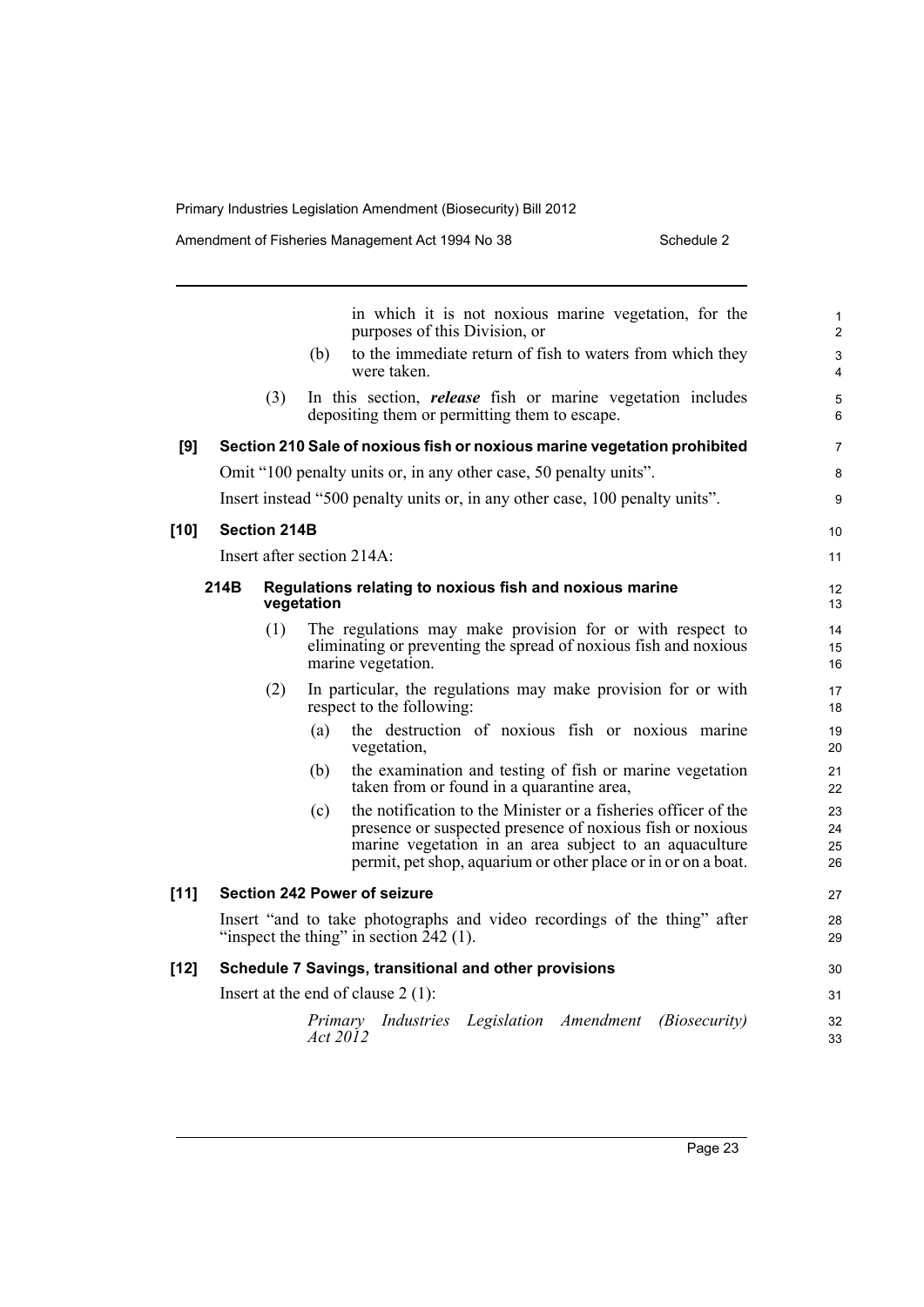1 2

## <span id="page-37-0"></span>**Schedule 3 Amendment of Noxious Weeds Act 1993 No 11**

| [1] |                          | <b>Section 10 Emergency weed control orders</b>                                                                                                                                                                                                                                                                            | 3                                |  |  |  |
|-----|--------------------------|----------------------------------------------------------------------------------------------------------------------------------------------------------------------------------------------------------------------------------------------------------------------------------------------------------------------------|----------------------------------|--|--|--|
|     |                          | Omit ", by order published in the Gazette," from section 10 (1).                                                                                                                                                                                                                                                           | 4                                |  |  |  |
| [2] | <b>Section 10 (2)</b>    |                                                                                                                                                                                                                                                                                                                            |                                  |  |  |  |
|     |                          | Omit "3 months". Insert instead "12 months".                                                                                                                                                                                                                                                                               | 6                                |  |  |  |
| [3] | Section 10 (2A)-(2C)     |                                                                                                                                                                                                                                                                                                                            | 7                                |  |  |  |
|     |                          | Insert after section $10(2)$ :                                                                                                                                                                                                                                                                                             | 8                                |  |  |  |
|     | (2A)                     | An emergency weed control order is to be published in the<br>Gazette. However, if the Minister considers the order is required<br>urgently, the order may be published:                                                                                                                                                    | 9<br>10<br>11                    |  |  |  |
|     |                          | in a newspaper circulating, or by radio or television<br>(a)<br>broadcast, in the area in which the land subject to the order<br>is located, or, if appropriate, in a newspaper circulating<br>throughout the whole State, or                                                                                              | 12<br>13<br>14<br>15             |  |  |  |
|     |                          | on the Department's internet website.<br>(b)                                                                                                                                                                                                                                                                               | 16                               |  |  |  |
|     | (2B)                     | If an order is published in accordance with subsection (2A) other<br>than in the Gazette, the Minister is to publish the order as soon as<br>practicable in the Gazette.                                                                                                                                                   | 17<br>18<br>19                   |  |  |  |
|     | (2C)                     | The order commences on the day it is first published in<br>accordance with this section, or on such later day as may be<br>specified in the order.                                                                                                                                                                         | 20<br>21<br>22                   |  |  |  |
| [4] | notifiable weeds         | Section 15 Occupiers of land must notify local control authority of                                                                                                                                                                                                                                                        | 23<br>24                         |  |  |  |
|     |                          | Omit "3 days". Insert instead "24 hours".                                                                                                                                                                                                                                                                                  | 25                               |  |  |  |
| [5] | <b>Section 16A</b>       |                                                                                                                                                                                                                                                                                                                            | 26                               |  |  |  |
|     | Insert after section 16: |                                                                                                                                                                                                                                                                                                                            | 27                               |  |  |  |
|     | 16A<br>weeds             | Duty of other persons to notify local control authority of notifiable                                                                                                                                                                                                                                                      | 28<br>29                         |  |  |  |
|     |                          | A person who, in a professional capacity, becomes aware or<br>suspects that a plant on land is a notifiable weed must notify the<br>local control authority for the land of that fact within 24 hours of<br>becoming aware or suspecting that the notifiable weed is on the<br>land.<br>Maximum penalty: 20 penalty units. | 30<br>31<br>32<br>33<br>34<br>35 |  |  |  |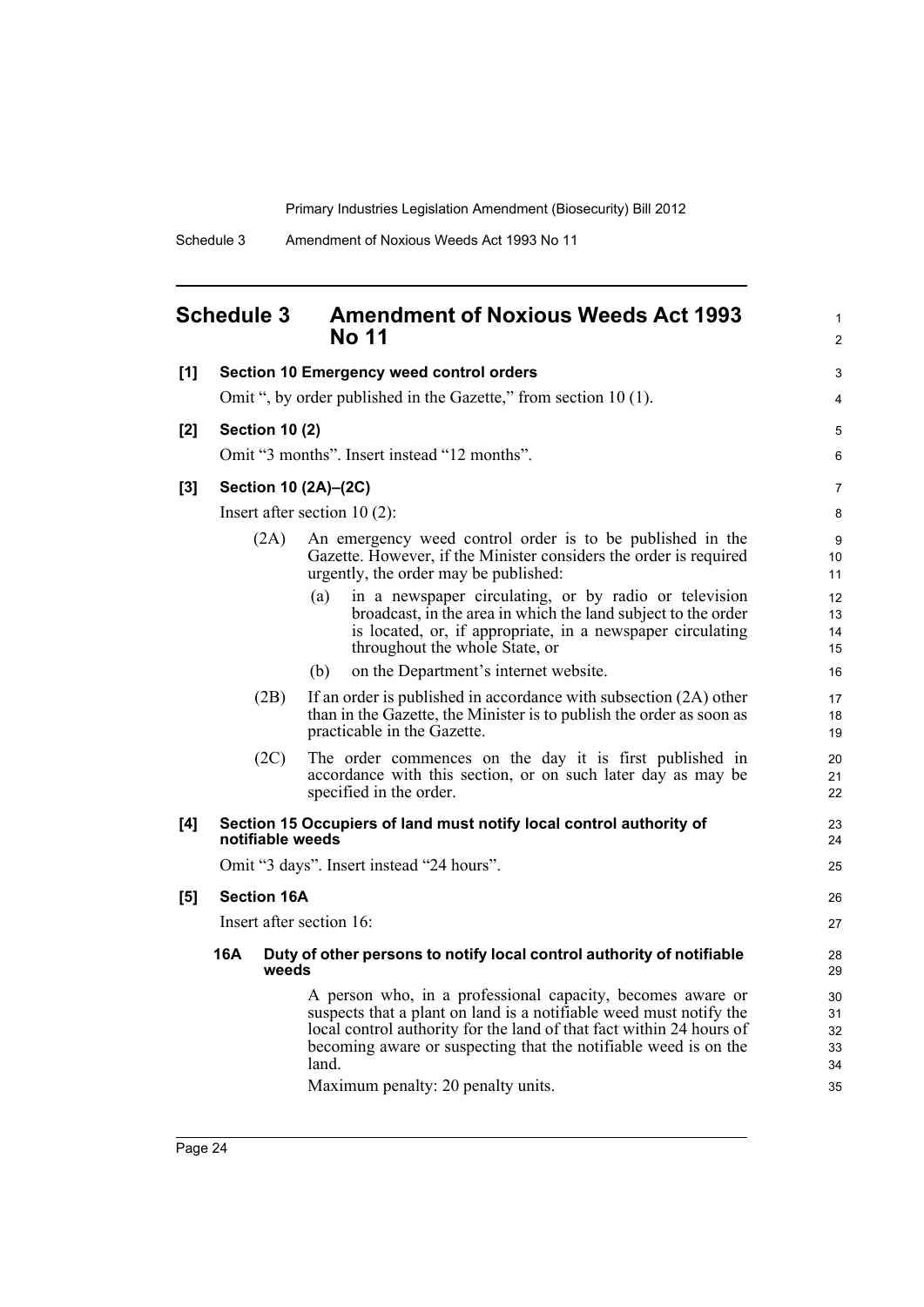Amendment of Noxious Weeds Act 1993 No 11 Schedule 3

| [6]    |                                |      | Section 34A Minister may declare quarantine area                                                                                                                                                                                                                                                                                     | 1                                     |
|--------|--------------------------------|------|--------------------------------------------------------------------------------------------------------------------------------------------------------------------------------------------------------------------------------------------------------------------------------------------------------------------------------------|---------------------------------------|
|        |                                |      | Insert "or that the Minister considers are reasonably likely to spread to the<br>land" after "the land" in section 34A (1).                                                                                                                                                                                                          | $\overline{2}$<br>3                   |
| [7]    | Section 34A (5)-(5B)           |      |                                                                                                                                                                                                                                                                                                                                      | 4                                     |
|        |                                |      | Omit section 34A (5). Insert instead:                                                                                                                                                                                                                                                                                                | 5                                     |
|        | (5)                            |      | An order declaring land to be a quarantine area must be published<br>in a newspaper circulating in the area in which the land is located.<br>However, if the Minister considers that the order is urgently<br>required, the order may be published on the Department's<br>internet website.                                          | 6<br>7<br>8<br>$\boldsymbol{9}$<br>10 |
|        | (5A)                           |      | If an order is published in accordance with subsection $(5)$ on the<br>Department's internet website, the Minister is to publish the<br>order as soon as practicable in a newspaper circulating in the area<br>in which the land is located.                                                                                         | 11<br>12<br>13<br>14                  |
|        | (5B)                           |      | The order commences on the day it is first published in<br>accordance with this section, or on such later day as may be<br>specified in the order.                                                                                                                                                                                   | 15<br>16<br>17                        |
| [8]    | Section 34A (6)                |      |                                                                                                                                                                                                                                                                                                                                      | 18                                    |
|        |                                |      | Omit "6 months". Insert instead "12 months".                                                                                                                                                                                                                                                                                         | 19                                    |
| [9]    |                                |      | Section 44 Inspections and investigations                                                                                                                                                                                                                                                                                            | 20                                    |
|        | Insert after section $44$ (c): |      |                                                                                                                                                                                                                                                                                                                                      | 21                                    |
|        |                                | (c1) | test, treat or disinfest any noxious weed material or any<br>vegetable or other matter that the inspector or authorised<br>officer reasonably suspects contains noxious weed<br>material.                                                                                                                                            | 22<br>23<br>24<br>25                  |
| $[10]$ | Section 44 (j)                 |      |                                                                                                                                                                                                                                                                                                                                      | 26                                    |
|        | Insert after section $44$ (i): |      |                                                                                                                                                                                                                                                                                                                                      | 27                                    |
|        |                                | (i)  | test, treat or disinfest any box, container, package or<br>receptacle (including any place that could be used as a<br>receptacle) in or about those premises that the inspector or<br>authorised officer reasonably suspects contains any<br>noxious weed material or vegetable or other matter<br>containing noxious weed material. | 28<br>29<br>30<br>31<br>32<br>33      |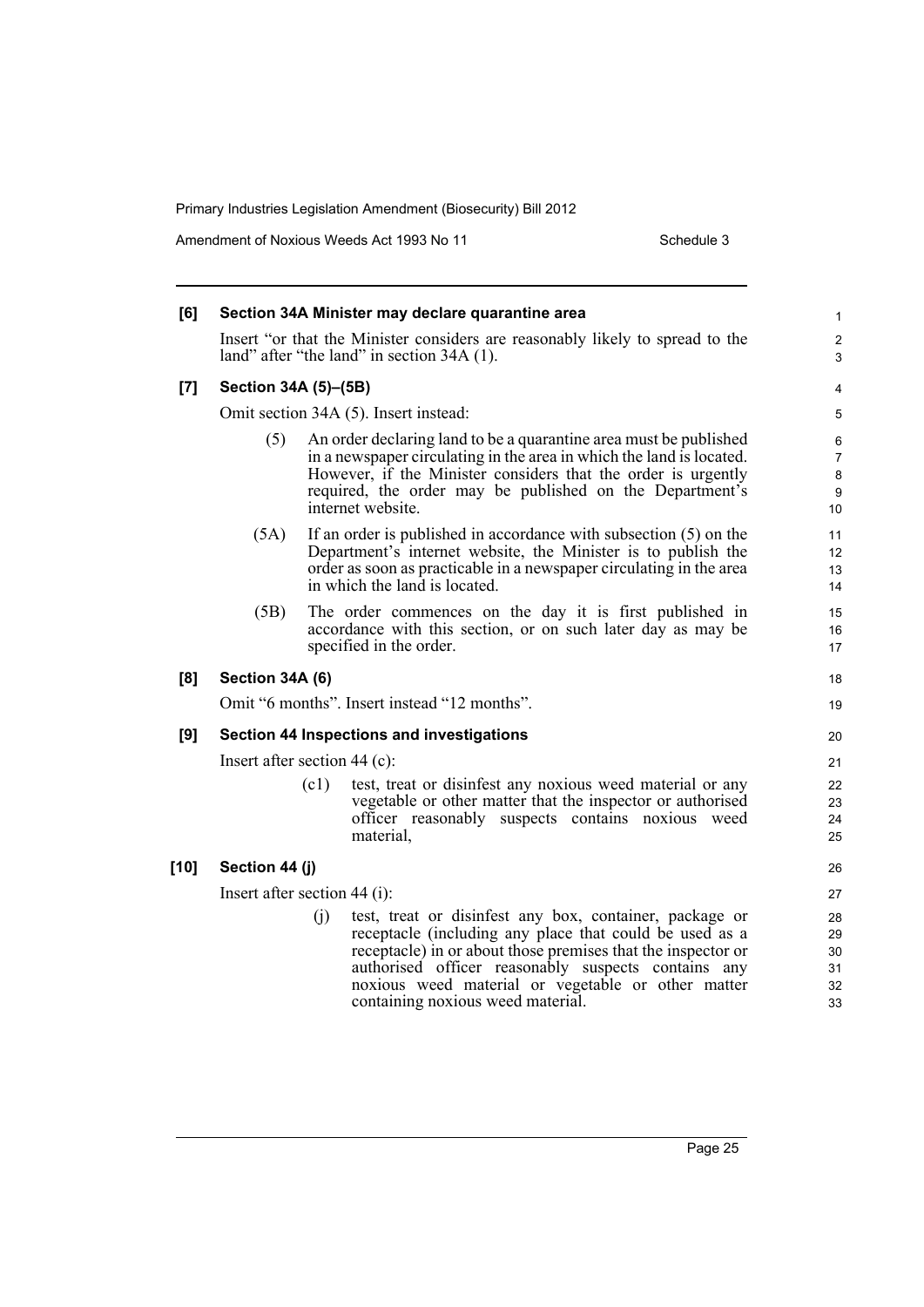Schedule 3 Amendment of Noxious Weeds Act 1993 No 11

| $[11]$ | <b>Section 64A</b><br>Insert after section 64: |                                        |                                                                                                                                                                                                                                                                                                                   |                                   |  |
|--------|------------------------------------------------|----------------------------------------|-------------------------------------------------------------------------------------------------------------------------------------------------------------------------------------------------------------------------------------------------------------------------------------------------------------------|-----------------------------------|--|
|        |                                                |                                        |                                                                                                                                                                                                                                                                                                                   |                                   |  |
|        | 64A                                            | <b>Protection of emergency actions</b> |                                                                                                                                                                                                                                                                                                                   |                                   |  |
|        |                                                | (1)                                    | The Minister may, by order published in the Gazette, declare:                                                                                                                                                                                                                                                     | 4                                 |  |
|        |                                                |                                        | that a notifiable weed emergency affects a specified part or<br>(a)<br>the whole of New South Wales or there is a likelihood that<br>such an emergency is imminent in New South Wales, and                                                                                                                        | 5<br>$\,6\,$<br>$\overline{7}$    |  |
|        |                                                |                                        | that it is necessary to make orders or take other actions<br>(b)<br>under this Act <i>(emergency actions)</i> to control the<br>notifiable weed concerned, and                                                                                                                                                    | $\bf 8$<br>$\boldsymbol{9}$<br>10 |  |
|        |                                                |                                        | the specified period (the <i>emergency period</i> ) during which<br>(c)<br>emergency actions are required to be taken to enable<br>effective control of the notifiable weed.                                                                                                                                      | 11<br>12<br>13                    |  |
|        |                                                | (2)                                    | A court must not issue an interim injunction, make any other<br>interim order or give any other interim relief having the effect of<br>preventing, restricting or deferring any emergency action or<br>anything authorised or required to be done pursuant to an<br>emergency action during the emergency period. | 14<br>15<br>16<br>17<br>18        |  |
|        |                                                | (3)                                    | An order under this section takes effect on publication or on such<br>later day as is specified in the order.                                                                                                                                                                                                     | 19<br>20                          |  |
|        |                                                | (4)                                    | This section does not prevent a court from making a permanent<br>injunction or other final order in any proceedings at any time.                                                                                                                                                                                  | 21<br>22                          |  |
| $[12]$ |                                                |                                        | Schedule 2 Savings, transitional and other provisions                                                                                                                                                                                                                                                             | 23                                |  |
|        |                                                |                                        | Insert at the end of clause $2(1)$ :                                                                                                                                                                                                                                                                              | 24                                |  |
|        |                                                |                                        | Primary Industries Legislation Amendment<br><i>(Biosecurity)</i><br>Act 2012                                                                                                                                                                                                                                      | 25<br>26                          |  |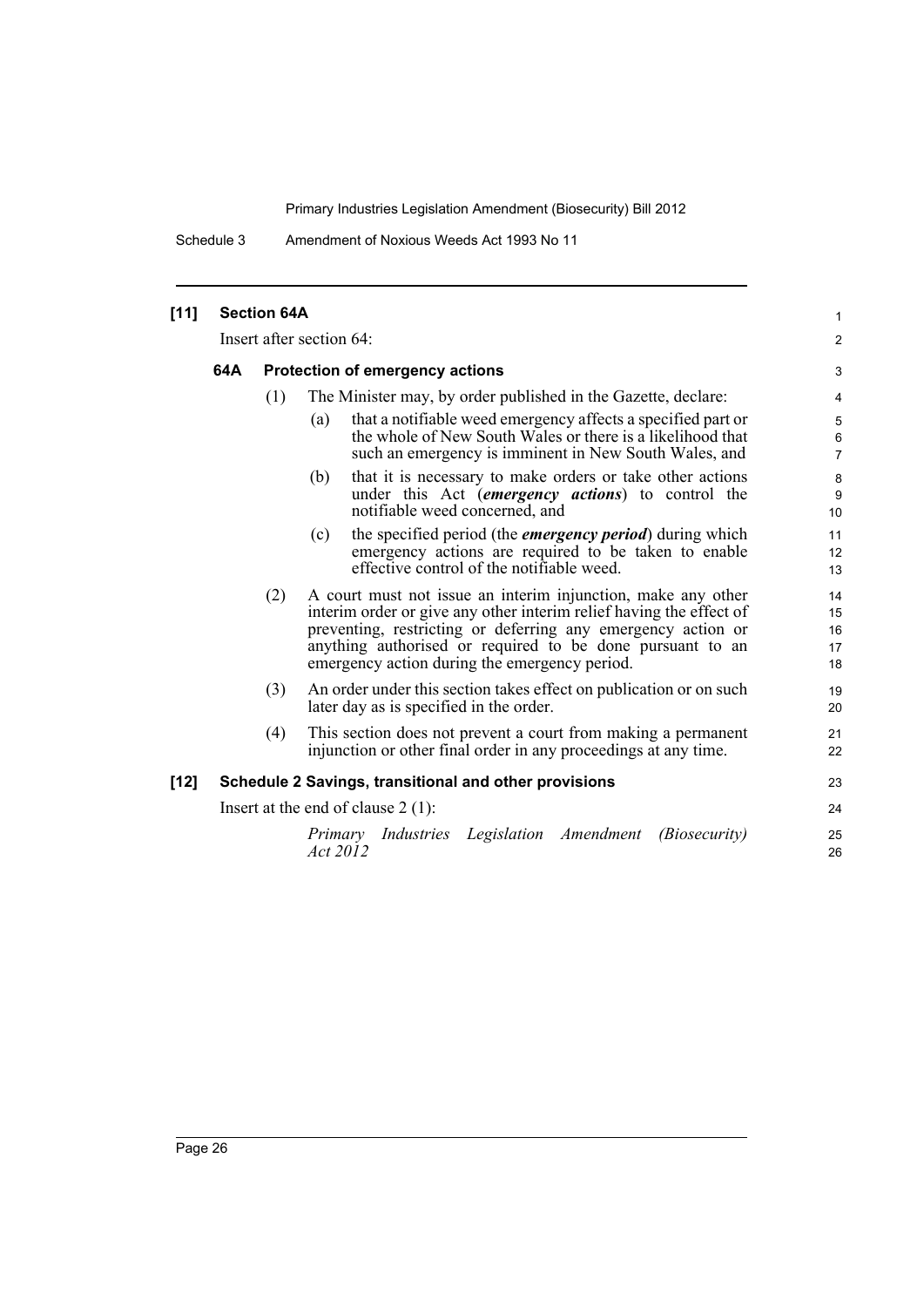Amendment of Plant Diseases Act 1924 No 38 Schedule 4

<span id="page-40-0"></span>

|     | <b>Schedule 4</b>            | <b>Amendment of Plant Diseases Act 1924</b><br><b>No 38</b>                                                                                                                              | $\mathbf{1}$<br>$\overline{2}$ |
|-----|------------------------------|------------------------------------------------------------------------------------------------------------------------------------------------------------------------------------------|--------------------------------|
| [1] | <b>Section 3 Definitions</b> |                                                                                                                                                                                          | 3                              |
|     |                              | Omit "proclamation" wherever occurring from the definitions of <b>Disease</b> ,<br><b>Fruit, Pest and Vegetable in section 3 (1).</b>                                                    | 4<br>5                         |
|     | Insert instead "order".      |                                                                                                                                                                                          | 6                              |
| [2] | Section 3 (1)                |                                                                                                                                                                                          | 7                              |
|     |                              | Insert in alphabetical order:                                                                                                                                                            | 8                              |
|     |                              | <b>Emergency disease</b> means a disease declared by an order under<br>section 28B to be an emergency disease for the purposes of this<br>Act.                                           | 9<br>10<br>11                  |
|     |                              | <b>Emergency pest means a pest declared by an order under section</b><br>28B to be an emergency pest for the purposes of this Act.                                                       | 12<br>13                       |
|     |                              | <b>Land</b> includes:                                                                                                                                                                    | 14                             |
|     |                              | a bay, inlet, lagoon, lake or body of water, whether inland<br>(a)<br>or not and whether tidal or non-tidal, and                                                                         | 15<br>16                       |
|     |                              | a watercourse, river or stream, whether tidal or non-tidal.<br>(b)                                                                                                                       | 17                             |
|     |                              | <b>Treat</b> means carry out a procedure for curing, alleviating,<br>controlling, preventing or eradicating a disease or pest.                                                           | 18<br>19                       |
| [3] |                              | Section 3 (1), definition of "Infected"                                                                                                                                                  | 20                             |
|     |                              | Insert "or infested" after "infected".                                                                                                                                                   | 21                             |
| [4] |                              | Section 5A Treatment and eradication of diseases and pests                                                                                                                               | 22                             |
|     |                              | Omit "published in the Gazette" from section 5A (1).                                                                                                                                     | 23                             |
| [5] | Section 5A (2) (c)           |                                                                                                                                                                                          | 24                             |
|     |                              | Insert "(whether or not infected)" after "any thing".                                                                                                                                    | 25                             |
| [6] | Section 5A (2) (d)           |                                                                                                                                                                                          | 26                             |
|     |                              | Omit "in the Gazette". Insert instead "in accordance with this section".                                                                                                                 | 27                             |
| [7] |                              | Section 5A (2A) and (2B)                                                                                                                                                                 | 28                             |
|     |                              | Insert after section $5A(2)$ :                                                                                                                                                           | 29                             |
|     | (2A)                         | An order made by the Minister under this section is to be<br>published in the Gazette. However, if the Minister considers the<br>order is required urgently, the order may be published: | 30<br>31<br>32                 |

Page 27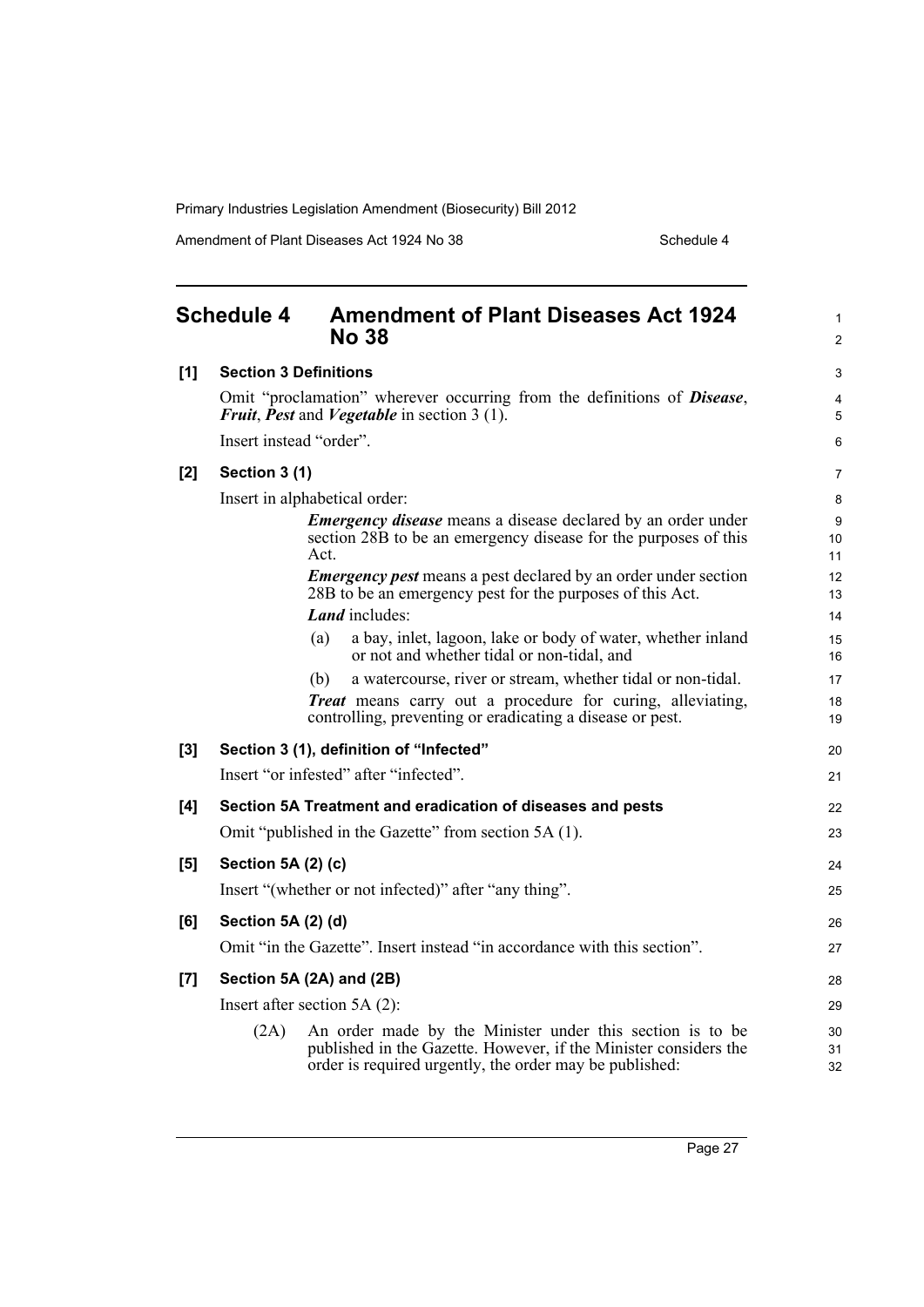|        |                                           | (a)<br>in a newspaper circulating, or by radio or television<br>broadcast, in the area to which the order applies, or                                                                                                                      | 1<br>$\overline{\mathbf{c}}$ |  |  |
|--------|-------------------------------------------|--------------------------------------------------------------------------------------------------------------------------------------------------------------------------------------------------------------------------------------------|------------------------------|--|--|
|        |                                           | (b)<br>on the Department's internet website.                                                                                                                                                                                               | 3                            |  |  |
|        | (2B)                                      | If an order is published in accordance with subsection $(2A)(a)$ or<br>(b), the Minister is to publish the order as soon as practicable in<br>the Gazette.                                                                                 | 4<br>5<br>6                  |  |  |
| [8]    | Section 5A (3)                            |                                                                                                                                                                                                                                            | 7                            |  |  |
|        | Omit the subsection. Insert instead:      |                                                                                                                                                                                                                                            |                              |  |  |
|        | (3)                                       | Sections 40 and 41 of the <i>Interpretation Act 1987</i> apply to an<br>order made under subsection $(1)$ in the same way as they apply to<br>a statutory rule within the meaning of that Act published on the<br>NSW legislation website. | 9<br>10<br>11<br>12          |  |  |
| [9]    | Section 6 Declaration of quarantine area  |                                                                                                                                                                                                                                            |                              |  |  |
|        |                                           | Omit "published in the Gazette".                                                                                                                                                                                                           | 14                           |  |  |
| $[10]$ | Section 6 (2) and (3)                     |                                                                                                                                                                                                                                            |                              |  |  |
|        | Insert at the end of section 6:           |                                                                                                                                                                                                                                            |                              |  |  |
|        | (2)                                       | A notification by the Minister under this section is to be<br>published in the Gazette. However, if the Minister considers the<br>notification is required urgently, the notification may be<br>published:                                 | 17<br>18<br>19<br>20         |  |  |
|        |                                           | in a newspaper circulating, or by radio or television<br>(a)<br>broadcast, in the area to which the notification applies, or                                                                                                               | 21<br>22                     |  |  |
|        |                                           | (b)<br>on the Department's internet website.                                                                                                                                                                                               | 23                           |  |  |
|        | (3)                                       | If a notification is published in accordance with subsection $(2)$ (a)<br>or (b), the Minister is to publish the notification as soon as<br>practicable in the Gazette.                                                                    | 24<br>25<br>26               |  |  |
| [11]   | Section 7 Undertaking in prescribed cases |                                                                                                                                                                                                                                            |                              |  |  |
|        | Insert after section $7(3)$ :             |                                                                                                                                                                                                                                            |                              |  |  |
|        | (4)                                       | For the purposes of this section, an inspector may, on behalf of<br>the Minister, accept an undertaking given by an owner or<br>occupier in a form acceptable to the inspector and release the<br>owner or occupier from an undertaking.   | 29<br>30<br>31<br>32         |  |  |
| $[12]$ | <b>Section 8 Quarantine</b>               |                                                                                                                                                                                                                                            |                              |  |  |
|        |                                           | Omit "in the Gazette" from section 8 (5).                                                                                                                                                                                                  | 34                           |  |  |
|        |                                           |                                                                                                                                                                                                                                            |                              |  |  |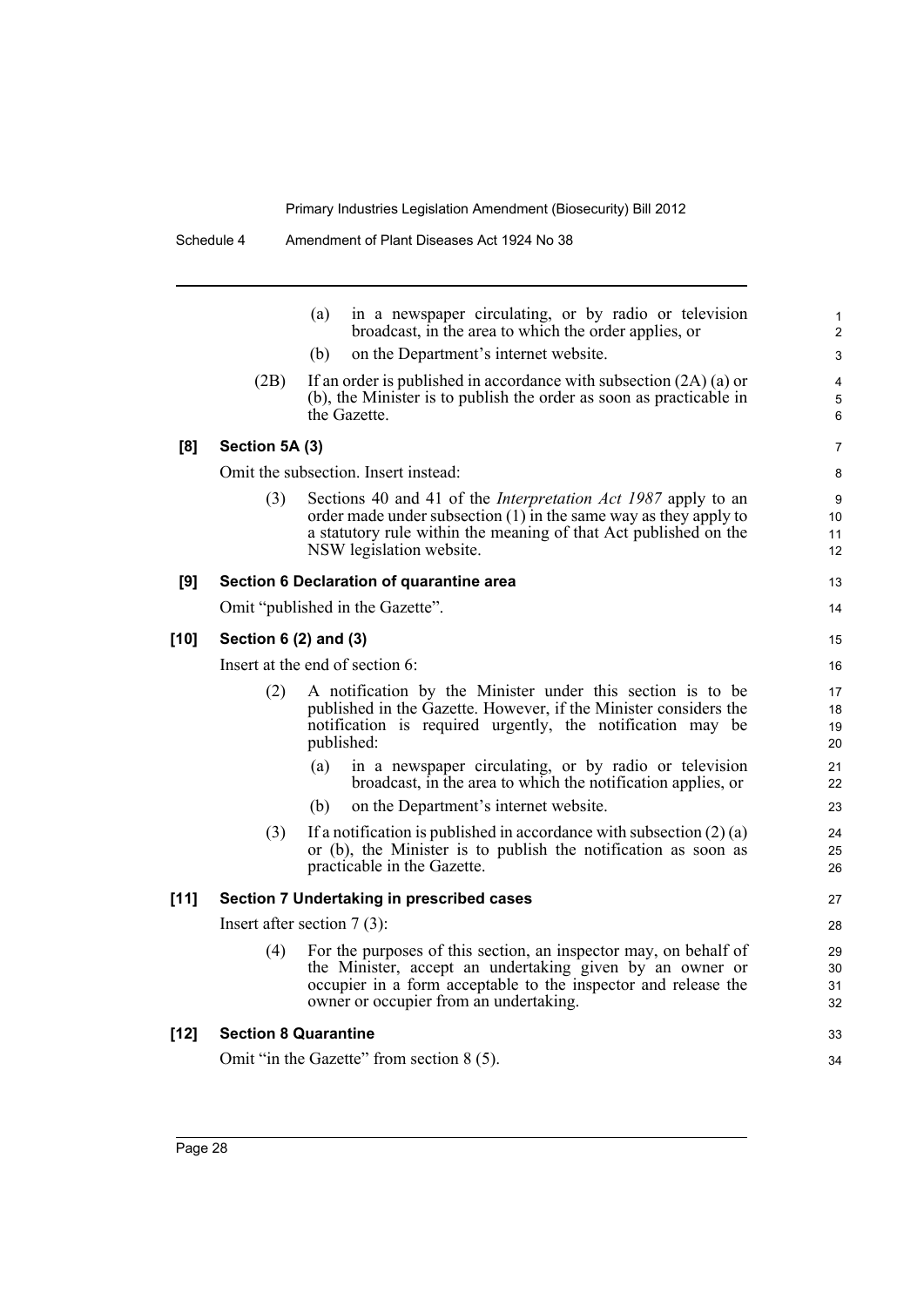Amendment of Plant Diseases Act 1924 No 38 Schedule 4

| $[13]$ | Section 8 (6)                 |                |                                                                                                                                                                                                            |                                                                                                                                                                                                                                                                                                                       | 1                          |  |
|--------|-------------------------------|----------------|------------------------------------------------------------------------------------------------------------------------------------------------------------------------------------------------------------|-----------------------------------------------------------------------------------------------------------------------------------------------------------------------------------------------------------------------------------------------------------------------------------------------------------------------|----------------------------|--|
|        |                               | Omit "a like". |                                                                                                                                                                                                            |                                                                                                                                                                                                                                                                                                                       | $\overline{c}$             |  |
| $[14]$ | Section 8 (7) and (8)         |                |                                                                                                                                                                                                            |                                                                                                                                                                                                                                                                                                                       |                            |  |
|        | Insert after section $8(6)$ : |                |                                                                                                                                                                                                            |                                                                                                                                                                                                                                                                                                                       |                            |  |
|        |                               | (7)            | A notification by the Minister under this section is to be<br>published in the Gazette. However, if the Minister considers the<br>notification is required urgently, the notification may be<br>published: |                                                                                                                                                                                                                                                                                                                       | 5<br>6<br>7<br>8           |  |
|        |                               |                | (a)                                                                                                                                                                                                        | in a newspaper circulating, or by radio or television<br>broadcast, in the area to which the notification applies, or                                                                                                                                                                                                 | 9<br>10                    |  |
|        |                               |                | (b)                                                                                                                                                                                                        | on the Department's internet website.                                                                                                                                                                                                                                                                                 | 11                         |  |
|        |                               | (8)            |                                                                                                                                                                                                            | If a notification is published in accordance with subsection $(7)(a)$<br>or (b), the Minister is to publish the notification as soon as<br>practicable in the Gazette.                                                                                                                                                | 12<br>13<br>14             |  |
| [15]   | <b>Section 10</b>             |                |                                                                                                                                                                                                            |                                                                                                                                                                                                                                                                                                                       |                            |  |
|        |                               |                |                                                                                                                                                                                                            | Omit the section. Insert instead:                                                                                                                                                                                                                                                                                     | 16                         |  |
|        | 10                            |                |                                                                                                                                                                                                            | Notification of notifiable diseases and pests                                                                                                                                                                                                                                                                         | 17                         |  |
|        |                               | (1)            |                                                                                                                                                                                                            | This section applies to the following diseases and pests<br><i>(notifiable diseases and pests):</i>                                                                                                                                                                                                                   | 18<br>19                   |  |
|        |                               |                | (a)                                                                                                                                                                                                        | emergency diseases and emergency pests,                                                                                                                                                                                                                                                                               | 20                         |  |
|        |                               |                | (b)                                                                                                                                                                                                        | diseases and pests specified for the purposes of this section<br>by the Governor by proclamation published in the Gazette.                                                                                                                                                                                            | 21<br>22                   |  |
|        |                               | (2)            |                                                                                                                                                                                                            | A person:                                                                                                                                                                                                                                                                                                             | 23                         |  |
|        |                               |                | (a)                                                                                                                                                                                                        | who owns or occupies any land or premises on which the<br>person suspects there is a notifiable disease or pest, or                                                                                                                                                                                                   | 24<br>25                   |  |
|        |                               |                | (b)                                                                                                                                                                                                        | who owns, or is in charge of, or has in his or her possession<br>or control, a plant, plant product or soil that the person<br>suspects is infected with a notifiable disease or pest, or                                                                                                                             | 26<br>27<br>28             |  |
|        |                               |                | (c)                                                                                                                                                                                                        | who is, in a professional capacity, consulted in relation to<br>a plant, plant product or soil that the person suspects is<br>infected with a notifiable disease or pest,                                                                                                                                             | 29<br>30<br>31             |  |
|        |                               |                | offence.                                                                                                                                                                                                   | and who does not, as soon as possible after becoming aware of or<br>suspecting the presence of the notifiable disease or pest report its<br>presence to an inspector or the Director-General by the quickest<br>means of communication available to the person is guilty of an<br>Maximum penalty: 100 penalty units. | 32<br>33<br>34<br>35<br>36 |  |
|        |                               |                |                                                                                                                                                                                                            |                                                                                                                                                                                                                                                                                                                       | 37                         |  |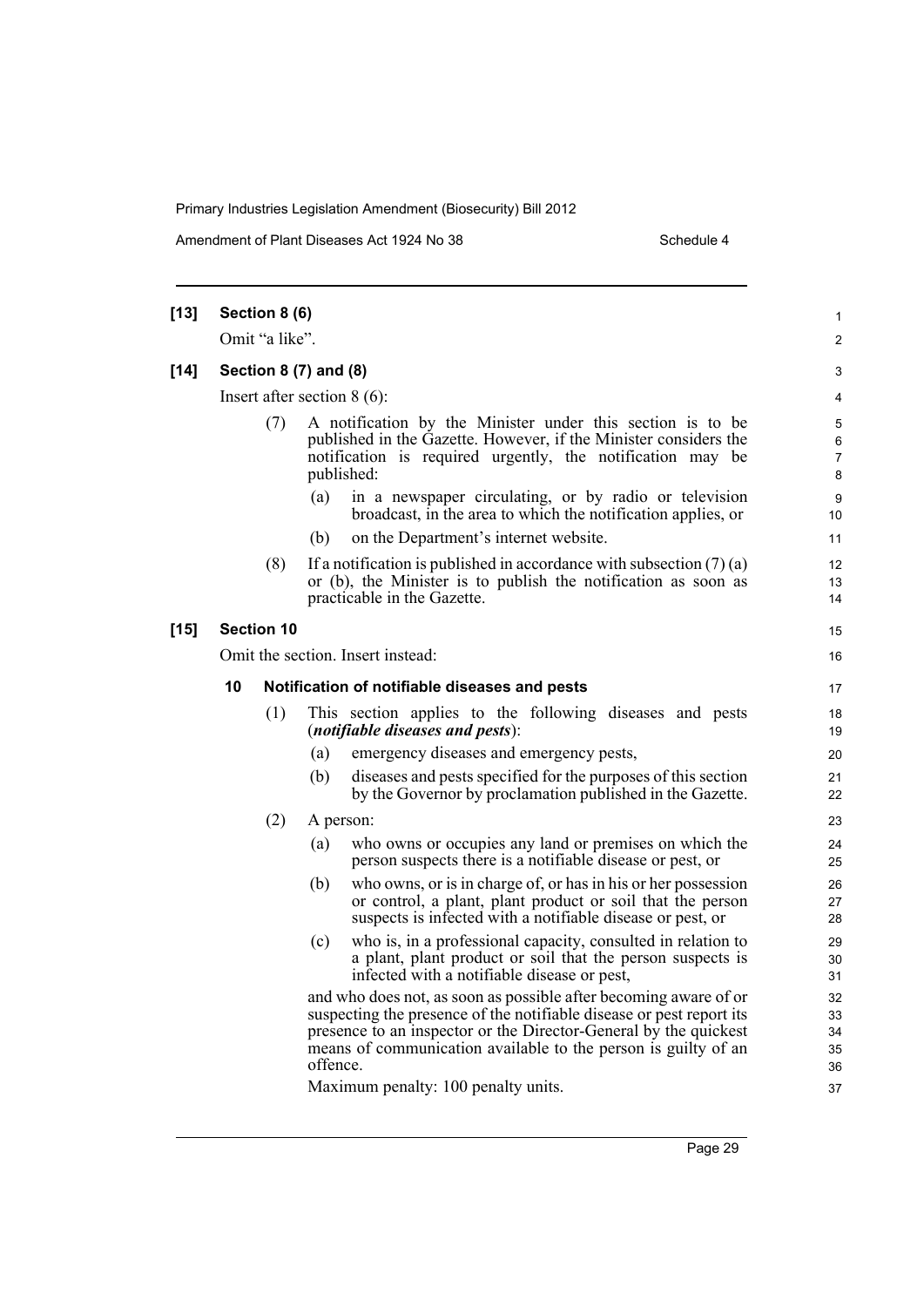| $[16]$ | <b>Section 13 Powers of inspection</b>                                                  |                                                                                                                                                                                                                                                                                                                             |                                                                  |  |  |
|--------|-----------------------------------------------------------------------------------------|-----------------------------------------------------------------------------------------------------------------------------------------------------------------------------------------------------------------------------------------------------------------------------------------------------------------------------|------------------------------------------------------------------|--|--|
|        | Insert before section 13 (1BA):                                                         |                                                                                                                                                                                                                                                                                                                             |                                                                  |  |  |
|        | (1BAA)                                                                                  | An inspector may enter any land, premises, vehicle or vessel for<br>the purpose of carrying out surveillance work in relation to any<br>plants, coverings or other things if the inspector reasonably<br>suspects that a disease or pest is present at or is likely to spread<br>to that land, premises, vehicle or vessel. | $\ensuremath{\mathsf{3}}$<br>4<br>5<br>$\,6\,$<br>$\overline{7}$ |  |  |
| $[17]$ | Section 13 (1BA) (a)                                                                    |                                                                                                                                                                                                                                                                                                                             | 8                                                                |  |  |
|        |                                                                                         | Omit "subsection (1B) (a)". Insert instead "subsection (1BAA) or (1B) (a)".                                                                                                                                                                                                                                                 | 9                                                                |  |  |
| $[18]$ | Section 13 (1BA) (b)                                                                    |                                                                                                                                                                                                                                                                                                                             | 10                                                               |  |  |
|        |                                                                                         | Insert "or take photographs or video recordings of" after "take samples of".                                                                                                                                                                                                                                                | 11                                                               |  |  |
| $[19]$ | <b>Section 13A Control orders</b>                                                       |                                                                                                                                                                                                                                                                                                                             |                                                                  |  |  |
|        |                                                                                         | Insert after section $13A(1)$ :                                                                                                                                                                                                                                                                                             | 13                                                               |  |  |
|        | (1A)                                                                                    | If the Minister believes on reasonable grounds that it is necessary<br>to do so in order to eradicate or prevent the spread of an<br>emergency disease or emergency pest, an order may authorise an<br>inspector to do any of the following:                                                                                | 14<br>15<br>16<br>17                                             |  |  |
|        |                                                                                         | destroy or otherwise dispose of any plants or fruit (whether<br>(a)<br>or not infected), or any coverings with which such plants<br>or fruit have been contained.                                                                                                                                                           | 18<br>19<br>20                                                   |  |  |
|        |                                                                                         | destroy any other property (other than a dwelling).<br>(b)                                                                                                                                                                                                                                                                  | 21                                                               |  |  |
| [20]   | Section 13A (5)                                                                         |                                                                                                                                                                                                                                                                                                                             | 22                                                               |  |  |
|        |                                                                                         | Omit "6 months". Insert instead "12 months".                                                                                                                                                                                                                                                                                | 23                                                               |  |  |
| $[21]$ |                                                                                         | Section 13B Objection to certain works authorised by control order                                                                                                                                                                                                                                                          | 24                                                               |  |  |
|        | Insert after section $13B(3)$ :                                                         |                                                                                                                                                                                                                                                                                                                             |                                                                  |  |  |
|        | (4)                                                                                     | This section does not apply to an order under section 13A (1) that<br>relates to an emergency disease or emergency pest or to an order<br>referred to in section 13A (1A).                                                                                                                                                  | 26<br>27<br>28                                                   |  |  |
| $[22]$ |                                                                                         | Section 15 Quarantine of infected lands or premises                                                                                                                                                                                                                                                                         | 29                                                               |  |  |
|        | Omit "thereon for a period of not exceeding twenty-one days" from<br>section 15 $(1)$ . |                                                                                                                                                                                                                                                                                                                             |                                                                  |  |  |
|        | Insert instead "on the land or premises for a specified period".                        |                                                                                                                                                                                                                                                                                                                             |                                                                  |  |  |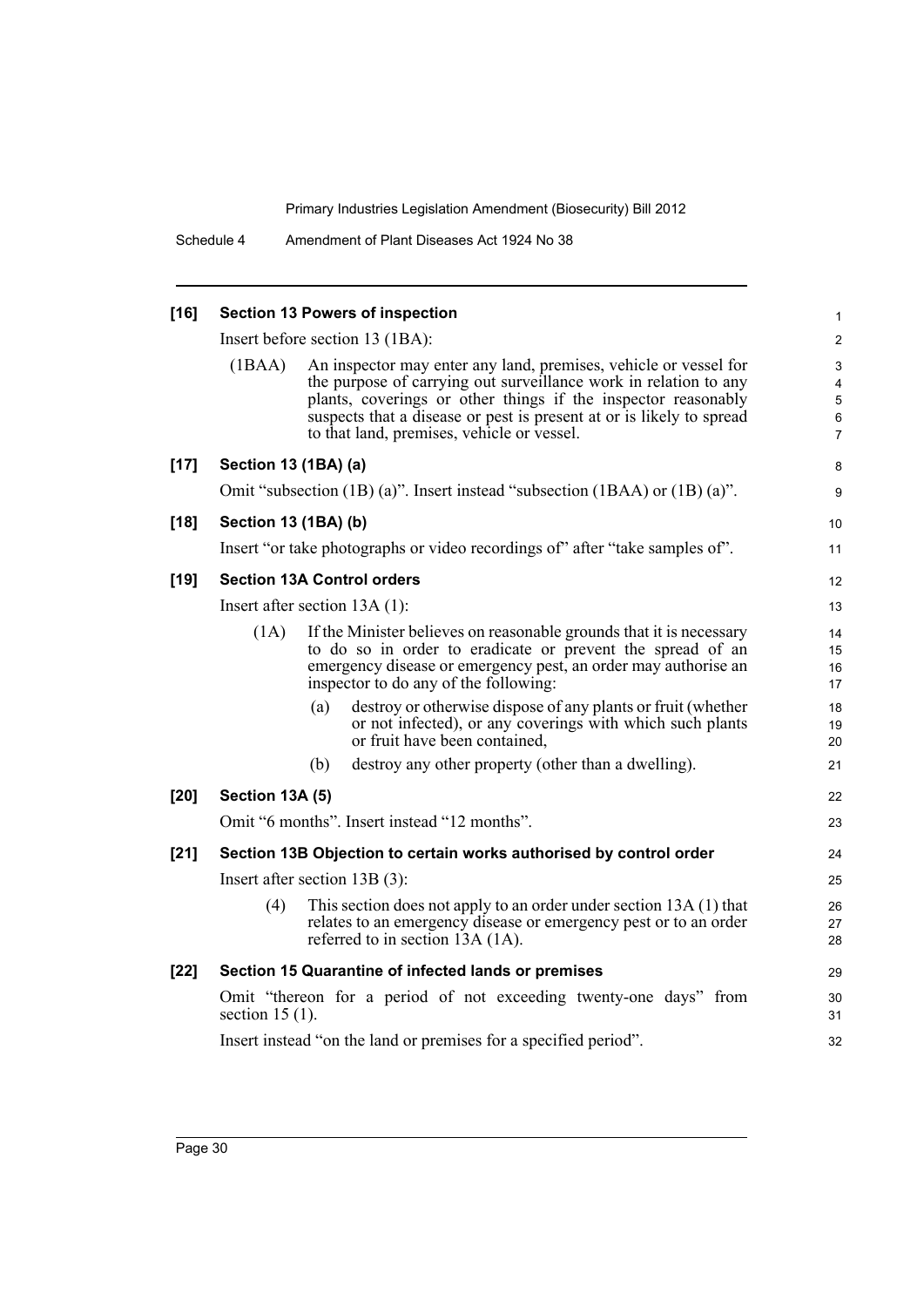Amendment of Plant Diseases Act 1924 No 38 Schedule 4

| $[23]$ | Section 15 (2) and (3)                                |                                      |       |                                                                                                                                                                                                                                                                                                                 |                            |  |
|--------|-------------------------------------------------------|--------------------------------------|-------|-----------------------------------------------------------------------------------------------------------------------------------------------------------------------------------------------------------------------------------------------------------------------------------------------------------------|----------------------------|--|
|        | Omit section 15 (2). Insert instead:                  |                                      |       |                                                                                                                                                                                                                                                                                                                 |                            |  |
|        |                                                       | (2)                                  |       | The notice may specify the date on which a measure or act is to<br>be taken or done or commenced and the period within which any<br>such measure or act is to be completed.                                                                                                                                     | 3<br>4<br>5                |  |
|        |                                                       | (3)                                  |       | The quarantine period specified is to be a period not exceeding<br>40 days, or such other period as the Director-General may<br>determine in a specified case.                                                                                                                                                  | 6<br>$\overline{7}$<br>8   |  |
| $[24]$ | Section 18 Power to require information and documents |                                      |       |                                                                                                                                                                                                                                                                                                                 |                            |  |
|        |                                                       |                                      |       | Omit section 18 (1). Insert instead:                                                                                                                                                                                                                                                                            | 10                         |  |
|        |                                                       | (1)                                  | pest: | An inspector may do any of the following for the purposes of<br>controlling, eradicating or preventing the spread of a disease or                                                                                                                                                                               | 11<br>12<br>13             |  |
|        |                                                       |                                      | (a)   | require a person to answer any question that the inspector<br>reasonably believes may provide information relevant to<br>the control or eradication of the disease or pest or<br>prevention of the spread of the disease or pest,                                                                               | 14<br>15<br>16<br>17       |  |
|        |                                                       |                                      | (b)   | require a person to produce any record or document,                                                                                                                                                                                                                                                             | 18                         |  |
|        |                                                       |                                      | (c)   | inspect and take extracts from or copies of any record or<br>other document.                                                                                                                                                                                                                                    | 19<br>20                   |  |
| $[25]$ |                                                       | Section 18 (2) (c)                   |       |                                                                                                                                                                                                                                                                                                                 | 21                         |  |
|        | Insert at the end of section $18(2)(b)$ :             |                                      |       |                                                                                                                                                                                                                                                                                                                 | 22                         |  |
|        |                                                       |                                      |       | or                                                                                                                                                                                                                                                                                                              | 23                         |  |
|        |                                                       |                                      | (c)   | without reasonable excuse, fails to produce any record or<br>document,                                                                                                                                                                                                                                          | 24<br>25                   |  |
| $[26]$ |                                                       | <b>Section 18AA</b>                  |       |                                                                                                                                                                                                                                                                                                                 | 26                         |  |
|        | Insert after section 18:                              |                                      |       |                                                                                                                                                                                                                                                                                                                 |                            |  |
|        | <b>18AA</b>                                           | <b>Protection from incrimination</b> |       |                                                                                                                                                                                                                                                                                                                 |                            |  |
|        |                                                       | (1)                                  |       | A person is not excused from a requirement under this Act to<br>make a statement, to give or furnish information, to answer a<br>question or to produce a document on the ground that the<br>statement, information, answer or document might incriminate<br>the person or make the person liable to a penalty. | 29<br>30<br>31<br>32<br>33 |  |
|        |                                                       | (2)                                  |       | However, any statement made or any information or answer<br>given or furnished by a natural person in compliance with a<br>requirement under this Act is not admissible in evidence against                                                                                                                     | 34<br>35<br>36             |  |
|        |                                                       |                                      |       |                                                                                                                                                                                                                                                                                                                 |                            |  |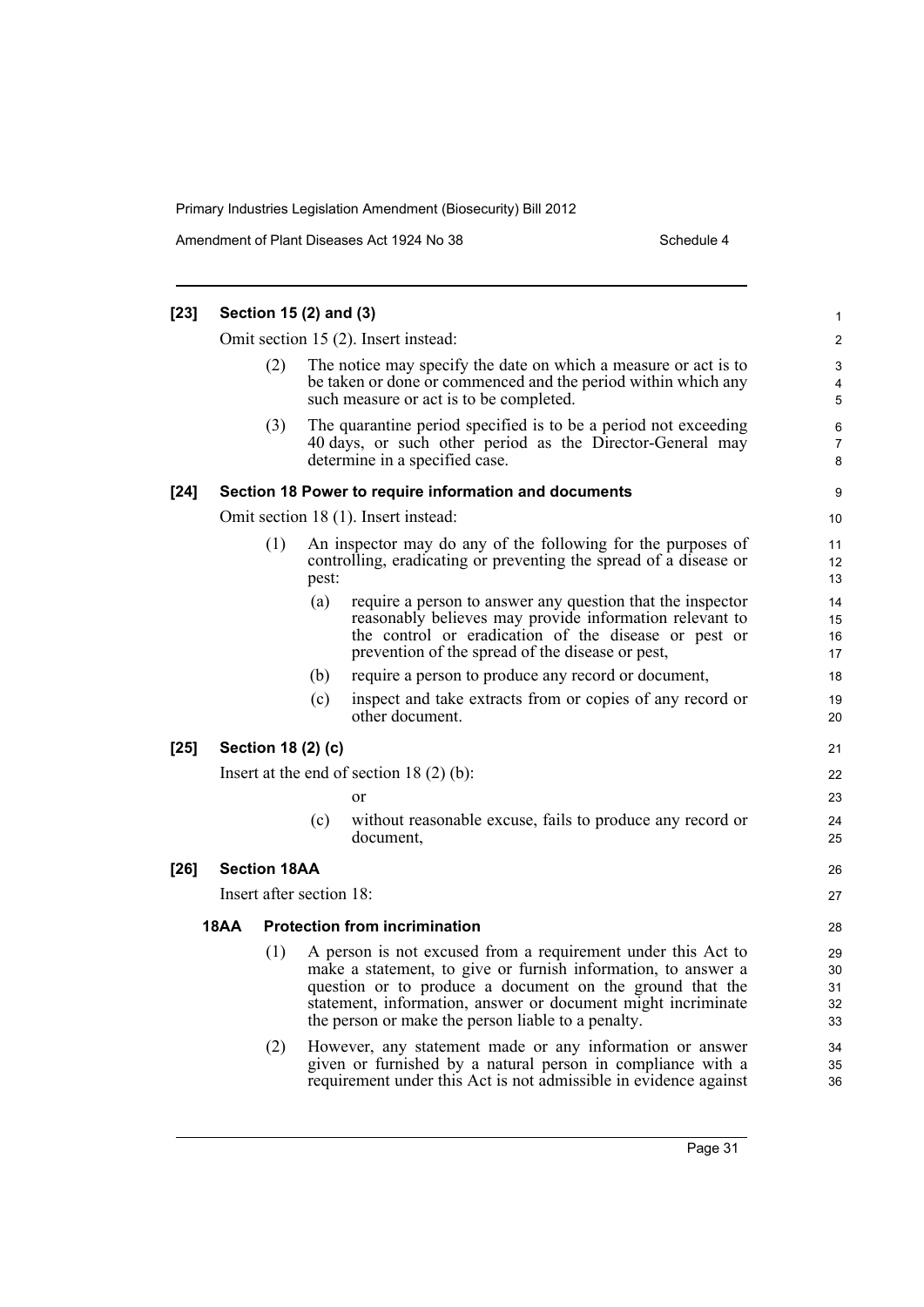the person in criminal proceedings (except proceedings for an offence under section 18, 23 (2),  $25A$  or  $25C$  if:

(a) the person objected at the time to doing so on the ground that it might incriminate the person, or

- (b) the person was not warned on that occasion that the person may object to making the statement or giving or furnishing the information or answer on the ground that it might incriminate the person.
- (3) Any document produced by a person in compliance with a requirement under this Act is not inadmissible in evidence against the person in criminal proceedings on the ground that the document might incriminate the person.
- (4) Further information obtained as a result of a document produced, a statement made or information or answer given or furnished in compliance with a requirement under this Act is not inadmissible on the ground:
	- (a) that the document, statement, information or answer had to be produced, made, given or furnished, or
	- (b) that the document, statement, information or answer might incriminate the person.

#### **[27] Section 24A**

Insert after section 24:

#### **24A Protection of emergency actions**

- (1) The Minister may, by order published in the Gazette, declare:
	- (a) that a plant disease emergency involving an emergency disease or emergency pest affects a specified part or the whole of New South Wales or there is a likelihood that such an emergency is imminent in New South Wales, and
	- (b) that it is necessary to make orders or take other actions under this Act (*emergency actions*) to eradicate or prevent the spread of the emergency disease or emergency pest concerned, and
	- (c) the specified period (the *emergency period*) during which emergency actions are required to be taken to enable the eradication or prevention of the spread of the emergency disease or emergency pest to occur.
- (2) A court must not issue an interim injunction, make any other interim order or give any other interim relief having the effect of preventing, restricting or deferring any emergency action or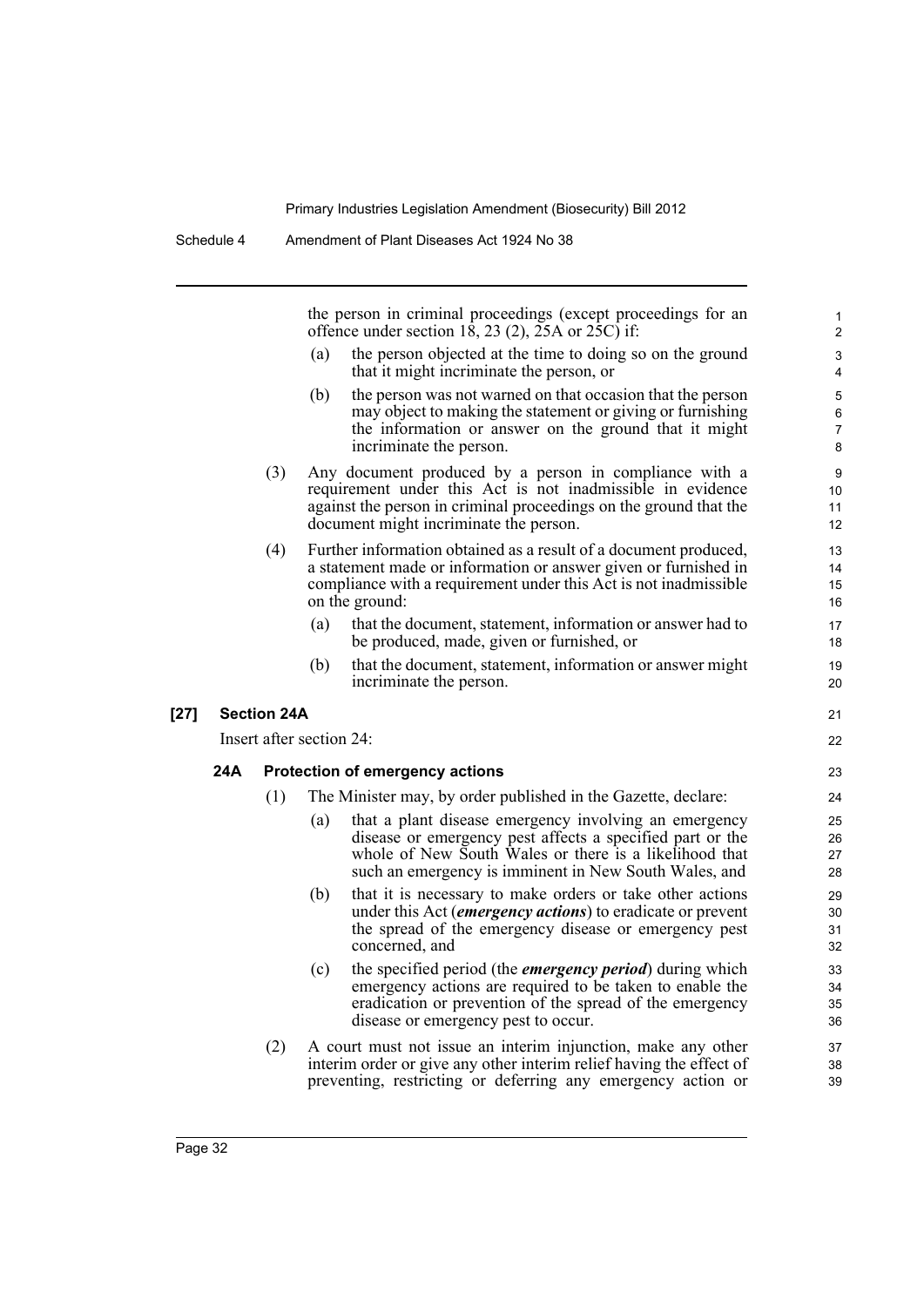|      |                                          |     | anything authorised or required to be done pursuant to an<br>emergency action during the emergency period.                                                                               | 1<br>$\overline{\mathbf{c}}$ |  |  |  |
|------|------------------------------------------|-----|------------------------------------------------------------------------------------------------------------------------------------------------------------------------------------------|------------------------------|--|--|--|
|      | (3)                                      |     | An order under this section takes effect on publication or on such<br>later day as is specified in the order.                                                                            | 3<br>4                       |  |  |  |
|      | (4)                                      |     | This section does not prevent a court from making a permanent<br>injunction or other final order in any proceedings at any time.                                                         | 5<br>6                       |  |  |  |
| [28] |                                          |     | Section 25 Persons not entitled to compensation                                                                                                                                          | 7                            |  |  |  |
|      | Insert at the end of the section:        |     |                                                                                                                                                                                          |                              |  |  |  |
|      | (2)                                      |     | This section does not prevent the payment of compensation in<br>accordance with an agreement entered into by this State.                                                                 | 9<br>10                      |  |  |  |
| [29] |                                          |     | Section 28B Orders relating to diseases and pests                                                                                                                                        | 11                           |  |  |  |
|      |                                          |     | Omit "Governor may, by proclamation".                                                                                                                                                    | 12                           |  |  |  |
|      | Insert instead "Minister may, by order". |     |                                                                                                                                                                                          |                              |  |  |  |
| [30] | Section 28B (a)                          |     |                                                                                                                                                                                          |                              |  |  |  |
|      |                                          |     | Insert ", or any other thing," after "plants".                                                                                                                                           | 15                           |  |  |  |
| [31] | Section 28B (f) and (g)                  |     |                                                                                                                                                                                          |                              |  |  |  |
|      | Insert at the end of section 28B (e):    |     |                                                                                                                                                                                          |                              |  |  |  |
|      |                                          |     | , and                                                                                                                                                                                    | 18                           |  |  |  |
|      |                                          | (f) | a disease to be an emergency disease for the purposes of<br>this Act, and                                                                                                                | 19<br>20                     |  |  |  |
|      |                                          | (g) | a pest to be an emergency pest for the purposes of this Act.                                                                                                                             | 21                           |  |  |  |
| [32] | Section 28B (2) and (3)                  |     |                                                                                                                                                                                          |                              |  |  |  |
|      | Insert at the end of section 28B:        |     |                                                                                                                                                                                          |                              |  |  |  |
|      | (2)                                      |     | An order made by the Minister under this section is to be<br>published in the Gazette. However, if the Minister considers the<br>order is required urgently, the order may be published: | 24<br>25<br>26               |  |  |  |
|      |                                          | (a) | in a newspaper circulating, or by radio or television<br>broadcast, in the area to which the order applies, or                                                                           | 27<br>28                     |  |  |  |
|      |                                          | (b) | on the Department's internet website.                                                                                                                                                    | 29                           |  |  |  |
|      | (3)                                      |     | If an order is published in accordance with subsection $(2)$ (a) or<br>(b), the Minister is to publish the order as soon as practicable in<br>the Gazette.                               | 30<br>31<br>32               |  |  |  |